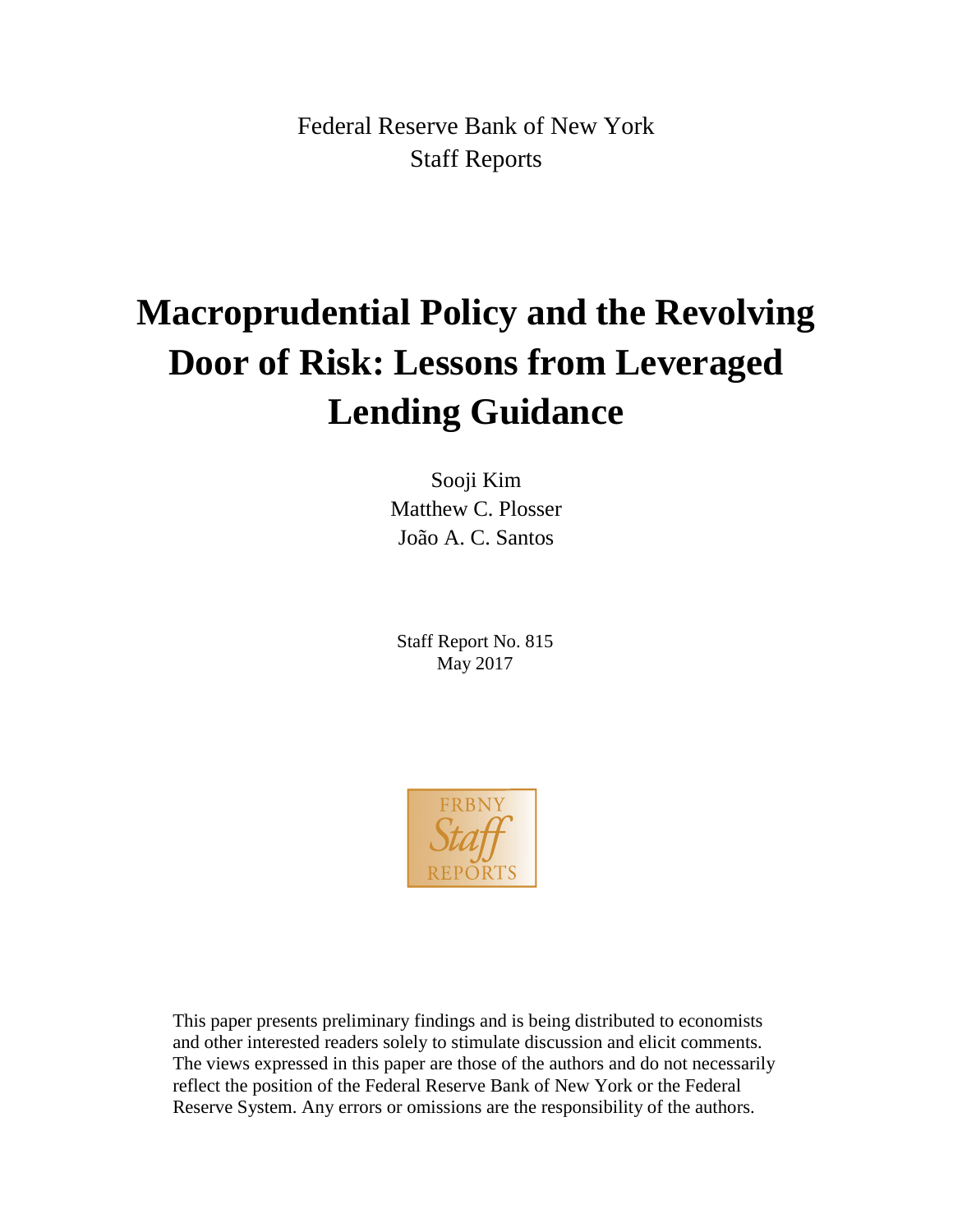## **Macroprudential Policy and the Revolving Door of Risk: Lessons from Leveraged Lending Guidance**

Sooji Kim, Matthew C. Plosser, and João A. C. Santos *Federal Reserve Bank of New York Staff Reports*, no. 815 May 2017 JEL classification: G18, G21, G23

## **Abstract**

We investigate the U.S. experience with macroprudential policies by studying the interagency guidance on leveraged lending. We find that the guidance primarily impacted large, closely supervised banks, but only after supervisors issued important clarifications. It also triggered a migration of leveraged lending to nonbanks. While we do not find that nonbanks had more lax lending policies than banks, we unveil important evidence that nonbanks increased bank borrowing following the issuance of guidance, possibly to finance their growing leveraged lending. The guidance was effective at reducing banks' leveraged lending activity, but it is less clear whether it accomplished its broader goal of reducing the risk that these loans pose for the stability of the financial system. Our findings highlight the importance of supervisory monitoring for macroprudential policy goals, and the challenge that the revolving door of risk poses to the effectiveness of macroprudential regulations.

Key words: macroprudential regulation, leveraged loans, banks, enforcement, supervision, shadow banking

\_\_\_\_\_\_\_\_\_\_\_\_\_\_\_\_\_

Kim, Plosser: Federal Reserve Bank of New York (e-mails: sooji.kim@ny.frb.org, matthew.plosser@ny.frb.org). Santos: Federal Reserve Bank of New York, Nova School of Business and Economics (e-mail: joao.santos@ny.frb.org). The authors thank Christa Bouwman, Charles Calomiris, Allen Berger, and Robert DeYoung for valuable comments. The views expressed in this paper are those of the authors and do not necessarily reflect the position of the Federal Reserve Bank of New York or the Federal Reserve System.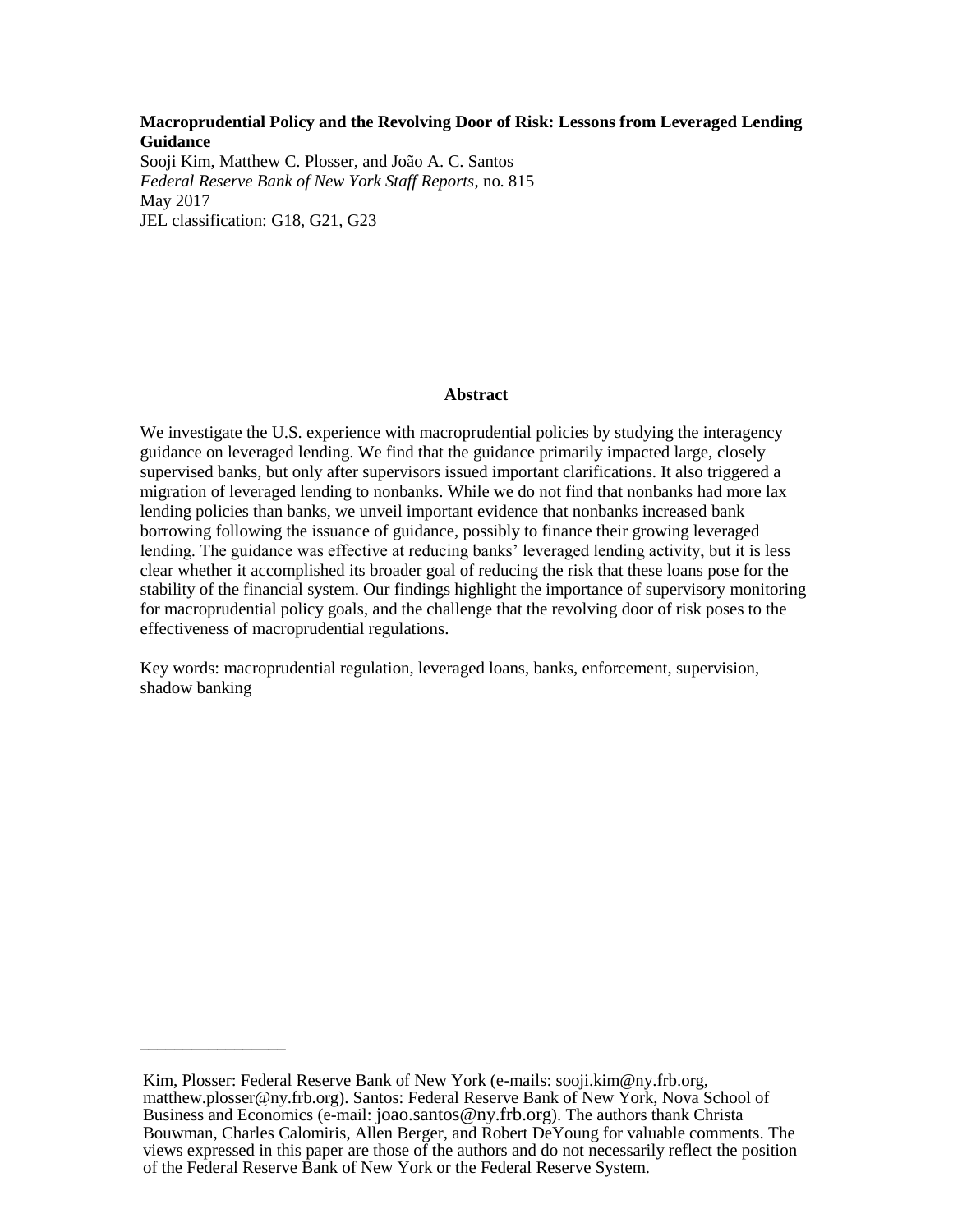# **1 Introduction**

Following the global crisis of 2007-2009, many countries expanded the tools available to regulators to include macroprudential instruments in an attempt to improve their ability to promote financial stability. Macroprudential policies were widely praised for giving regulators both the opportunity to influence selected parts of the banking industry and the ability to do so in a more-timely manner than is possible with new regulations. These assertions, however, depend critically on the efficacy of macroprudential tools. In this paper, we investigate the response of financial institutions to U.S. leveraged lending guidance. We use data on syndicated loan originations which allows us to observe lending activity across types of banks and nonbanks. We are particularly interested in investigating whether the leveraged lending guidance triggered a migration of risk out of the banking system, and if so, whether exposure to that risk finds its way back to banks through a different channel, possibly undermining the macroprudential goals. To that end, we examine the role supervision plays to ensure compliance with the guidance by comparing the response of large domestic banks to small banks and foreign banks. We also investigate to what extent leveraged lending migrated to nonbanks, which were not subject to the guidance, and how these institutions funded their lending surge.

Prompted by an increase in leveraged lending and an apparent easing of credit standards, in March of 2013 the OCC, the Fed and the FDIC issued guidance to banks on the appropriate origination of leveraged lending.<sup>1</sup> In response to inquiries, the agencies issued a responses to "frequently asked questions" on November  $7<sup>th</sup>$ .<sup>2</sup> In sum, the guidance and FAQ outlined minimum expectations on a wide range of topics related to leveraged lending, including underwriting and valuation standards, pipeline management, risk ratings and problem credit management. While components of the guidance were microprudential in nature, the stated goal of the interagency guidance was macroprudential: to ensure that federally regulated financial institutions conduct leveraged lending activities in a safe and sound manner so that these activities do not heighten risk in the banking system or the broader financial system through the origination and distribution of poorly underwritten and low-quality loans.

Notwithstanding the subsequent clarifications, the leveraged lending guidance was susceptible to interpretation and lacked clear penalties for noncompliers which fueled questions about its efficacy. As a general matter, failure to comply with formal guidance can result in increased supervisory scrutiny and other costs, including a downgrade of the bank's supervisory ratings. However, this hinges on the assumption that it is feasible to identify whether an institution complies with the guidance, which may be challenging in the case of the leveraged

 $1$ The full details of the guidance can be found at https://www.federalreserve.gov/bankinforeg/srletters/sr1303a1.pdf. <sup>2</sup>See https://www.federalreserve.gov/newsevents/press/bcreg/bcreg20141107a3.pdf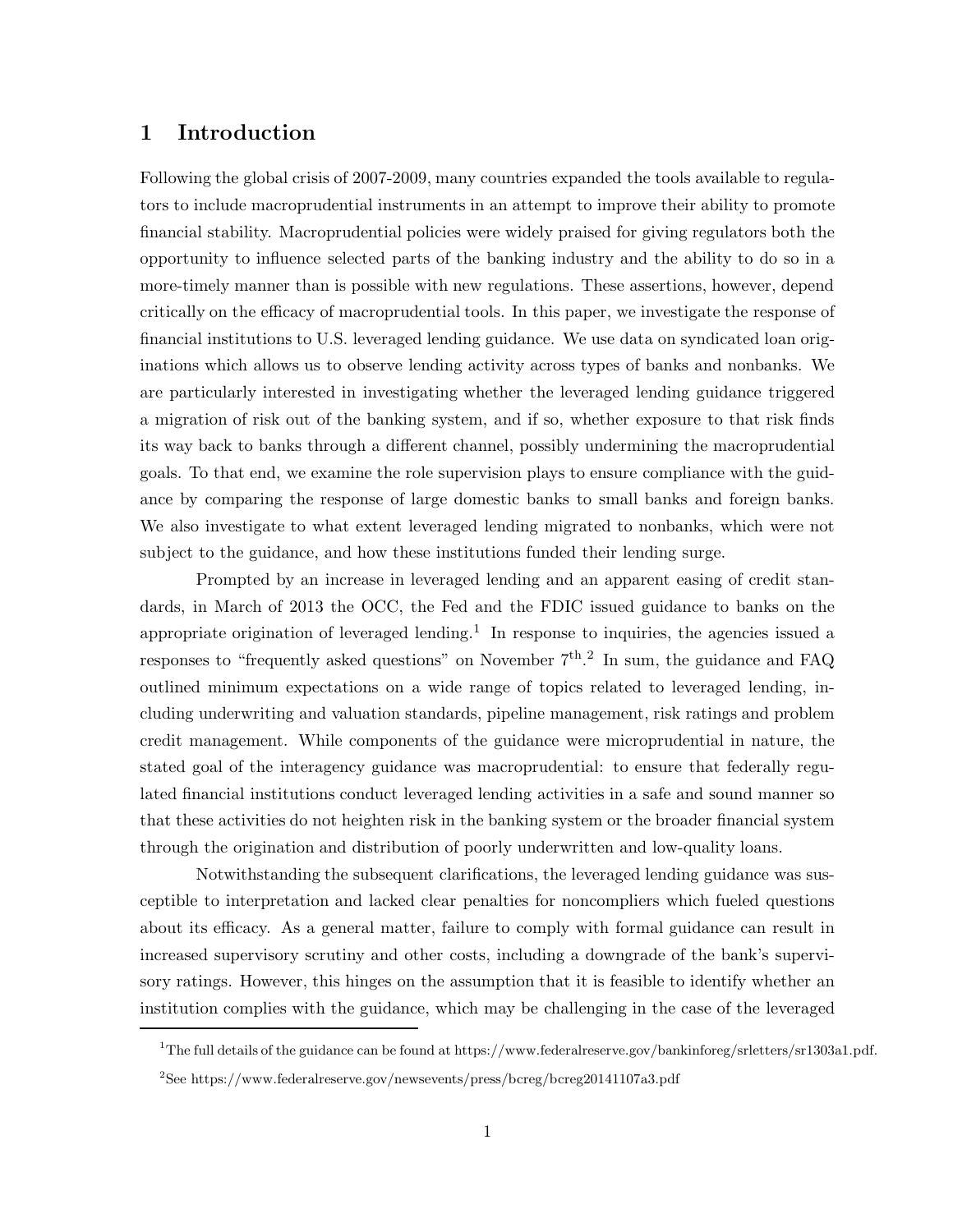lending guidance. For example, in contrast to the CRE guidance issued on January 2006, which contained specific numeric limits describing the concentration levels at which supervisory attention would be heightened, the leveraged lending guidance had no specific numeric thresholds. Additionally, it lacked specificity in some critical areas. For example, it did not include a definition of what constitutes a leveraged loan. Instead, it recognized that market participants use many alternative definitions and therefore gave banks the opportunity to adopt their own definitions. Indeed, some market participants identify leveraged loans off the borrower's leverage; others use the loan (or borrower) rating; others rely on the purpose of the loan (i.e. loans for buyouts, acquisitions or capital distributions); and others yet use the spread at origination.

We start by investigating whether the interagency guidance had an effect on banks' leveraged lending activities and whether that effect varied with supervisors' monitoring and enforcement. To that end, we begin with a difference-in-difference approach that compares leveraged lending activity by banks to those of nonbanks, which were not subject to the guidance, before and after March 2013. To account for the differences in the length of time in the before and after periods, we focus on banks' average monthly number and volume of leveraged loans. In some specifications, we break the post-guidance period into two subperiods: one bounded by the issuance of the guidance and the answers to frequently asked questions and the other after the FAQ in an attempt to ascertain the importance of the clarifications. Given that the efficacy of the guidance will likely depend on supervisory monitoring efforts, we compare the reaction of the banks overseen by the Large Institution Supervision Coordinating Committee (LISCC), arguably the most closely supervised banks, from non-LISCC banks and nonbank lenders.

We classify leveraged loans as syndicated term loans that have an all-in-drawn spread over LIBOR at origination equal to or greater than 200 bps. We do not include credit lines in this exercise because leveraged loans tend to be dominated by term loans. We use a 200 bps threshold, as opposed to the 150 bps threshold used by some market participants, because more than 90% of the term loans originated during our sample period have spreads equal or larger than 150 bps. Further, using a 150 bps cutoff would lead to the classification of loans from investment grade rated borrowers as leveraged loans.

The results of this part of our investigation show that banks did not respond to the interagency guidance when it was first issued in 2013. To the contrary, their leveraged lending activity went up in the year and a half immediately after the guidance was issued. Banks' response, however, changed when regulators issued the clarifications to the guidance in late 2014, but the responses varied significantly across banks. While LISCC banks cut their leveraged lending activity significantly, bringing it down to levels lower than the pre-guidance period,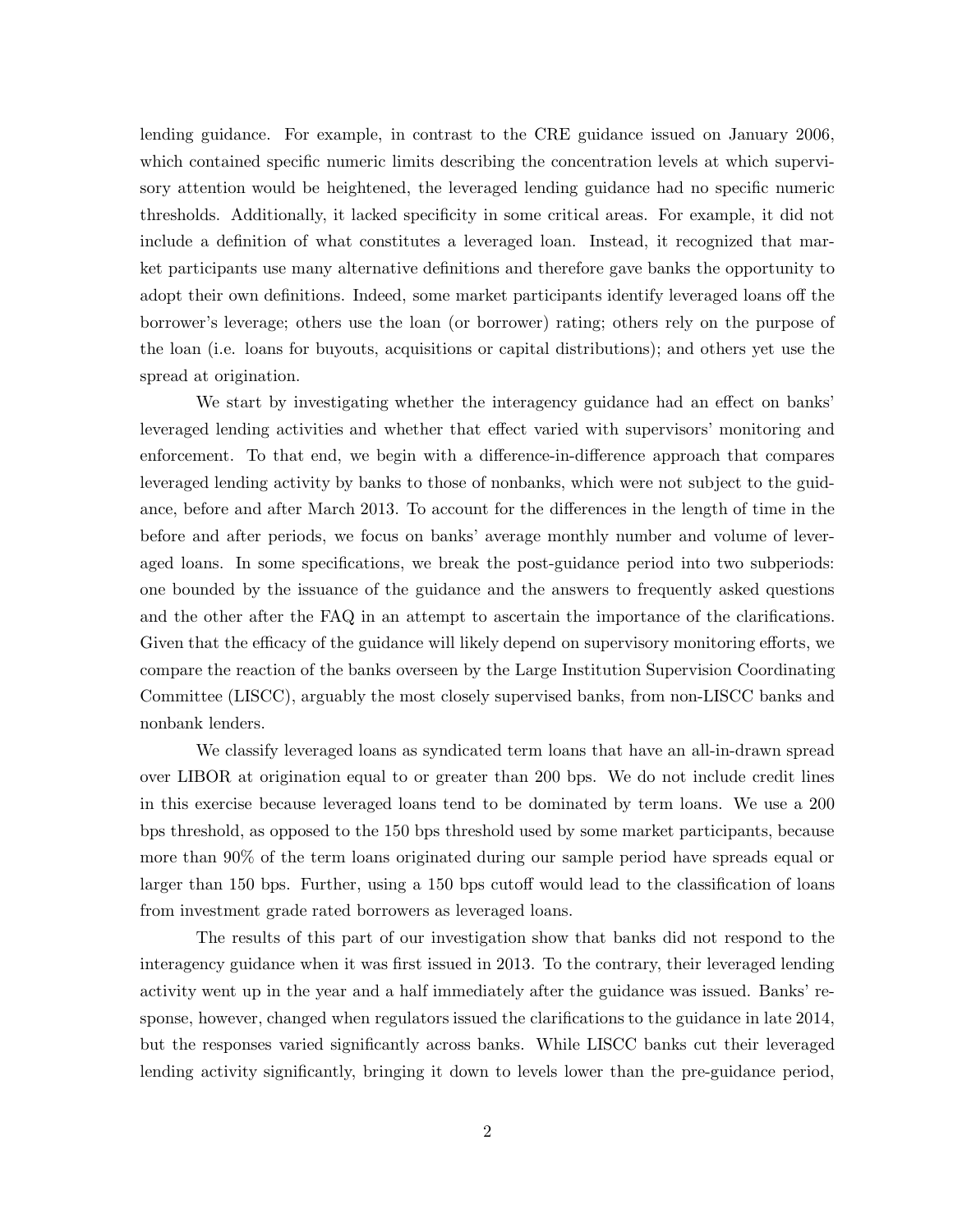non-LISCC banks did not adjust their leveraged lending business even after regulators issued the clarifications. Throughout this period of time nonbank lenders increased their leveraged lending business.

These findings are indicative of the potential impact of the leveraged lending guidance but they could be the result of contemporaneous changes in the demand for leveraged loans. To alleviate concerns with this alternative explanation, we undertake two tests. First, we repeat our analysis but this time we scale banks' and nonbanks' leveraged lending activities by the volume of their total lending business over the same time period which accounts for the overall demand for credit. Second, we compare the likelihood of leveraged borrowers switching out of banks, in particular LISCC banks, to nonbanks in the pre-guidance period with the similar likelihood in the post-guidance period.

Scaling leveraged lending by total lending does not alter the key insights of the first part of our analysis, particularly with regards to LISCC banks' and nonbanks' responses, suggesting that our findings are bank driven rather than borrower driven. Our investigation of leveraged-loan borrowers' switching decisions corroborates this conclusion. We find that borrowers are not more likely to switch the type of lender for their leveraged loan in the period after the interagency guidance and before regulators issued the clarifications to that guidance, which is consistent with our finding that lenders did not respond to the guidance when it was first issued. In contrast, after those clarifications, borrowers whose previous loan was from a LISCC bank are more likely to switch to a different lender type (in particular nonbank lenders). Interestingly, we do not find a similar result if the borrower's previous loan was from either a non-LISCC bank (regardless of whether that bank was domestic or foreign) or a nonbank. This finding adds further support to our thesis that the supervisory attention applies monitoring enforcement to particular institutions that are necessary to ensure the guidance binds.

The effect of the guidance on LISCC banks' leveraged lending business was meaningful. Compared to the pre-guidance period, the market share of these institutions in the post clarification period declined by 11.0 and 5.4 percentage points depending on whether it is measured by the number or volume of leveraged loans, respectively. This decline is meaningful, particularly if one takes into account that it happened over about one year (November 2014 – December 2015). Nonbank lenders appear to have been the main beneficiaries of this response, as their market share based on the number of loans increased by more than 50 percent while their market share based on the volume of lending more than doubled over that period of time.

These findings show that the guidance achieved its narrow objective of reducing banks' leveraged lending business, albeit with a delay. However, they are not sufficient to ascertain the guidance's broader goal of reducing the risk that leveraged lending poses to the financial system. This requires an evaluation of both the funding choices and leveraged lending policies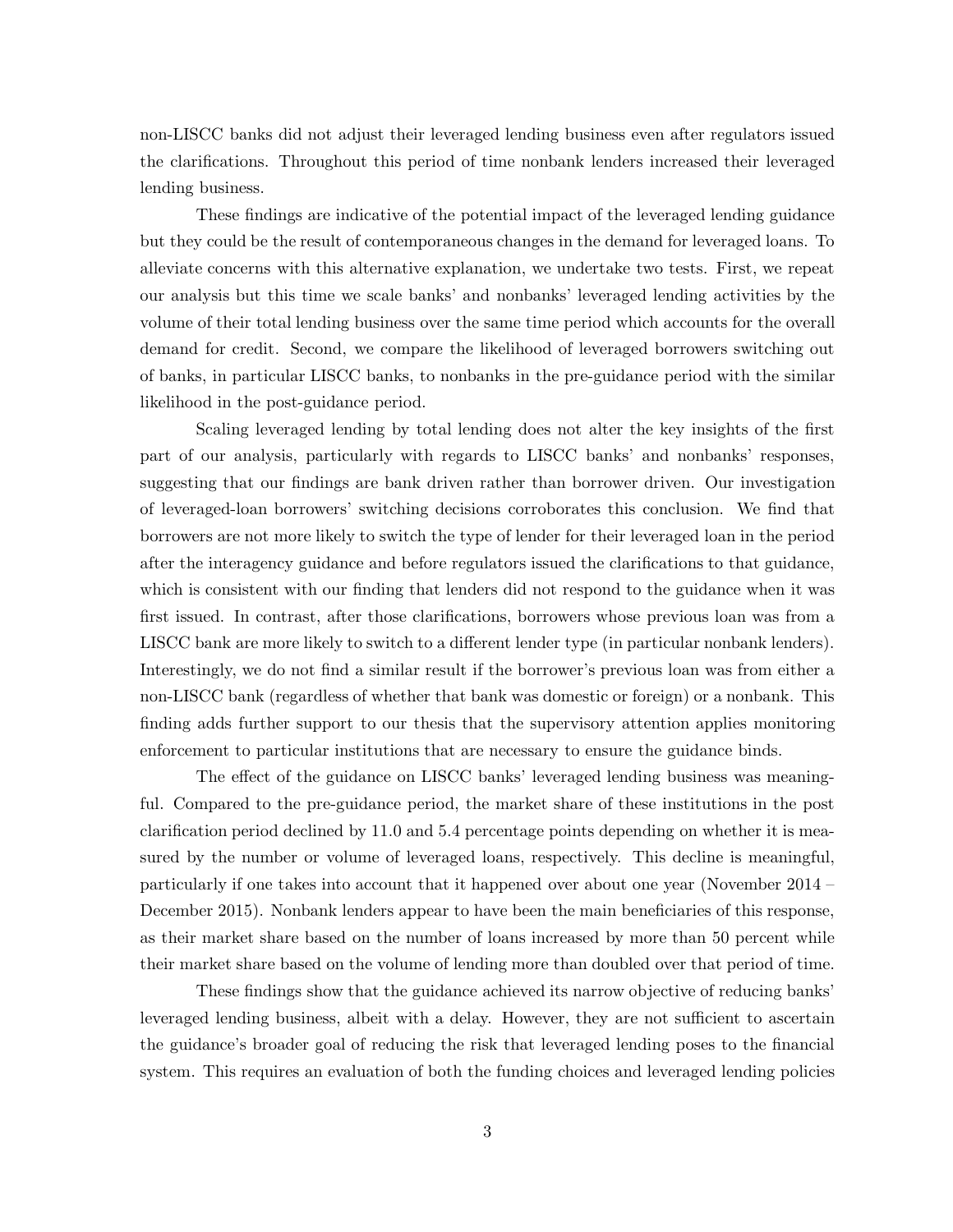of nonbanks to account for the potential risks associated with the migration of leverage lending to nonbanks.

Our investigation into nonbanks' funding choices shows no evidence of an increase in bond financing. In contrast, we find that nonbanks increased bank borrowing following the introduction of the leveraged lending guidance. Our investigation of banks' and nonbanks' leveraged loans based on borrowers that switched from banks to nonbanks following the guidance produces mixed results with regards to the risk nature of these institutions' lending loan policies. For example, nonbanks are less likely to require that the loan is collateralized, but in contrast they are more likely to impose dividend restrictions on borrowers and to extend loans with shorter maturities.<sup>3</sup>

Altogether, our findings show that the guidance was effective at reducing leveraged activity among banks. However, that reduction did not lead to a commensurate decline of risk in the banking sector because some of the leveraged lending business migrated to nonbanks which in turn resorted to banks to raise funding for this activity. Further, while the guidance achieved its goal of reducing banks' leveraged lending business, the migration of leveraged loans to nonbanks makes it less clear that the guidance accomplished its broader goal of reducing the risk that these loans pose for the stability of the financial system.

Our findings also have two important insights with regards to macroprudential policies. The first one is about the design of these policies. Our evidence that banks responded to the guidance only after regulators issued clarifications highlights the importance of clarity in designing macroprudential policies. Clarity alone may not be sufficient for the policy to be effective, though, because even after regulators' clarifications only the most closely supervised banks responded accordingly. The importance of supervisors was likely critical because the leveraged lending policy was implemented as supervisory guidance rather than a regulation. While guidance can be issued in a timely manner, it necessarily foregoes the rule-making process that refines rules and reduces ambiguity, and may not carry the same weight as a regulation. This suggests that the effectiveness of macroprudential policies is closely linked to supervisors' monitoring and enforcement efforts.

The second insight is about the effectiveness of macroprudential policies. Our evidence that the main providers of leveraged lending, the LISCC banks, reduced this activity, even if only after a delay, can be viewed as a positive outcome of the guidance. However, our

<sup>&</sup>lt;sup>3</sup>It is well established that banks are more likely to demand riskier borrowers to pledge collateral (Berger and Udell 1990), but since our evidence is within borrower demanding collateral should indicate lower risk. Our insight on maturity derives from the well-known result in banking theory that shorter maturity protects banks against realization of adverse risk on the borrower side (Flannery (1986), Diamond (1991), Hart and Moore (1994), and Berglof and von Thadden (1994)).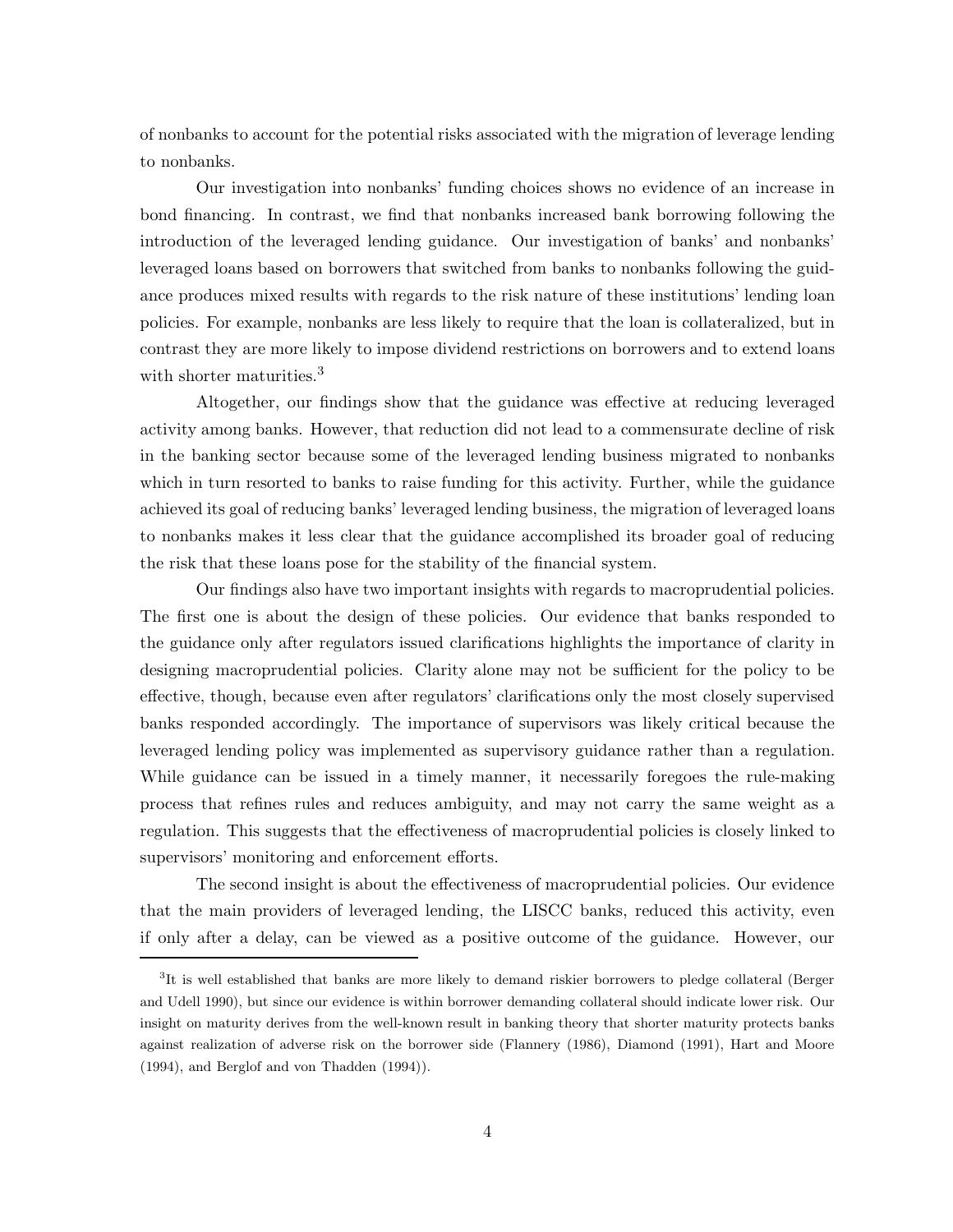evidence that these banks' response triggered a migration of leveraged lending to nonbanks which increased their borrowing from banks, possibly to finance their growing leveraged lending activity, indicates that the reduction in banks' leveraged lending did not necessarily reduce risk equivalently. Therefore, any evaluation of the effectiveness of macroprudential regulations needs to take into account these unintended consequences. More generally, the easiness with which risk migrates in and out of the banking sector, highlighted in our findings, suggests that it is critical to consider the stability of the entire financial system, and not just that of the banking system, when deciding macroprudential policies.

Our paper is related to a recent, but fast growing, literature attempting to evaluate the efficacy and implications of macroprudential policies.<sup>4</sup> A strand of this literature focuses on macroprudential policies adopted in foreign countries. Aiyar, Calomiris, and Wiedlak (2014) assess the impact of time-varying capital requirements on credit provision and document evidence that efficacy is attenuated by leakage to unregulated entities. Jimenez et al. (2015) study the effectiveness of dynamic provisions in smoothing the credit cycle in Spain while Dassatti, Peydro, and Tous (2015) study the efficacy of reserve requirements in controlling bank credit supply in Uruguay. Akinci and Olmstead-Rumsey (2015) and Kuttner and Shim (2013), in turn, investigate the impact of macroprudential policies on housing credit and real estate prices using data from a large set of countries. Lim et al. (2011), Dell' Ariccia et al. (2012) and Cerutti, Claessens, and Laeven (2015) also rely on cross-country samples, but their focus is on whether macroprudential policies reduce the procyclicality of credit. Relative to this literature our analysis makes two novel conclusions: first that monitoring and enforcement are necessary to ensure compliance even among the regulated institutions; and second, that unregulated institutions not only counteract macroprudential objectives but can undermine microprudential goals when they seek funding from regulated entities.

Another strand of the literature investigates the impact of macroprudential polices in the U.S.<sup>5</sup> Lopez (2007), Pana (2010), Friend et al. (2013), and Bassett and Marsh (2014) investigate the effectiveness of guidance on CRE lending issued in 2006. Flannery, Hirtle, and Kovner (2015) and Calem, Correa and Lee (2016), in turn, analyze banks' balance sheet adjustments in response to stress tests. Calem, Correa and Lee (2016) also investigate banks' responses to the 2013 interagency guidance on leveraged lending.

Our paper is closest to Calem, Correa and Lee's (2016) in that we both investigate the impact of leveraged lending guidance, but it differs from theirs in many important respects. They rely on banks' internal ratings while we use the loan spread to identify leveraged loans;

<sup>4</sup>See Claessens (2014) for a review of this literature.

<sup>5</sup>See Elliott, Feldberg, and Lehnert (2013) and Zdzienicka et al. (2015) for investigations of historical uses of macroprudential policies in the US.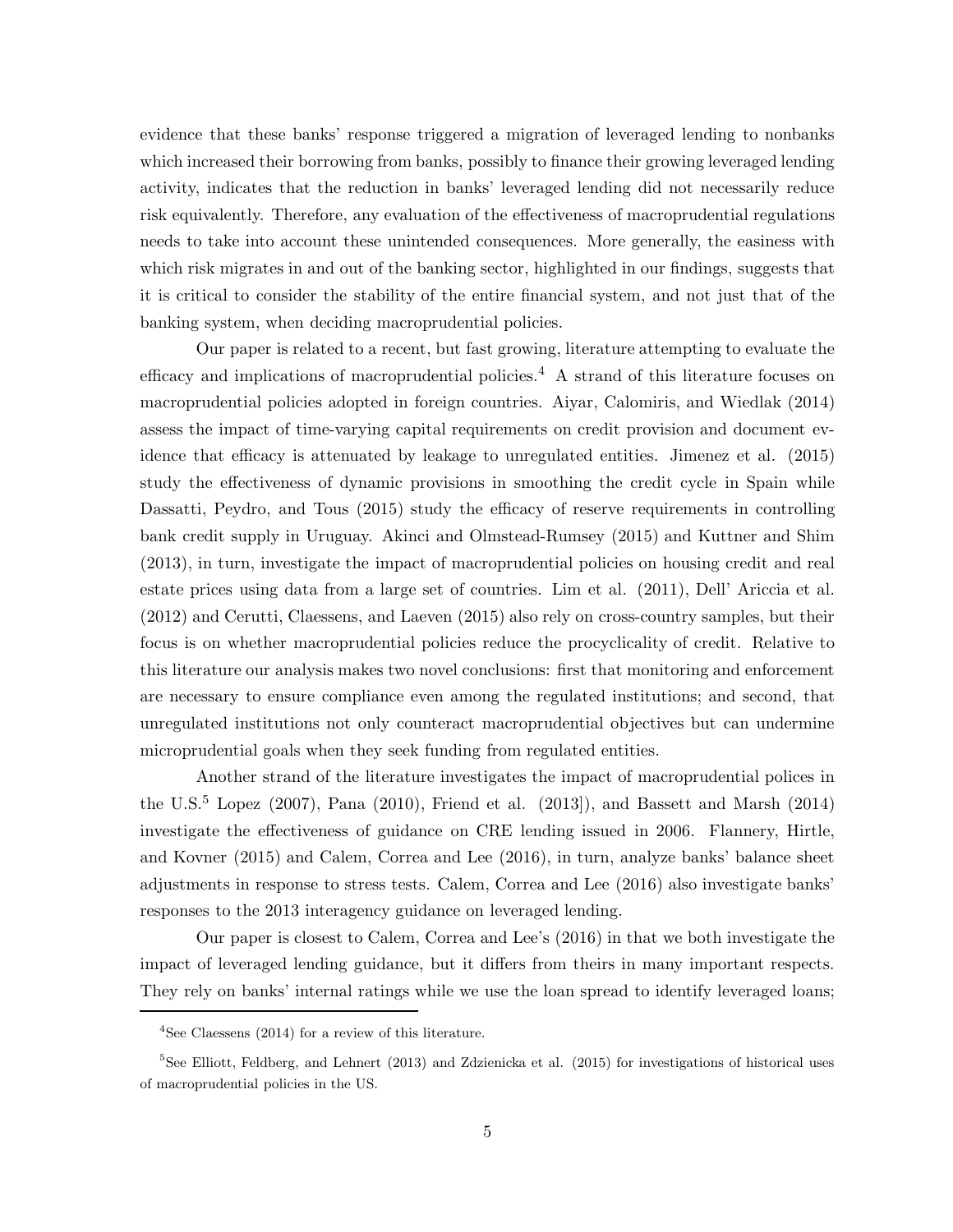thus, our measure is immune to differences in banks' rating scales. They use data from the Shared National Credit (SNC) program while we primarily rely on data from Dealscan.<sup>6</sup> Both datasets focus on syndicated loans, but the SNC program covers only syndicated loans above \$20 million that are held by at least three supervised institutions. Smaller credits, and perhaps more importantly, credits extended by nonbank lenders (e.g. private equity companies) will not be captured in the SNC database, but will appear in Dealscan. The broader focus allows us to consider unequal enforcement between banks, but also leakage of leveraged lending to the nonbank sector. Lastly, we broaden our investigation to include banks' and nonbanks' leveraged lending standards and the way nonbanks fund their surge in leveraged lending business. Both of these issues are important to understand the migration of risk induced by the leveraged lending guidance.

The remainder of the paper is organized as follows. Section 2 provides background on leveraged lending. Section 3 presents our data and methodology, and characterizes our sample. Section 4 discusses our results on the effect of the guidance on banks' and nonbanks' leveraged lending business. This section also presents the results of our investigation into these institutions' market shares and leveraged lending standards as well as the results of a set of robustness tests that we undertake. Section 5 compares banks' and nonbanks' leveraged lending polices and investigates how nonbanks funded their surge in leveraged lending business. Section 6 concludes with some final remarks.

# **2 Background on leveraged lending guidance**

Citing the rapid post-crisis growth in the volume of leveraged lending, a large increase in the participation of unregulated investors, a deterioration in loan underwriting standards, and an awareness of how similar developments in the mortgage market in the years leading up to the financial crisis subsequently led to a foreclosure epidemic with record losses to banks, the OCC, the Fed and the FDIC issued guidance on leveraged lending in March 2013.<sup>7</sup> The stated goal of the interagency guidance was to ensure that federally regulated financial institutions conduct leveraged lending activities in a safe and sound manner so that these activities do not heighten risk in the banking system or the broader financial system through the origination and distribution of poorly underwritten and low-quality loans. To that end, the agencies outlined in the guidance a set of minimum expectations on a wide range of leveraged loan issues, including underwriting and valuation standards, pipeline management, risk rating of leveraged loans, credit analytics, problem credit management, credit review, and stress testing.

 ${}^{6}$ See Bord and Santos (2012) for a detailed comparison of both databases.

<sup>7</sup>The full details of the guidance can be found at https://www.federalreserve.gov/bankinforeg/srletters/sr1303a1.pdf.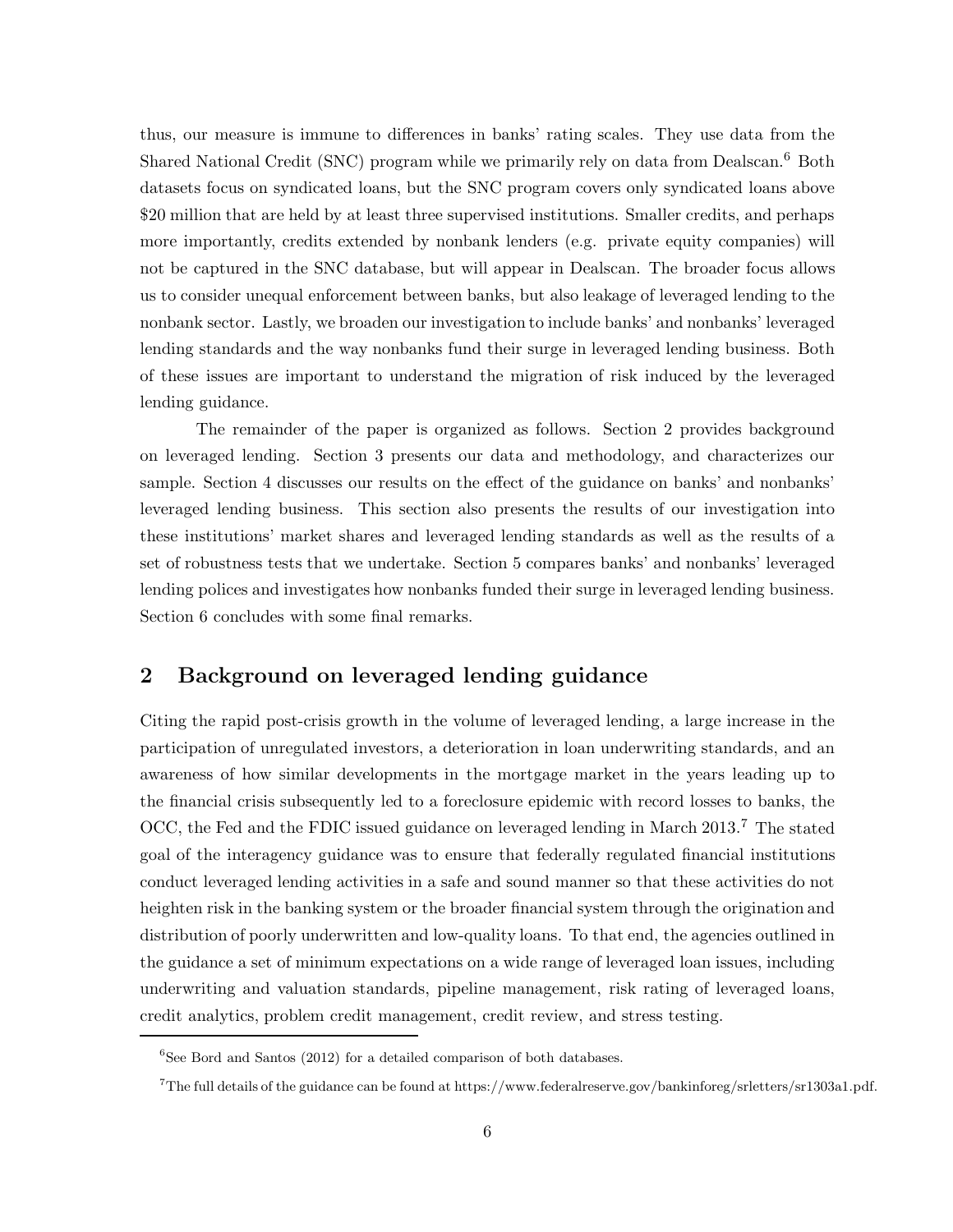Subsequently, on November  $7<sup>th</sup>$ , citing many inquiries about the interpretation and implementation of the initial guidance, the agencies issued a set of responses to "frequently asked questions for implementing the March 2013 guidance."<sup>8</sup> The stated aim of their answers was to foster industry and examiner understanding of the guidance and supervisory expectations for safe and sound underwriting and to promote consistent application of the guidance. Among other things, the agencies clarified that the guidance applied to leveraged lending activities of both bank and nonbank subsidiaries of bank holding companies, to new loans as well as loans acquired in the secondary market, and to loans originated to hold as well as to loans originated for complete distribution to other lenders.

The guidance sought to achieve both microprudential and macroprudential objectives. From a microprudential standpoint, the leveraged lending guidance was designed to reduce the riskiness of banks' balance sheets. Typically leveraged loans are underwritten, implying that even if the bank retains no long-term interest in the loan that there is a period before the loan is fully syndicated where the originating bank has substantial exposure to the credit. From a macroprudential standpoint, the guidance sought to limit the degree to which firms could obtain significant leverage and through this adversely affect the stability of the financial system.

The guidance only applied to entities regulated by the OCC, the Fed and the FDIC (i.e. banks). Therefore, the guidance did not apply to nonbank lenders unaffiliated with regulated institutions. In addition, foreign banks that originate loans out of unregulated entities were not subject to the guidance. Hence, there was substantial opportunity for leveraged lending to migrate to unregulated entities. Even for regulated entities, the guidance was complicated and potentially subject to different interpretations. For example, it lacked a specific definition of leveraged lending, and it did not specify the consequences of non-compliance. Consequently, the outcome is reliant on supervisors to interpret, monitor and enforce the guidance for regulated institutions. We investigate the importance of the leveraged lending guidance by comparing the response of banks overseen by the Large Institution Supervision Coordinating Committee (LISCC), which is in place to ensure that the largest banks receive supervisory scrutiny, to the response of small banks, foreign banks, and nonbanks.

<sup>8</sup>See https://www.federalreserve.gov/newsevents/press/bcreg/bcreg20141107a3.pdf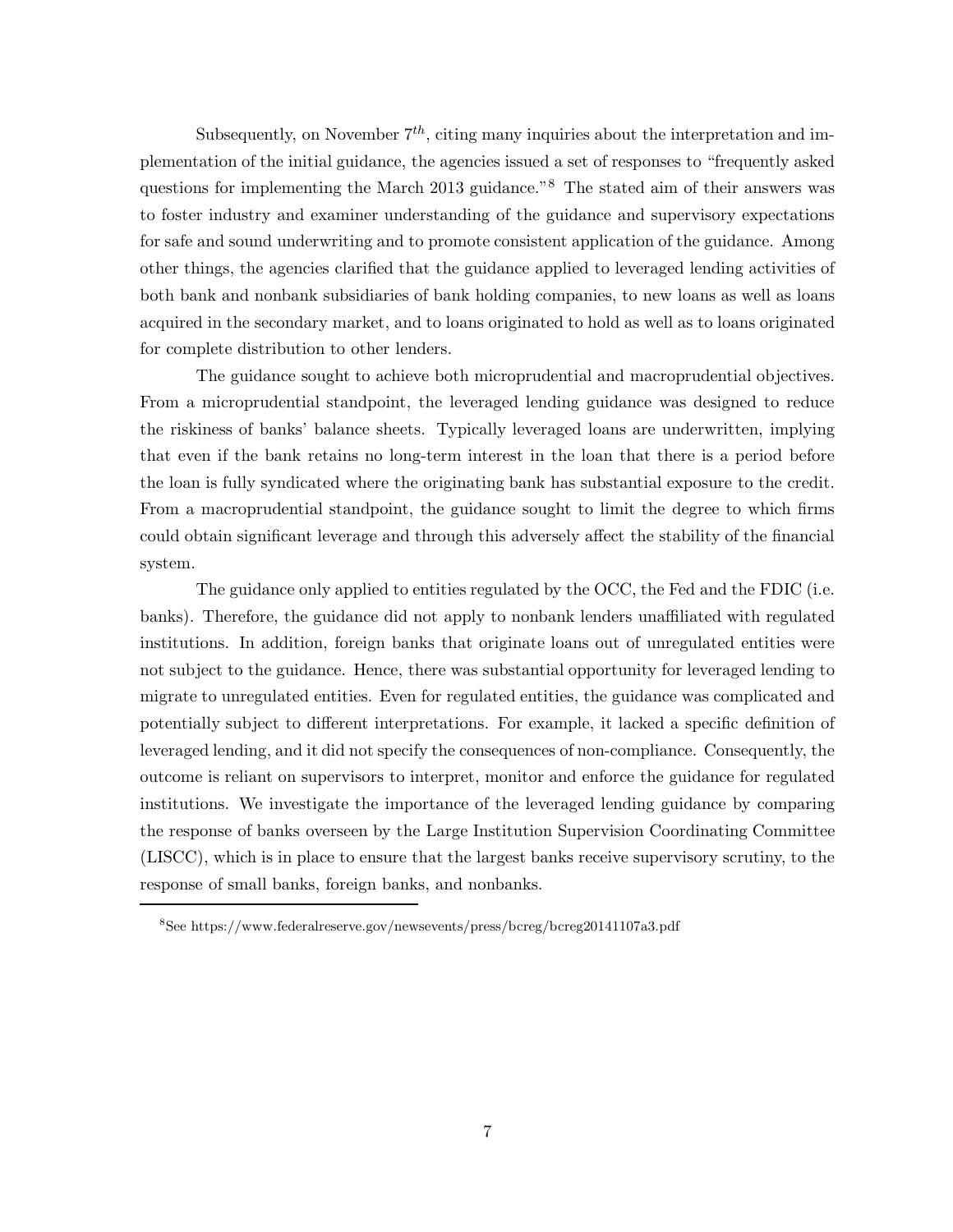## **3 Data, methodology and sample characterization**

## **3.1 Data**

The data for this project come from the Loan Pricing Corporation's Dealscan database (LPC), the Shared National Credit (SNC) program run by the Federal Deposit Insurance Corporation, the Federal Reserve Board, and the Office of the Comptroller of the Currency, and Mergent. We use LPC's Dealscan database of business loans to gather information on leveraged loan originations and the identity of the lenders. We also use it to investigate how nonbank lenders fund their leveraged lending activity.

Dealscan is dominated by syndicated loans. It contains detailed information on individual loans, including the loan's spread over LIBOR, maturity, seniority status, purpose and type; the borrower, including its sector of activity and its legal status (private or public firm); and finally, the lending syndicate, including the identity and role of the banks in the syndicate.

The vast majority of borrowers of leveraged loans are privately held corporations. For this reason, we cannot rely on criteria that identify leveraged loans off borrowers' balance sheet data, such as the leverage ratio, since this information is not readily available nor can we use forecast information, like debt pay-down rates.<sup>9</sup> Instead, we rely on loan spreads at origination to classify leveraged loans. Not only is this measure readily available in the LPC data, but spreads serve as an index for the perceived riskiness of a loan which captures lenders' perspectives on expected cash flows and leverage. Our leveraged loan criteria is that the facility is a term loan with spreads over LIBOR greater than 200 bps at the time of origination. We focus on this threshold because as we can see from Figure 1, borrowers rated below investment grade all have loans with spreads that are above 200 bps. Some market participants have suggested a leveraged loan classification based on spreads greater than 150bps; however, this definition would designate more than 90% of term loans in our sample as leveraged loans. The leveraged lending guidance was not constructed to capture such a broad swath of the loan market but rather to reduce the riskiest origination activity; therefore, we choose a cut-off that focuses the analysis on riskier, sub-investment grade term loans. As a robustness test, we also run our models using a more stringent criterion (*>*250 bps) and draw similar conclusions.

We complement the loan data from Dealscan with data from the expanded quarterly SNC program. This program gathers information on all syndicated credits for which a set of expanded reporters, a subset of the federally supervised institutions who report for the annual SNC program, act as agents. The set of expanded reporters increases from 17 to 20 throughout

<sup>9</sup>There is no unique definition of leveraged loans. Some definitions use cash flow ratios (e.g. debt-to-EBITDA), others use balance sheet ratios (e.g. leverage), and others yet use loan pricing (e.g. the spread on the loan over an index).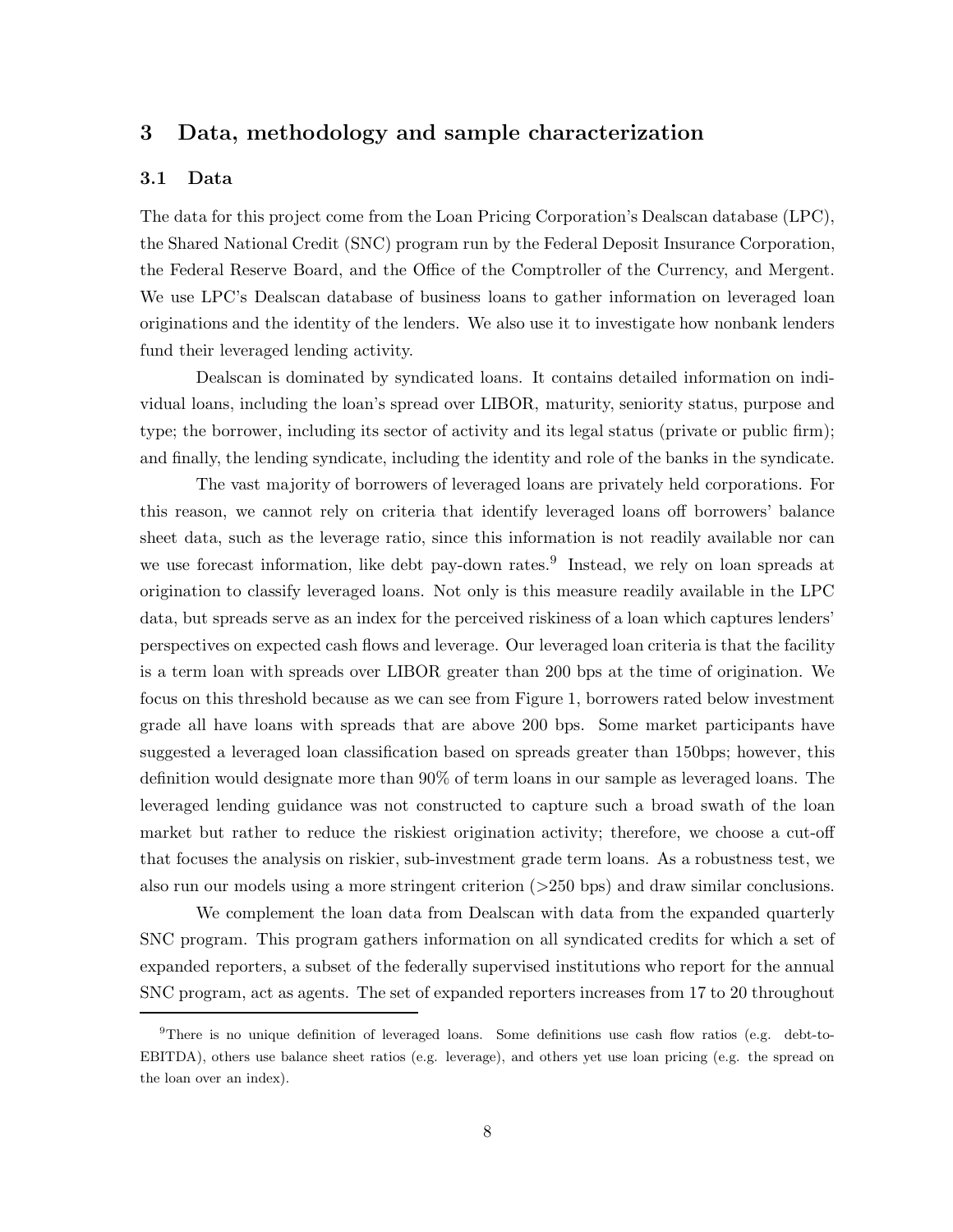our sample period; however, to prevent any bias from this change, we limit the sample of credits to those reported by the original 17 from the beginning of the period. In contrast to Dealscan, which contains information on loans only at the time of their origination, the SNC program gathers information at the end of each quarter on new credits as well as credits originated in previous quarters, and it reports information on commitment amounts as well as the amounts that borrowers have already drawn down. Additionally, and also in contrast to Dealscan, the SNC program contains comprehensive information on credits' syndicates, including the identities of syndicate participants and the share of the credit that they each hold.<sup>10</sup> This information allows us to investigate the extent to which nonbank lenders rely on bank funding to support their activities, including their leveraged lending business.

Finally, we use Mergent to complement our investigation of nonbanks' funding sources. Mergent contains detailed information on each bond issued in the US. Using this information, we track the volume of bond issuance by nonbanks before and after the implementation of the leveraged lending guidance.

## **3.2 Methodology**

Our methodology has two stages. In the first stage we investigate the impact of the interagency guidance on leveraged lending. We begin by comparing lenders' monthly average number and volume of leveraged loan originations after the guidance with their leveraged lending activity prior to it. We are careful to estimate the reaction after the initial 2013 guidance as distinct from the reaction after regulators clarified the guidance in 2014. To help identify the effect of the guidance, we compare banks' response to the guidance with those of nonbank lenders. Additionally, we differentiate across types of banks based on the degree to which they are subject to supervisory scrutiny in order to assess the importance of enforcement.

Notwithstanding our use of nonbanks' leveraged lending activity to help us identify banks' response to the guidance and our investigation of banks' responses depending on their size, one concern with the findings is that differences may derive from changes in the general demand for leveraged loans rather than from a supply response to the interagency guidance. To address this concern, we repeat our analysis using measures of leveraged lending scaled by lenders' total lending activity over the same period of time. Scaling by overall lending controls for the overall demand for credit from an institution as well as the size of the institution. We also consider specifications where we focus on borrowers and investigate whether the borrowers of leveraged loans switched from the largest banks, which are arguably subject to more supervisory scrutiny, to smaller banks and nonbank lenders.

 $10$ See Bord and Santos (2012) for a more detailed comparison of Dealscan with the SNC program.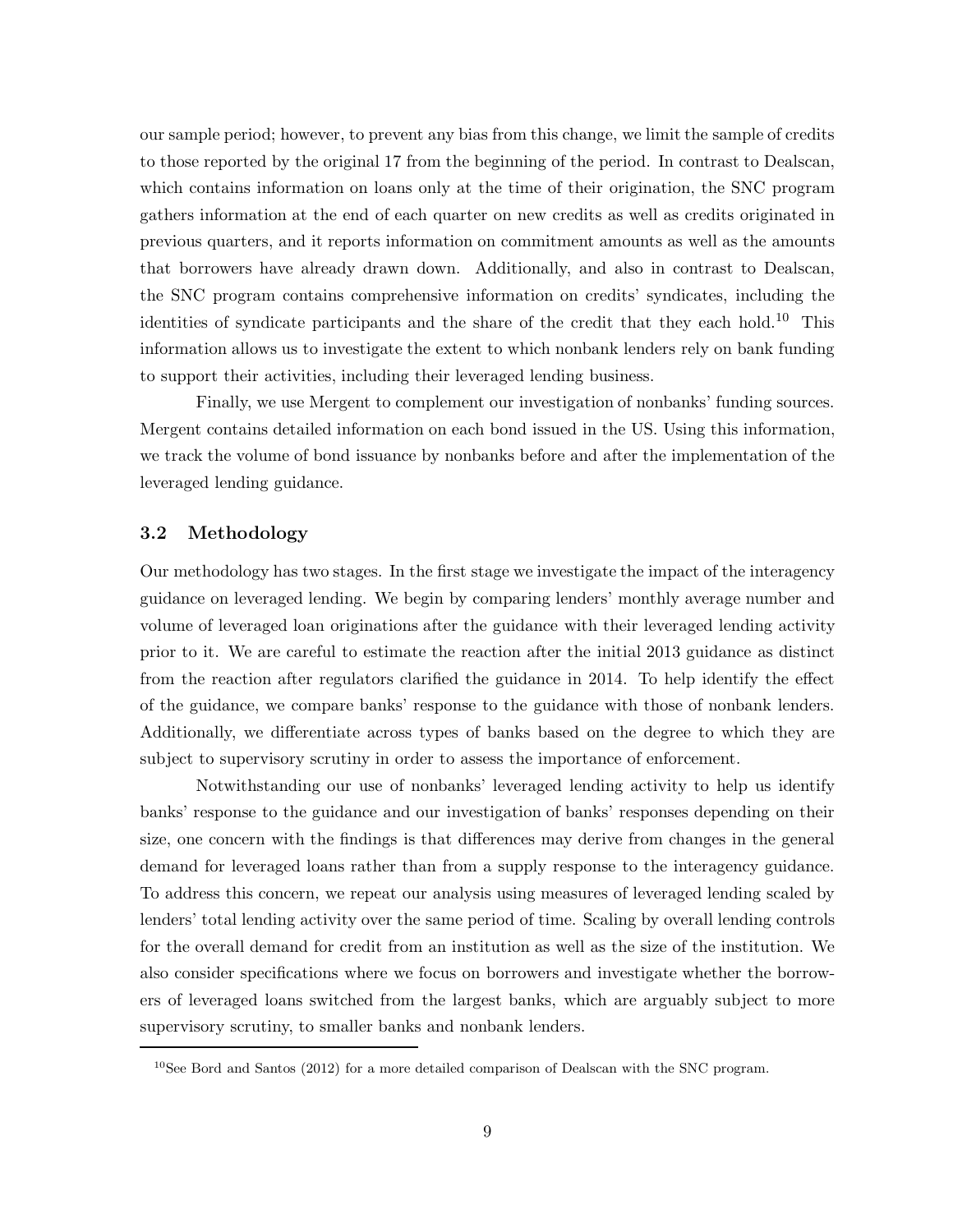In the second stage of our methodology, we compare banks' and nonbanks' leveraged lending policies to ascertain whether the migration of leveraged lending to nonbanks induced by the guidance inadvertently increased the risk of leveraged loans. We also investigate how nonbanks fund their surge in leveraged lending activity following the interagency guidance. We are particularly interested in determining if nonbank lenders increase their borrowing from banks during the time period they expand their leveraged lending activity as this would suggest a return to the banking sector of some of the risk that left it with the migration of leveraged lending.

#### **3.3 Sample characterization**

To derive our sample we start by identifying all of the term loans in Dealscan originated between March  $22<sup>nd</sup>$ ,  $2011$  and December  $31<sup>st</sup>$ ,  $2015$ . We restrict our sample to term loans because revolving credit facilities are typically undrawn at origination and need not reflect an actual increase in firm leverage.<sup>11</sup> We begin on March  $22<sup>nd</sup>$ , 2011 so that we have a two-year control period before the announcement of the leveraged lending guidance on March  $22<sup>nd</sup>$ , 2013. This criteria left us with a total of 30,528 term loans taken out over the entire period of our study. 10,595 of these loans were taken out during the control period, 12,219 were taken out between the guidance announcement on March  $22<sup>nd</sup>$ ,  $2013$  and the clarification to this guidance issued on November  $7<sup>th</sup>$  2014, and the remaining 7,714 loans were taken out after the issuance of that clarification.

To isolate the leveraged loans we identify the term loans with a spread over LIBOR at origination of at least 200 bps. Judging by the numbers reported in Table 1, the interagency guidance had only a limited impact on leveraged lending. Both the number and volume of leveraged loans increased after the guidance when compared to the pre-guidance period (Panels A and B). The monthly average number (volume) of leveraged loans before the guidance was 335 (\$36.6 billion). After the guidance, these numbers went up to 406 (\$45.9 billion), respectively. As Table 1 also shows, these post-guidance numbers mask how lending behaved in the period immediately after the guidance and before the issuance of the clarifications to FAQ versus the period afterwards. Leveraged lending grew significantly during the first of these two periods, but it declined significantly in the second period. The average monthly number (volume) of leveraged loans went up to 456 (\$52.9 billion), before coming down to 337 and (\$36.4 billion), respectively.

Looking at these numbers by lender type, we find a similar pattern among banks and nonbank lenders of leveraged loans but with an interesting difference. Both types of lenders

 $11$ The impact of this restriction is small as almost all leveraged loans under our classification are term loans.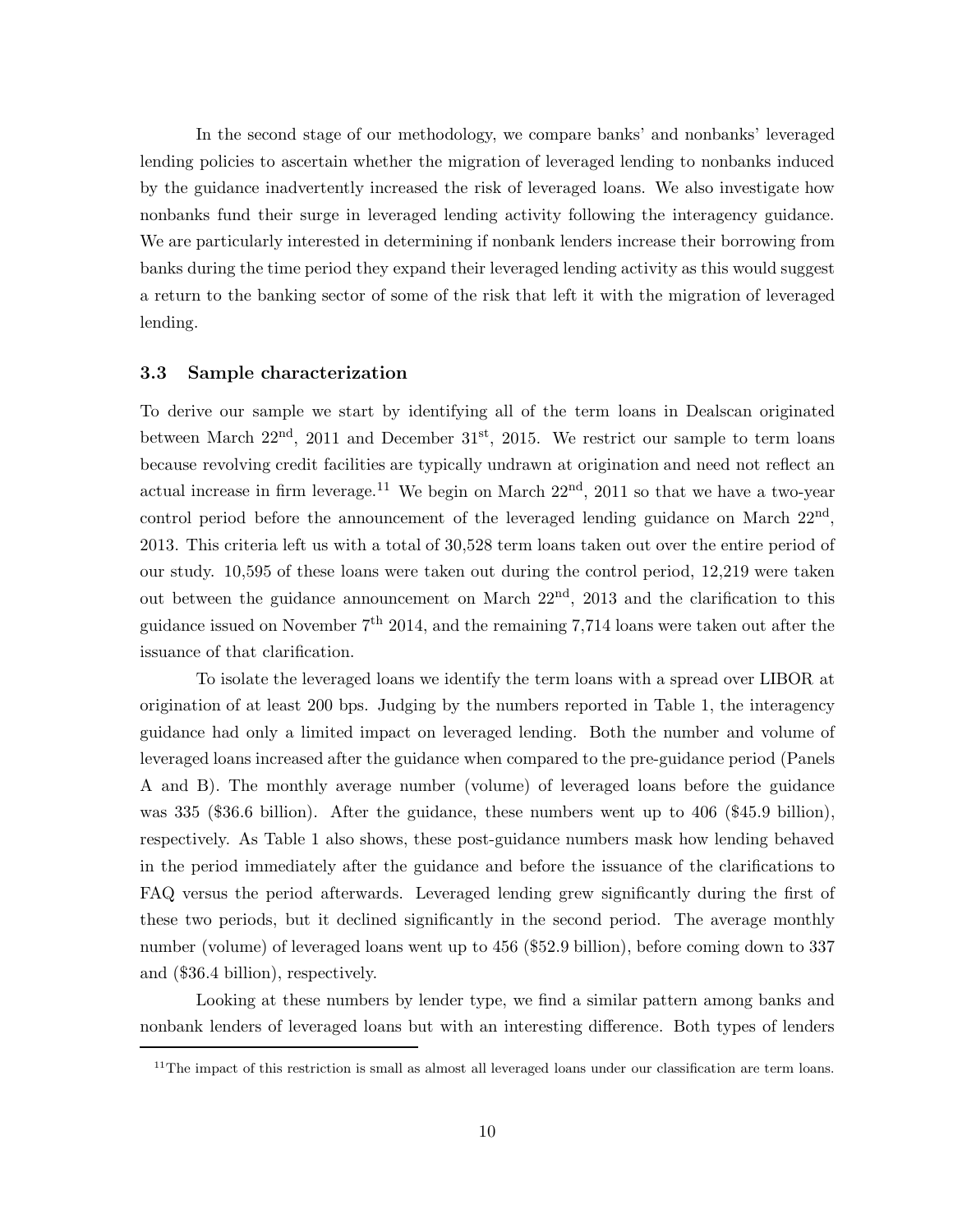reduced their level of leveraged lending activity after regulators issued the clarifications to the guidance, but only banks cut this activity to a level lower than the pre-guidance period. The monthly average number (volume) of leveraged loans extended by banks before the guidance was 312 (\$35.1 billion). In the interim period after the guidance and before the issuance of the clarifications these numbers went up to 422 (\$49.6 billion), but they come down to 304 (\$33.7) in the post-clarifications period. With regards to nonbank lenders of leveraged loans, their average number (volume) of leveraged loans extended before the guidance was 23 (\$1.5 billion). In the interim period these numbers went up to 34 (\$3.3 billion) but declined to 33 (\$2.8 billion) in the post-clarifications period. As we mentioned above, in the case of nonbanks, the decline in leveraged lending activity in the post-clarifications period is much smaller, affording these lenders the opportunity to still have a level of leveraged lending activity higher than their pre-guidance period.

These comparisons highlight a second important fact: most of the leveraged lending is done by banks. Nonbank lenders, however, have been increasing their presence in this market. The number of leveraged loans they extend prior to the guidance is only 7.4% of the number extended by banks. In the period after the clarification to the guidance, that percentage rises to 10.9%. The increase is even larger when we compare the volume of loans as it increases from 4.3% to 8.3%.

Turning our attention to the banks, we see that LISCC banks behaved quite differently from non-LISCC banks. They both grow their leveraged lending business in the period immediately after the interagency guidance. However, once regulators issued clarifications to the guidance, only the LISCC banks cut their leveraged lending activity significantly. Non-LISCC banks reduced their number of loans only modestly and even managed to increase their volume of leveraged lending following regulators' issuance of the clarifications. This is somewhat surprising, but it could derive from the fact that not all of the non-LISCC banks are subject to the interagency guidance. For example, foreign banks that extend these loans out of their overseas offices are not be subject to the interagency guidance. Indeed, when we split the non-LISCC banks into the group of domestic banks (subject to the guidance) and foreign banks (some of which are subject to the guidance, e.g. if they have regulated subsidiaries in the US), we see from Table 1 that the latter banks are the main contributors to the increase in non-LISCC banks' leveraged lending activity that occurred after regulators issued guidance clarifications. Domestic non-LISCC banks have a more mixed response: they reduce their number of loans but increase their volume. This stands in sharp contrast to LISCC banks' reaction to regulators' clarifications.

In sum, this first analysis suggests that the interagency guidance did not meaningfully impact banks' leveraged lending businesses when it was first introduced in 2012. To the con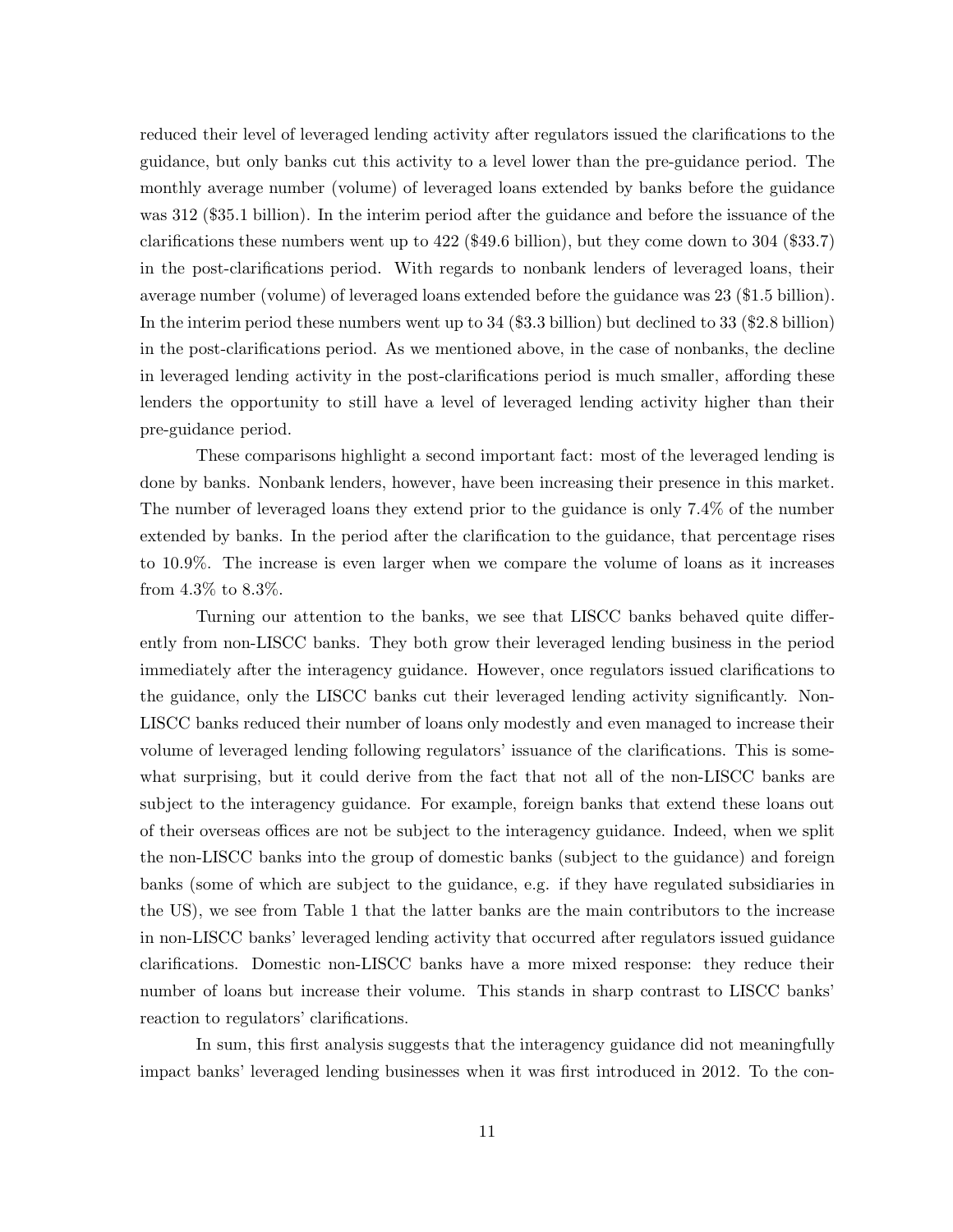trary, in the year and a half after the guidance, banks appear to have increased their leveraged lending, possibly in anticipation of more scrutiny. This additional scrutiny did in fact occur in the form of a followup clarification of the guidance in late 2014. After regulators' followup clarifications, banks appear to have cut their leveraged lending business. Their response, however, was not uniform across all bank types. While the most closely supervised LISCC banks lowered their leveraged lending business significantly, non-LISCC banks did not. Throughout this period, nonbank lenders appear to have capitalized on the guidance to increase their leveraged lending business. In the next section, we take a closer look at lenders' responses to the interagency guidance by estimating a model of leveraged loans and attempt to control for changes in the demand for leveraged loans over the same time period.

# **4 Did banks respond to leveraged lending guidance?**

We start our investigation of the interagency guidance on leveraged lending by comparing lenders' monthly average number and volume of leveraged loans originated after the guidance with their leveraged lending activity prior to the guidance. To that end, we estimate the following model of leveraged lending:

$$
LEVLEN DING_{i,t} = c + \alpha BANK_i + \beta POST_t + \gamma POST_t \times BANK_i + \eta_i + \epsilon_{i,t}, \qquad (1)
$$

where *LEVLENDING* is the monthly average number (volume) of leveraged loans originated by bank *i* during period *t*. *POST* is a dummy variable that takes the value one if the leveraged loan was taken out after the interagency guidance. In some specifications, we split the post period into two subperiods: the period between the interagency guidance and the issuance of the answers to FAQ and the period after that clarification. *BANK* is a variable for loans originated by banks. Implicitly, the control group is composed of loans originated by nonbanks. We consider a variant of the model where we replace the dummy variable *BANK* with two dummy variables to distinguish the activity of LISCC banks (*LISCC*) from that of non-LISCC banks (*NON* − *LISCC*). Additionally, we consider a specification where we replace the latter dummy variable with two dummy variables to distinguish loans originated by non-LISCC domestic banks (*DNON* −*LISCC*) from loans originated by non-LISCC foreign banks  $(FNON - LISCC)$ .  $\eta_i$  is a set of lenders' fixed effects.

Table 2 reports the results of this investigation. Panel A reports the results for the average number of loans that lenders originate each month while the bottom panel, Panel B, reports the results for the monthly average volume of leveraged loans. The number of observations in Table 2 differs somewhat from the numbers in Table 1 because we restrict our analysis to lenders that have extended at least three leveraged loans over the entire sample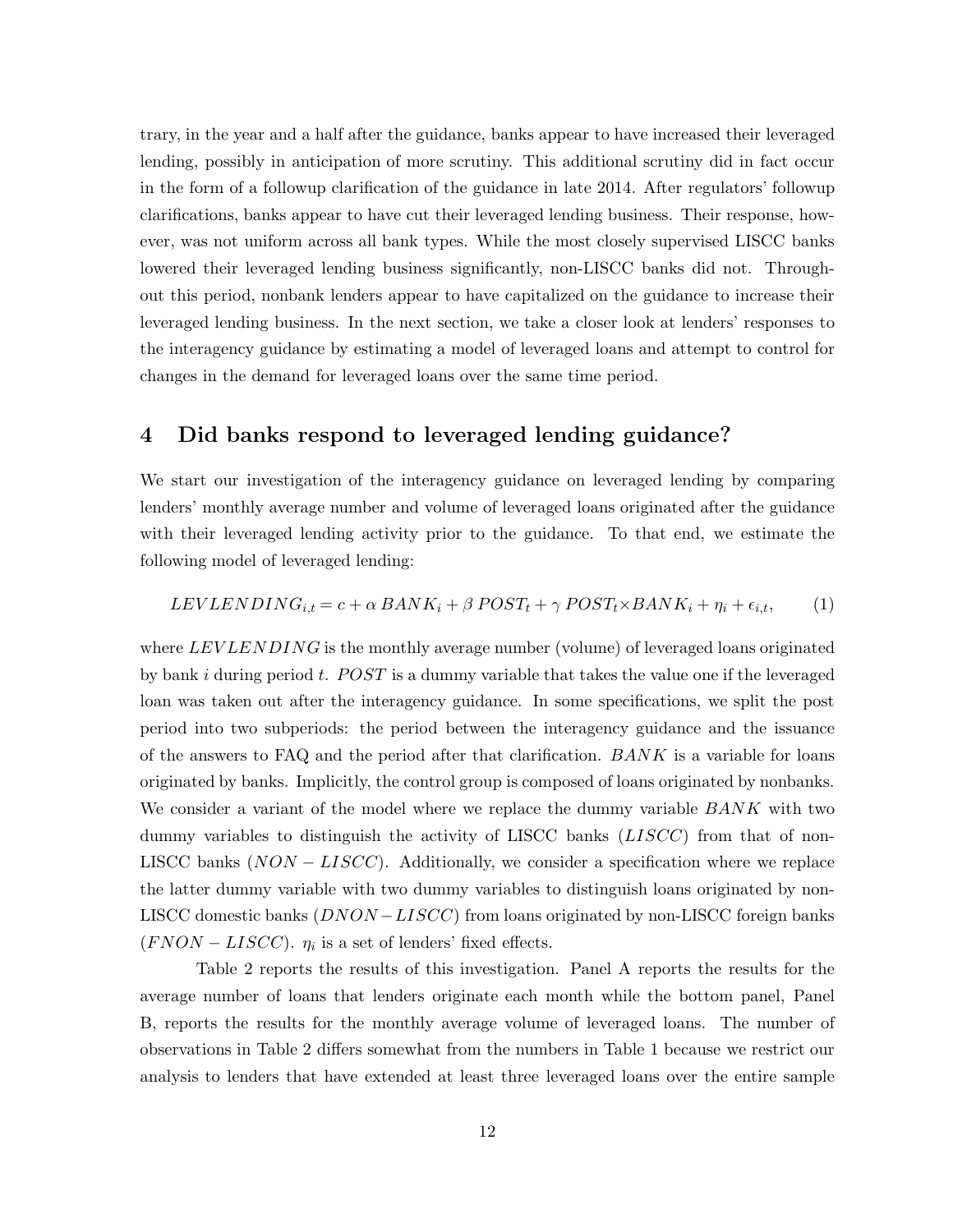period. In the robustness section, we discuss the implications of including the less frequent lenders in our analysis.

Focusing on the top panel of Table 2, we see that according to column (1), contrary to expectations, the monthly average number of leveraged loans increased in the post guidance period (March 24, 2013 through December 31 2015) when compared to the pre-guidance period (January 1 2012 through March 23 2013). In order to understand this result, column (2) splits the post guidance period in two subperiods: Period 1, which goes from the date the guidance was issued until the date regulators issued the answers to FAQ, and Period 2, which covers the part of the post-guidance period that happened after the issuance of those clarifying answers. According to column (2), the post guidance increase in leveraged lending is driven by what happened in the interim period (Period 1). After regulators clarified the guidance, the number of leveraged loans declined to the pre-guidance level.

In columns (3) and (4), we go a step further and try to distinguish the response of different types of lenders (as defined by the lead arranger of the loan) to the interagency guidance. Column (3) distinguishes banks from nonbanks. This distinction is important because nonbanks were not subject to the interagency guidance, hence they can serve as plausible counterfactual of leveraged lending in the absence of the guidance. Column (4), in turn, splits banks into two subgroups: the LISCC banks and non-LISCC banks. This distinction is useful for identifying the heterogeneous impact of the leveraged lending guidance because LISCC banks, by virtue of being systemically important, are subject to more stringent regulatory and supervisory scrutiny. Looking at column (3) we see that during Period 1, both nonbanks and banks increased their leveraged lending activity when compared to the pre-guidance period, though only the latter increase by an amount that is statistically different from zero. In Period 2, however, these two groups of lenders behave very differently: while banks lowered their leveraged lending activity to levels below the pre-guidance period, nonbanks increased this activity in comparison to their pre-guidance period and by an amount statistically different from zero.

Column (4) confirms the importance of looking at LISCC banks separately from non-LISCC banks. According to that model, LISCC banks first increased their leveraged lending activity in the year immediately after the guidance, but they reversed course after regulators issued the answers to FAQ and cut this activity to a level significantly lower than their preguidance level.

With regards to non-LISCC banks, it appears they did not respond to the guidance, as their leveraged lending business remained unchanged from the pre-guidance level. We further refine the degree of supervisory scrutiny in this group by separating domestic banks from foreign banks, many of which are not subject to U.S. supervision. The latter group has a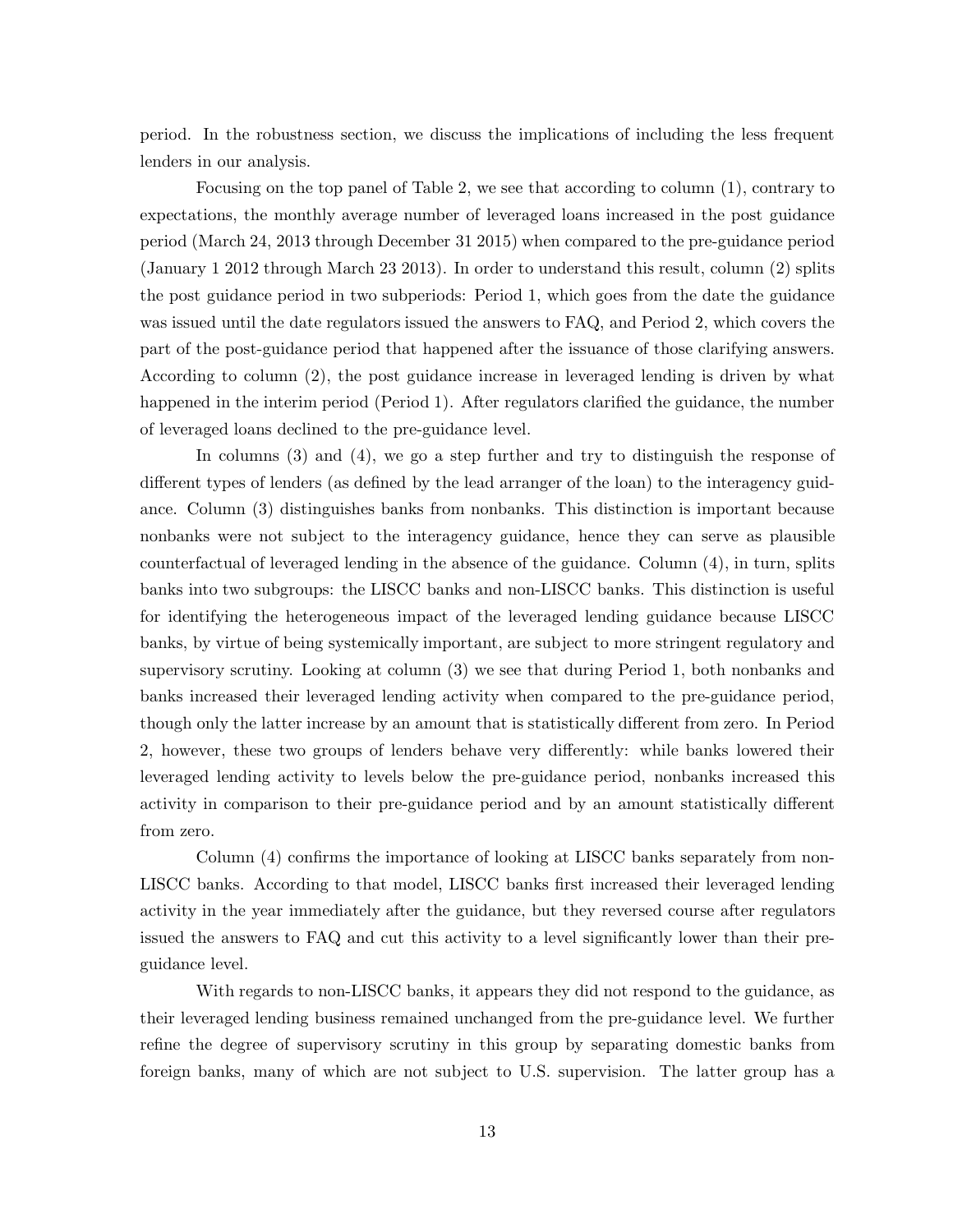combination of banks that are subject to the interagency guidance and banks that are not subject to it. Looking at column (5) we see that these two sets of banks do behave differently after the guidance. While domestic non-LISCC banks cut their leveraged lending activity, albeit modestly, foreign non-LISCC banks expanded it. In both cases, however, the differences vis- $\acute{a}$ -vis the pre-guidance period are not statistically different from zero.

The bottom panel of Table 2 reports a set of models similar to that reported in the top panel but estimated on the monthly average dollar volume of leveraged lending. A quick look at the two panels of Table 2 reveals similar results whether we focus on the number of leveraged loans (top panel) or on the value of leveraged loans (bottom panel). There is only one minor difference in column (3). Both models suggest that banks increased their leverage lending activity immediately after the guidance. However, only the results based on the number of loans indicate an increase that is statistically different from zero.

Summing up, our first set of findings suggests that the interagency guidance produced the expected results of reducing banks' leveraged lending activity but only after supervisors clarified several issues that appeared to be unclear when they first issued the guidance on March of 2013. This effect is more pronounced for LISCC banks. Non-LISCC banks did not respond to either the initial guidance or the followup clarification notice. During the same period of time, and in particular after the clarification notice, nonbank lenders in the leveraged lending business increased their activity.

While it is possible that these changes in leveraged lending were induced by supervisors' intervention in this market, but it may be the case that they derive instead from changes in the demand for these loans from the various lenders. Also, by estimating levels we generate a simple description of changes in overall activity, but the analysis can fail to capture the heterogeneous response of institutions that vary in size and market presence. In the next section we address both of these concerns.

## **4.1 Attempting to disentangle supply from demand effects**

The results we presented above which compare the leveraged lending activity of banks with this activity by nonbanks before and after the introduction of the leveraged lending guidance are useful at isolating banks' responses to the guidance from *overall* changes in the demand for leveraged lending over time. For, if there were an overall decline in the demand for leveraged loans, it should affect both banks' and nonbanks' leveraged lending activity. It is possible, however, that banks and nonbanks operate in different segments of the leveraged lending market and the difference in the response to the guidance that we unveiled derives from a difference in the relative growth of leveraged lending in these market segments. It is also possible that the difference in leveraged lending that we unveiled derives simply from a difference in banks'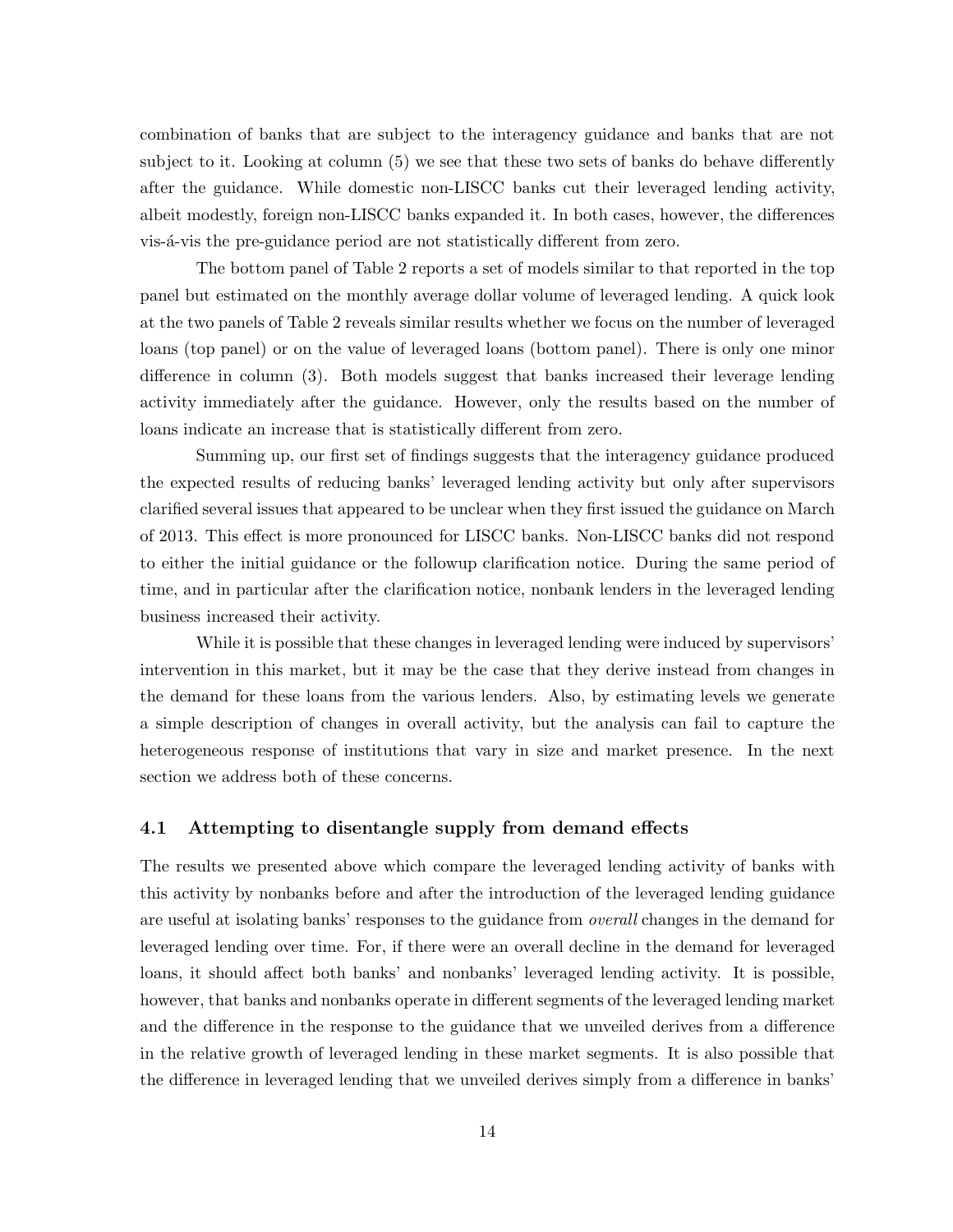and nonbanks' overall lending activity over time.

In this section, we undertake two tests to address these alternative explanations for our finding. The first test investigates what happened to the ratio of leveraged lending to the lender's overall lending activity over time. The second test investigates whether borrowers of leveraged loans switched lenders and if so in what direction they moved.

#### **4.1.1 Scaling leveraged loans with total loans**

To address concerns that our results may be driven by changes in banks' and nonbanks' overall lending activity over time rather then a response to the leveraged lending guidance, we repeat the analysis we undertook in the previous section, but this time we focus on the ratio of the number (volume) of leveraged loans to the total number (volume) of loans that lenders originate over the same time period. To that end, we reestimate the leveraged lending model we specified above, but this time we use the monthly average number (volume) of leveraged loans scaled by the monthly average number (volume) of total term loans originated by the lender. We consider in the denominator only term loans and leave out of the analysis lending activity done via credit lines to better capture the potential role of demand on lenders' leveraged lending activity since this activity is done mainly through term loans.

If an overall change in the demand for loans extended by banks and nonbanks drives our earlier results, then we should find that the introduction of the interagency guidance did not affect the ratio of leveraged loans to total loans. However, if banks cut only their leveraged lending activity in response to the guidance then we should observe a decline in that ratio. The results of this exercise are reported in Table 3. As in the previous section, the top panel of the table reports the results for the number of loans while the bottom panel reports results for the volume of loans.

Focusing at the top panel, we see that the number of leveraged loans relative to the number of total loans has declined after the announcement of the guidance (column 1) and this decline was larger after supervisors issued the answers to FAQ (column 2), but in neither case is the difference to the pre-guidance period statistically different from zero. However, when we separate the institutions that were subject to the guidance (banks) from those that were not (nonbanks) in column (3), we start seeing a picture consistent with our earlier finding. Compared to the pre-guidance period, nonbanks increased their number of leveraged loans (relative to their total number of loans), albeit by a number that is only statistically significant in the intermediate period, but banks cut their number of leveraged loans (relative to their total number of loans). Also, in contrast to nonbanks' response, banks' reaction both in the year immediately after the introduction of the guidance and in the period that followed the issuance of the answers to the FAQ is statistically different from zero.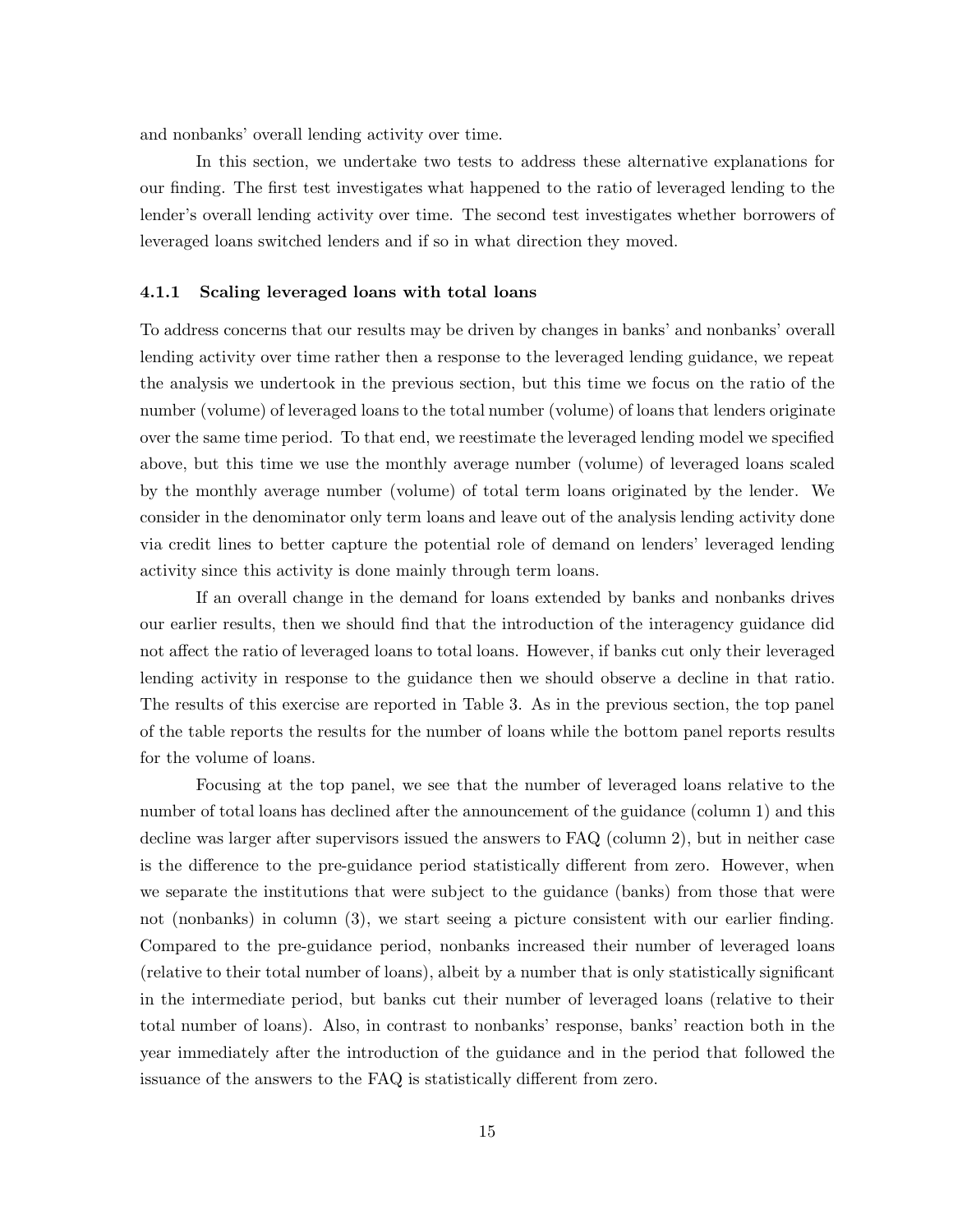Further, as we can see from column (4), the ratio of leveraged loans to total loans for LISCC banks declines after the guidance, particularly after supervisors' clarifications. Among the non-LISCC banks, it appears that only the domestic banks respond to the guidance. Non-LISCC foreign banks do not appear to reduce their leveraged lending business. Recall that in Table 2 we documented that these banks did not reduce their absolute levels of leveraged loan originations. The results of Table 3 show that they also did not lower their leveraged lending relative to total lending. As we noted before, it is possible that this difference arises because all non-LISCC domestic banks are subject to the guidance while non-LISCC foreign banks contains a combination of banks that are subject to U.S. supervision and banks which are not).

Looking at the bottom panel of Table 3, which reports results for the volume of leveraged loans scaled by the volume of term loans issued over the same time period, we see a similar picture to that presented in the top panel of that table. The results of our investigation of the ratio of leveraged loans to total loans are generally consistent with those we unveiled by looking at leveraged loans alone. This suggests that the decline in banks' leveraged lending activity, in particular by LISCC banks, which followed regulators' issuance of the answers to FAQ was likely bank driven and not the result of a change in the demand for leveraged loans. The response appears to be greatest for the set of institutions supervisors care most about, the LISCC banks, which suggests an important role for monitoring and enforcement. Further, nonbanks appear to have capitalized on banks' retrieve from the leveraged lending business to expand their footprint in this market.

Of course, it is still possible that the difference in the response of LISCC banks vis- $\acute{a}$ -vis the responses of non-LISCC banks or nonbanks could derive from differences in the demand for leveraged loans faced by these three groups of lenders. We address this possibility in the next section we investigate whether borrowers of leveraged loans opted to continue borrowing from the same lender or to switch lenders, and if they did switch in which direction they switched following the introduction of the interagency guidance.

## **4.1.2 Borrowers' decision to switch lenders**

To help us ascertain whether banks changed their lending policies following the introduction of leveraged lending guidance, we investigate whether leveraged-loan borrowers are more likely to switch away from impacted lenders after the guidance. To that end, we estimate the following model of lender switches:

$$
SWITCH_{j,t} = c + \alpha LENDERTYPE + \beta POST_t + \gamma POST_t \times LENDERTYPE + \epsilon_{j,t},
$$
 (2)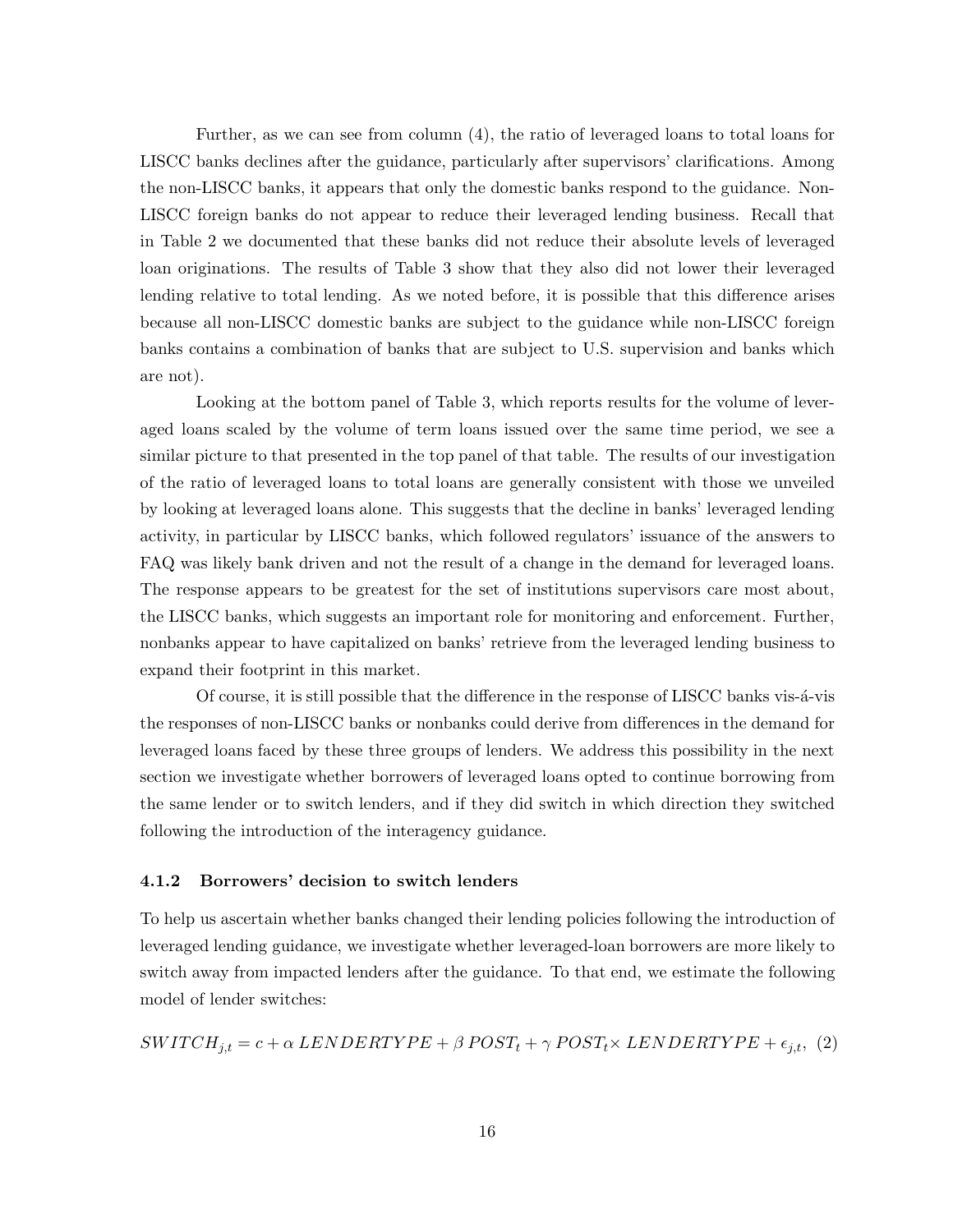where *SWITCH* is a dummy variable that takes the value one if the borrower, *j* switched lender type when it took out its most recent loan (compared to its previous loan) during sample period *t*. *POST* is a dummy variable that takes the value one if the leveraged loan was taken out after the interagency guidance. As in our previous analysis, we also split the post period into two subperiods: the period between the interagency guidance and the issuance of the answers to FAQ and the period after that clarification. *LENDERTYPE* is a dummy variable we use to control for the type of lender the borrower used in its previous loan. This specification conditions on borrowers of leveraged loans that are financed in the control period and after the guidance is issued.

To test whether borrowers that used to take out their leveraged loans from banks are more likely to switch to a different lender type following the introduction of the guidance, we set the *LENDERTYPE* variable equal to *BANKS* and consider a switch if the borrower took out the previous loan from a bank and borrows its current loans from a nonbank. Similarly, to ascertain if borrowers that used to borrow from LISCC banks are more likely to switch to a different lender type after the guidance, we set the *LENDERTYPE* variable equal to *LISCC* and consider it a switch if the borrower took out the previous loan from a LISCC bank but chooses to borrow the current loan from a non-LISCC bank. We ran our switch model to attempt to identify separately the role of each lender type we have considered in our analysis on borrowers' switching decisions. The results of this exercise are reported in Table 4.

Column (1) shows that the likelihood of borrowers switching lender types increased after the interagency guidance, but by an amount that is not statistically different from zero. Column (2) shows that when we split the post-guidance period into two subperiods, we find that borrowers were indeed more likely to switch lender types once regulators issued the answers to the FAQ on November 2014. Column (3), in turn, shows that borrowers that took out their previous leveraged loan from banks are not more likely to switch to nonbank lenders when they borrow again after the 2013 guidance or after the clarification issued in 2014.

Given that LISCC and non-LISCC banks appear to have responded differently to the guidance, in columns (4) through (6), we investigate whether borrowers having their previous loans from a LISCC bank, a domestic non-LISCC bank or a foreign non-LISCC bank affected whether borrowers are more likely to switch lender types after the introduction of the guidance. A careful examination of these columns shows two important results. First, regardless of the type of lender borrowers used in their previous loan, the relative effect on the likelihood of switching is more pronounced in the post clarification period than in the year immediately following the announcement of the guidance. *PERIOD2×LENDERTYPE* is larger (in absolute terms) and more significant than  $PERIOD1 \times LENGTHPE$ . Second, and more importantly for our purposes, after regulators clarified the terms of the guidance,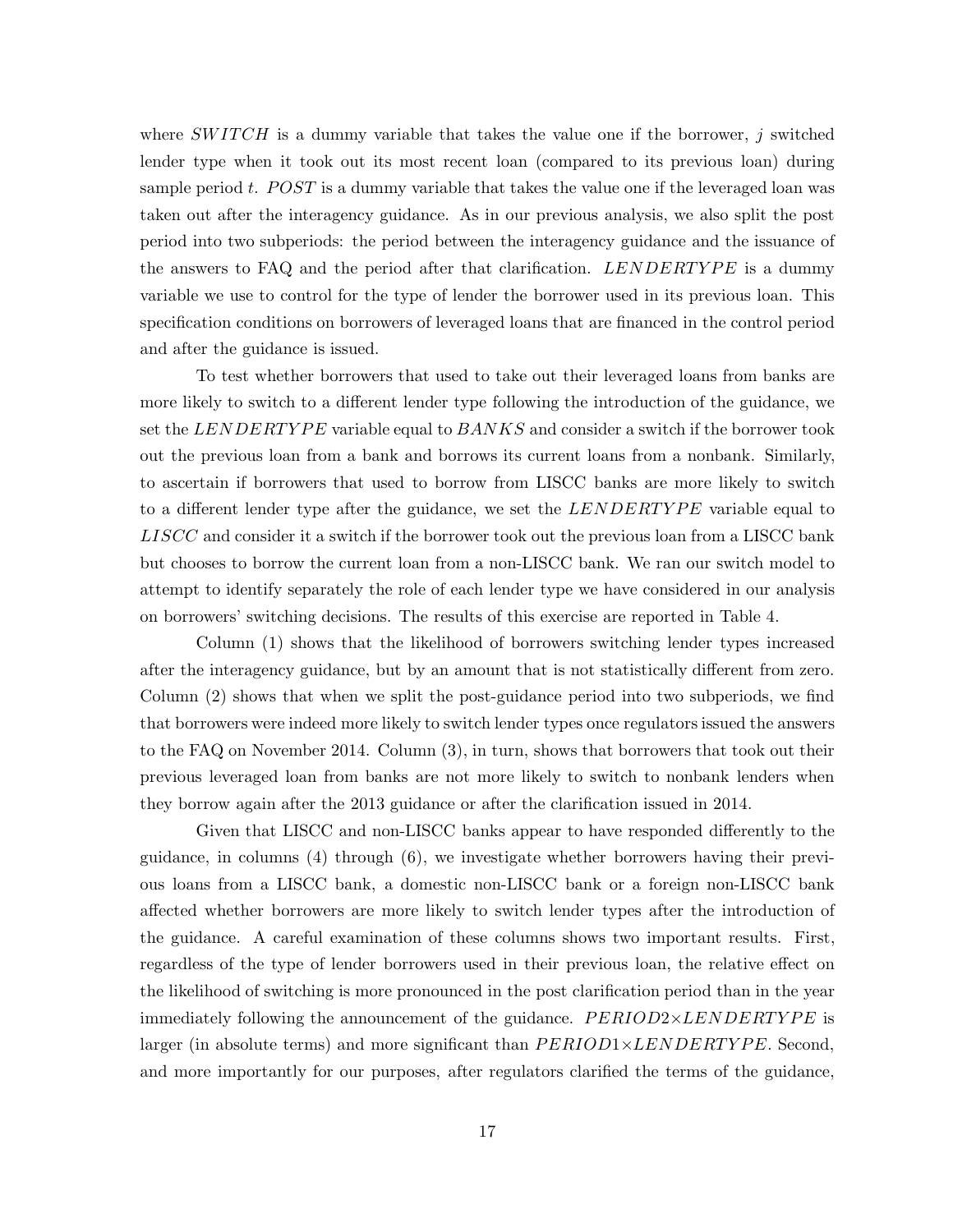we see that borrowers whose previous leveraged loan was from a LISCC bank are significantly more likely to switch to a different lender type compare to the pre-guidance period (column 4). Note that  $PERIOD2\times PRIOR - LISCC$  is positive and highly statistically significant with a magnitude that implies borrowers that historically borrowed from LISCC banks are 18% more likely to switch than other borrowers in Period 2. Interestingly, we do not find a similar effect for borrowers whose previous loan was from either a domestic or a foreign non-LISCC bank (columns 5 and 6). To the contrary, borrowers whose previous leveraged loan was from either of these banks were less likely to switch to nonbanks after regulators clarified the guidance. Both *P ERIOD*2×*P RIOR* − *DOM* − *NONLISCC* and *PERIOD2×PRIOR* − *FOR* − *NONLISCC* are negative and statistically significant.

The alignment of these results with our previous findings add support to the thesis that the heterogeneous impact of the guidance is consistent with supervisory efforts to enforce it. Banks did not respond to the interagency guidance when it was first issued, but they did so when regulators issued the clarifications to the guidance and then only LISCC banks appear to have reduced supply of loans to pre-existing borrowers. We tracked the borrowers that switched out of LISCC banks to ascertain which lender types gained leveraged lending business in connection with these switches. The results of this investigation are reported in Table 5. The top panel reports results based on the number of loans while the bottom panel reports results based on the volume of loans.

Looking at the top panel, we see that in the pre-guidance period, 19% of the borrowers that switched out of the LISCC banks went to nonbanks. During *P ERIOD*2*,* the period when borrowers were most likely to switch out of LISCC banks, that percentage went up to 25%, an increase of 6 percentage points. By contrast, during *P ERIOD*2 the percentage of borrowers that switched from LISCC banks to either domestic non-LISSC banks or foreign non-LISCC banks was smaller than the same percentage in the pre-guidance period. Therefore, the main beneficiaries of the additional borrowers that switched out the LISCC banks, possibly because of their attempt to comply with the interagency guidance, were nonbanks.

#### **4.1.3 Leveraged lending guidance and lenders' market shares**

Thus far we have documented that the guidance, in particular its follow-up clarification issued in November of 2014, had a statistically negative (positive) effect on the leveraged lending activity of LISCC banks (nonbanks). A natural question to ask is whether, however, these effects were economically meaningful. To get a sense about the importance of these lenders' responses to the guidance, we computed their shares of the leveraged loan market throughout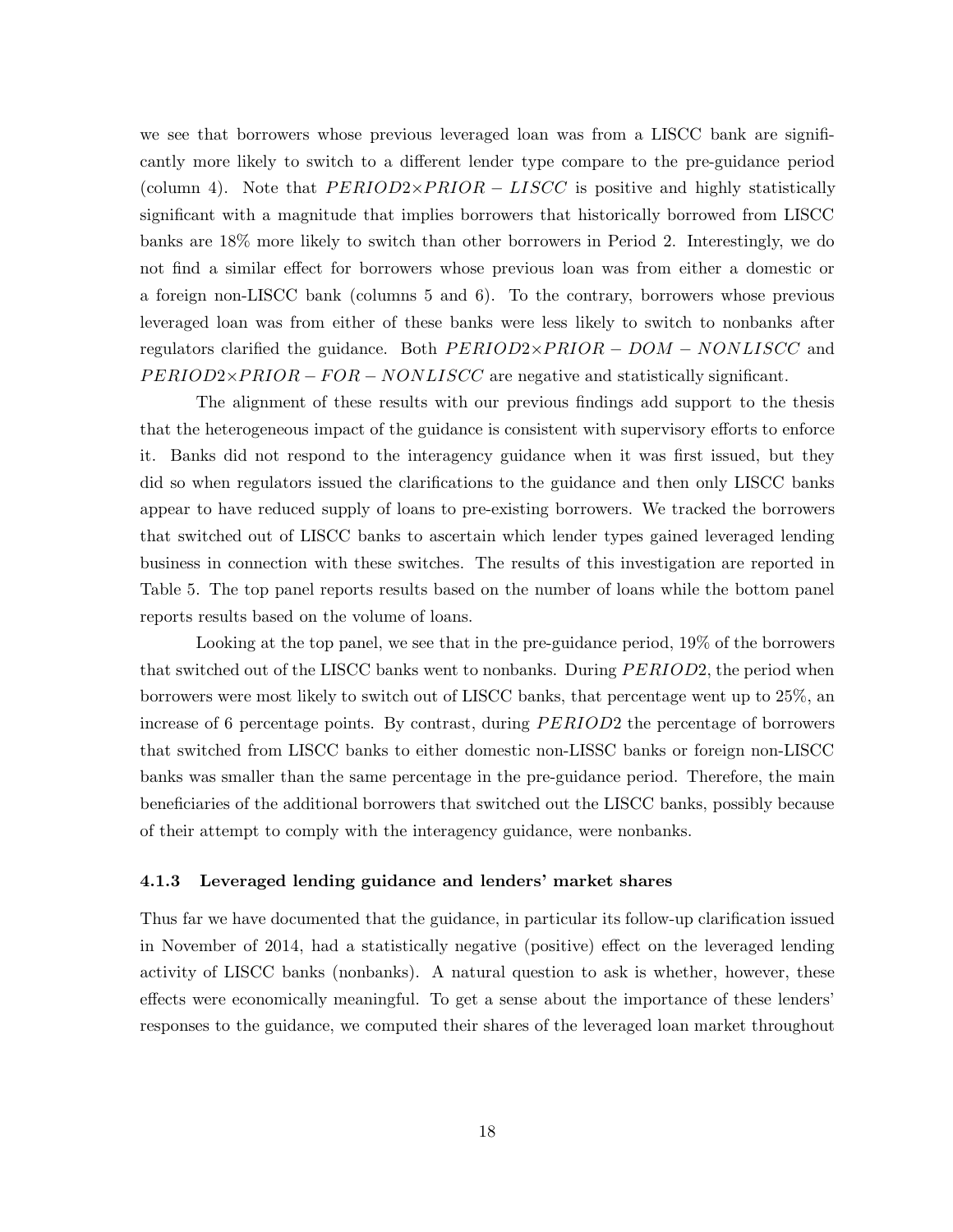the sample period.<sup>12</sup> The results of this exercise are reported in Table 6. The top panel reports market shares computed based on the number of loans while the bottom panel reports these shares based on the volume of loans.

Table 6 shows that LISCC banks lost market share following the leverage lending guidance. LISCC banks continued to dominate the market for leveraged loans; however, their market share declined in the post clarification period by 11.0 and 5.4 percentage points based on the number and volume of loans, respectively. This decline is meaningful, particularly if we taken into account that it occurred over about one year (between November 2014 and December 2015). While all of the other lenders appeared to have benefited from this retrenchment, nonbank lenders evidently seized on this opportunity to expand their leverage lending business. Nonbank lender market share, based on loan counts, increased by more than 50% and their market share based on the volume of loans more than doubled.

#### **4.2 Robustness tests**

The results we have reported thus far build on our definition of leveraged loans as loans with a spread of at least 200 bps above LIBOR at the time of origination. We repeat the analysis using thresholds of 250, 300 and even 350 bps and draw similar qualitative conclusions. Table 7 reports the results when we use the 250 bps threshold. A comparison of with Table 2 shows that using a 200 or 250 bps points to identify leverage loans does not affect the thrust of our key findings on the impact of the leveraged lending guidance. When we further increase that threshold to 300 or 350 bps, the leveraged-loan sample is significantly smaller and our core findings persist. $^{13}$ 

We restrict our analysis to banks and nonbanks that extend at least two leveraged loans over the sample period. We use this criterion to reduce the risk of our results being affected by "occasional" lenders of leveraged loans. Dropping this criterion and using all of the lenders of leveraged loans does not affect our key findings.

Lastly, in our investigation of borrowers' switching decisions, we consider only borrowers for which we have information about their prior loan in the three-year period before the current loan. In other words, we do not include in our sample "new borrowers". Adding these borrowers

<sup>12</sup>We thank Christa Bouwman for suggesting this analysis.

<sup>&</sup>lt;sup>13</sup>The results when we use the 300 and 350 bps thresholds are available from the authors upon request. We have not considered the 150 bps points threshold, which is sometimes used in the market, because this would lead to the classification of loans from investment grade rated borrowers as leveraged loans (Figure 1). Further, it would imply that nearly all of the term loans originated during the sample period were leveraged loans (91.2% of the term loans originated between March 2011 and December 2015 have a spread over Libor of 150 bps or higher).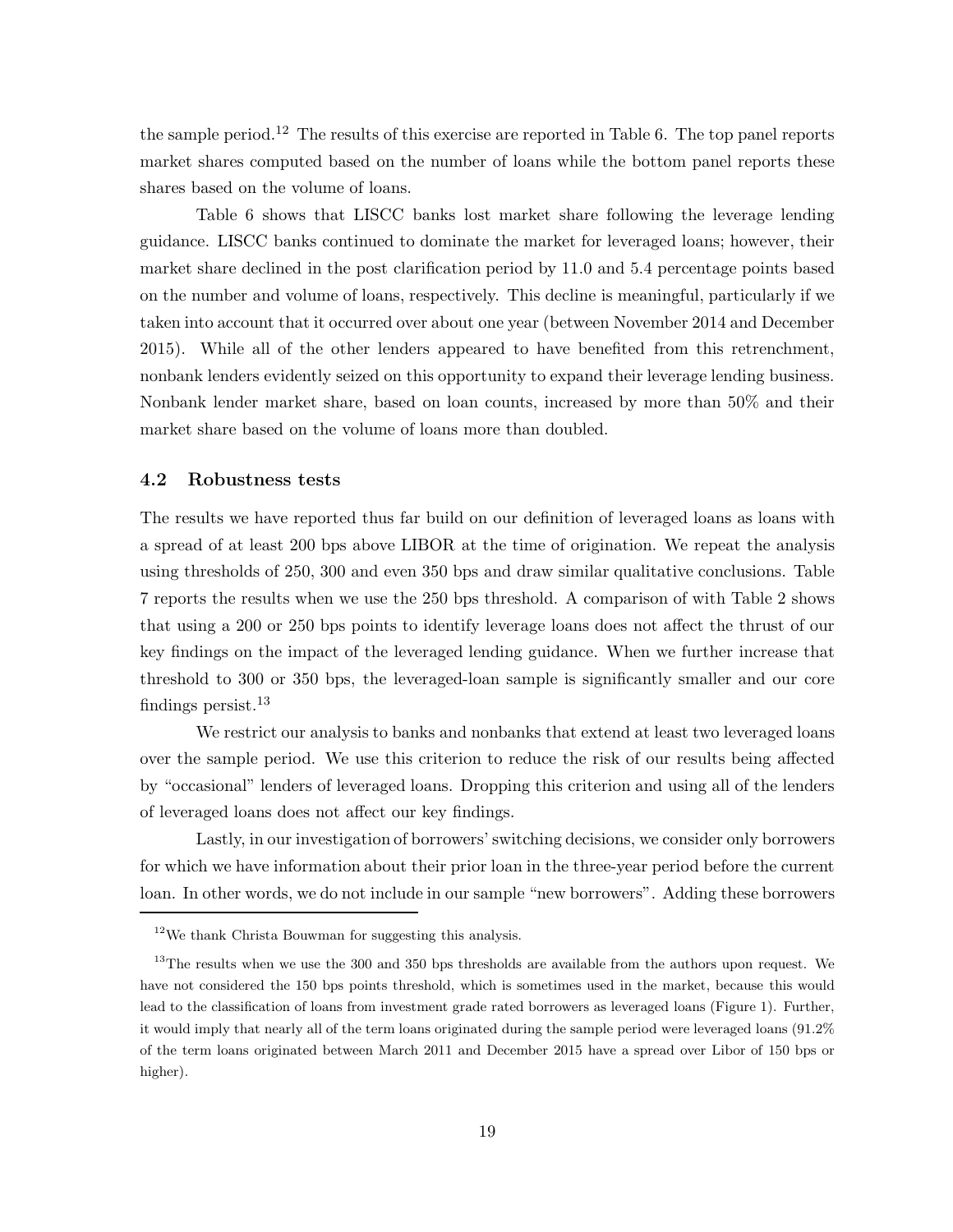to the sample does not affect our main finding that borrowers which previously borrowed from a LISCC bank are more likely to switch out of LISCC banks when regulators clarified the terms of the leveraged lending guidance. Further, using a five-year window instead of a three-year window in this analysis does not impact this finding.

# **5 Was the leveraged lending guidance effective?**

Our evidence that the primary providers of leveraged lending decreased their activity significantly, albeit with a delay, could be interpreted that the guidance was effective. Recall that the stated goal of the leveraged lending guidance was that federally regulated financial institutions conduct leveraged lending activities in a safe and sound manner so that these activities do not heighten risk in the banking system or the broader financial system through the origination and distribution of poorly underwritten and low-quality loans.

However, our finding that an important portion of that leveraged lending business migrated to nonbanks indicates that it is important to consider this migration in evaluating the effectiveness of the guidance. In particular, it is important to compare banks' and nonbanks' leveraged lending policies. Additionally, given nonbanks have no access to deposit funding, it is also important to consider how nonbanks fund their growth in leveraged lending. We attempt to shed light on these issues in this section.

### **5.1 Banks' and nonbanks' leveraged lending policies**

If nonbanks use "easier" leveraged policies, then the migration of leveraged lending to nonbanks induced by the guidance could have an adverse effect on the stability of the financial system. Evaluating a lender's lending policy is not an easy task because it depends on the lender's screening efforts prior to granting the loan, the terms at which it extends the loan, and the lender's monitoring efforts during the life of the loan.

Notwithstanding these challenges, we attempt to get an idea about banks' and nonbanks' leveraged lending policies by comparing their loans to borrowers that switch from banks to nonbanks following the guidance. We focus on loans of borrowers that switch to nonbanks to reduce concerns with selection. To that end, we estimate the following model of loan features

$$
LOANFEATURE_{i,j,t} = c + \alpha NONBANK + \beta LOAN_{i,j} + \gamma BORROWER_{j,t} + \epsilon_{i,j,t},
$$
 (3)

where *LOANFEATURE* is a feature of the loan. We consider three features that are believed to be good indicators of the loan risk. The first two features are the loan is secured with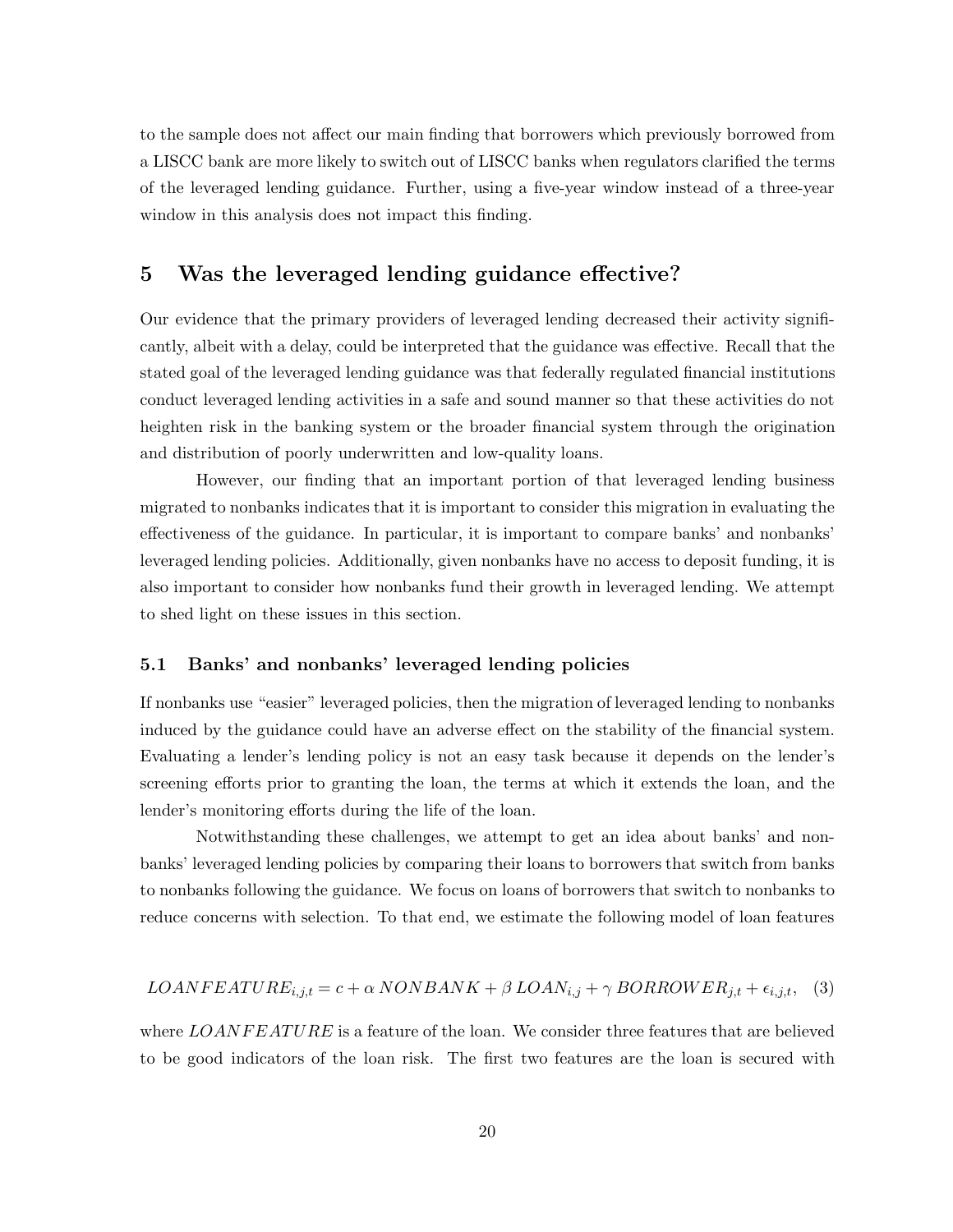collateral and whether the lender imposes dividend restrictions on the borrower, respectively.<sup>14</sup> The third feature is the loan maturity.

Given that we compare loans provided by banks and nonbanks to the *same* borrower (though at different points in time), we expect loans that are secured, loans associated with dividend restrictions, and shorter maturity loans to be safer, and thereby, indicate a tighter lending policy. *NONBANK* is our variable of interest in the model as it compares the loan policies of nonbanks to those of banks. We attempt to identify these differences controlling for some other features of the loan, *LOAN,* including its size and purpose, borrower-specific factors, including its rating, and time fixed effects.

Table 8 reports the results of this investigation. The top panel compares, for borrowers that switch from banks to nonbanks after the guidance, their last term loan from a bank with the first term loan from the nonbank. The bottom panel repeats that exercise, but restricts to borrowers that switch from LISCC banks to nonbanks. Both panels suggest similar conclusions, although the results from the bottom panel are statistically weaker, possibly because of the smaller number of observations. According to our results, nonbanks are less likely to demand collateral but they are more likely to impose dividend restrictions on borrowers. Additionally, they tend to extend loans with shorter maturity when compared to banks. In the reported results, we do not control for the loan spread because this variable is jointly determined with those loan features. However, expanding our controls to account for the spread does not affect our findings.

These results, of course do not provide a complete characterization of banks' and nonbanks' loan policies, but they suggest a mixed picture with regards to the risk nature of their policies. While a decline in the incidence of collateral suggests a higher risk-taking appetite, an increase in the incidence of dividend restrictions or a shortening of the maturity points in the opposite direction. Consequently, it is unclear whether the migration of leveraged lending from banks to nonbanks made leveraged lending riskier.

## **5.2 How did nonbanks' fund their surge in leveraged lending?**

Our findings show that nonbanks increased both their number and volume of leveraged loans after the guidance in part by attracting firms that use to borrow from banks, in particular LISCC banks. Nonbank lenders appear to have resorted to banks to fund this surge in leveraged lending. In the pre-guidance period these lenders raised \$10.1 billion in bond financing and \$8.9 billion from banks (through term loans and credit lines). In the post-guidance period, these numbers went up to \$10.2 billion and \$20.2 billion, respectively. This implies that their

 $14\text{We do not consider whether the loan is senior because virtually all of the leveraged loans are senior.}$ Additionally, we do not consider other covenants because this information is very sparsely reported in Dealscan.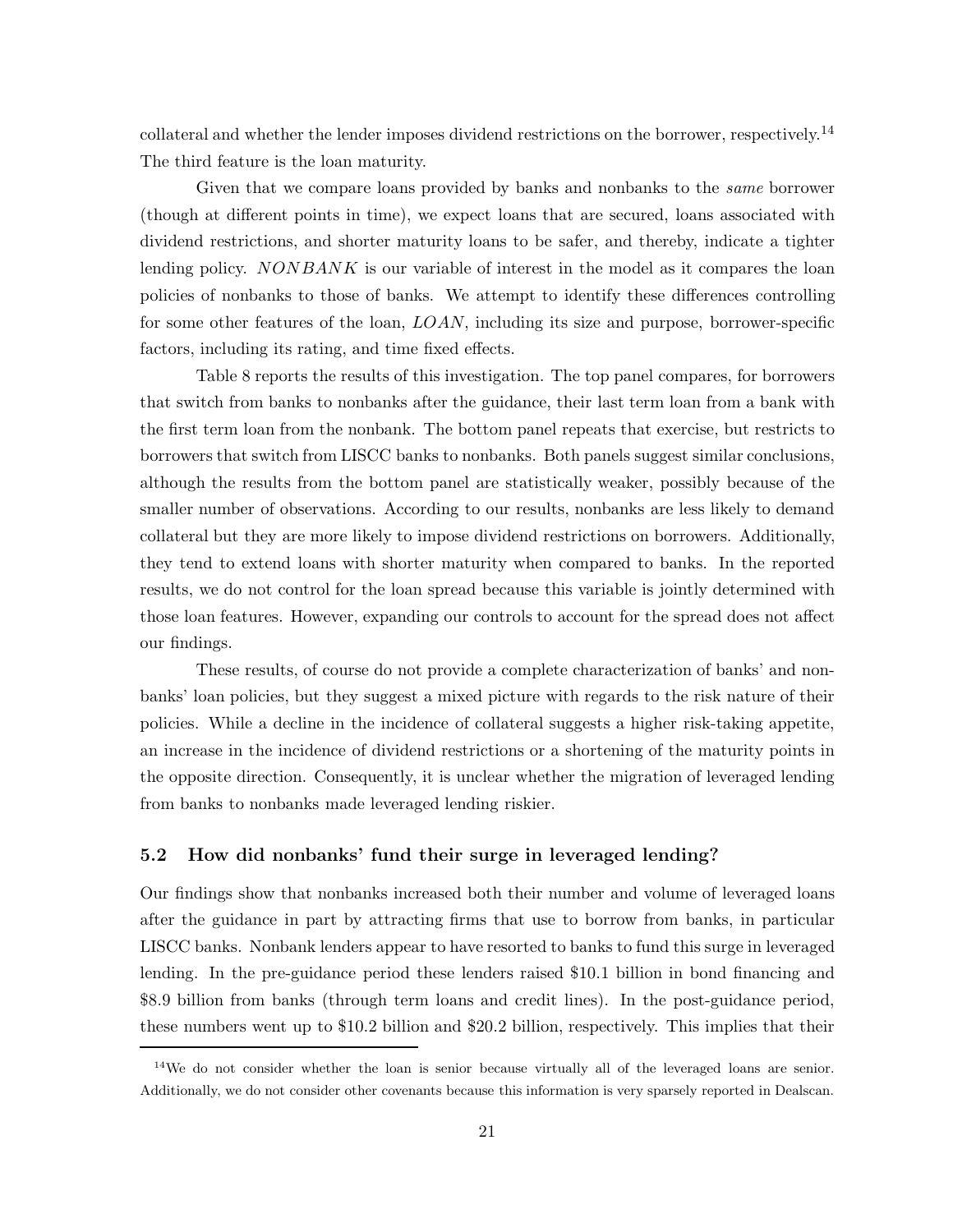bond financing went up by 1% while their loan financing increased by 125%.

Figure 2 takes a closer look at nonbanks' funding choices by plotting for each nonbank the growth in bond (loan) financing in the post-guidance period relative to the pre-guidance period against the growth in leveraged lending it did in the post-guidance period relative to the pre-guidance period. From these two figures, we see remarkably different messages: on average, nonbanks that increase their leveraged lending business also increase the amount of funding they raise from banks but not the amount of funding they raise in the bond market.

One potential concern with relying on the volume of new term loans and credit lines taken out by nonbanks to ascertain to what extent they rely on banks to fund their businesses is that we do not know whether they draw down these credit lines. Borrowers take out credit lines and never use them or use only a small portion of the corresponding commitment amounts. As a result, using the size of credit lines, rather than the amounts borrowers draw down, has the potential to generate upward biased estimates for the importance of bank funding to nonbank financial institutions.

To address this concern, we use the Shared National Credit (SNC) Program to gather information on banks' exposure to nonbanks. These exposures derive from the term loans nonbanks took out and the drawdowns on their credit lines. In contrast to Dealscan which contains loan information only at the time of their origination and thus has no information about drawdowns borrowers make during the life of their credit lines, the SNC program tracks the loans at the end of each quarter, including the drawdown rates on each credit line.<sup>15</sup> This gives us the opportunity to compute the amount each bank owes the "banking system" and how this amount varies over time. Figure 3 plots the time series exposure of the banking system to nonbanks. We plot both the "commitment" exposure (sum of term loans and credit line commitments) and the "utilized" exposure (sum of term loans and drawdowns on credit lines). Starting in mid-2013, soon after the introduction of the leveraged lending guidance, nonbanks began to increase the size of their credit lines with banks. However, they did not increase their drawdowns on these lines. This changes dramatically after the clarification of the leveraged lending guidance at the end of 2014. After that, nonbanks increase significantly both their credit lines and drawdowns. In December of 2014, nonbanks owed the banking system (as captured in the SNC program) \$5.7 billion. By the end of 2015, this number had gone up to \$15.0 billion, a 163% increase.

The rapid growth of banks' exposure to nonbanks coincides with the period when

<sup>15</sup>A limitation of the SNC program is that it covers syndicated loans only above \$20 million that are held by at least three supervised institutions. The \$20 million threshold is not likely to be very restrictive (the average loan size borrowed by nonbanks is \$700 million). The three supervised institutions requirement is not relevant for us because we are interested in the loans nonbanks borrow from banks.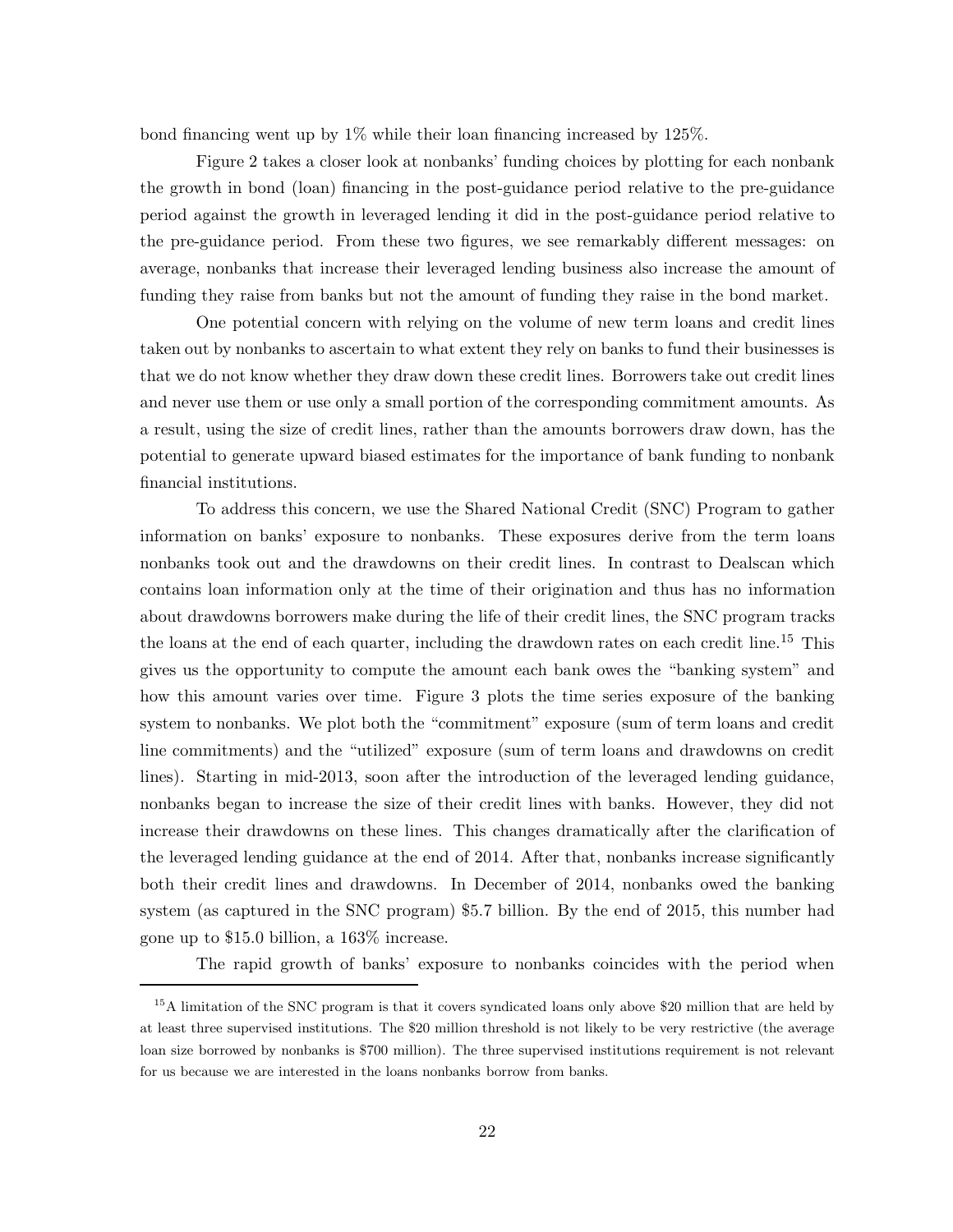banks, in particular LISCC banks, cut down their leveraged lending business and when we find evidence of a migration of leveraged lending borrowers to nonbanks. This raises an interesting and important question: are nonbanks' additional borrowing related to their expansion of leveraged lending? To see if there is any relationship between these changes, we compare for each nonbank the growth in the utilized bank credit after the introduction of the leverage lending guidance with the growth in its leveraged lending business over the same time period. The results of this exercise are plotted in Figure 4. As we can see from this figure and the fitted line plotted in it, there is indeed a positive relationship between the additional leveraged lending a nonbank does in the post guidance period and the additional borrowing it undertakes from banks over the same time period. This finding indicates that some of the risk that left the banking sector with the migration of leveraged lending to nonbanks induced by the guidance came back in the form of a bigger exposure to nonbanks.

In sum, our findings show that the guidance on leveraged lending was effective at reducing this activity among banks, in particular among the LISCC banks, which were the main originators of leveraged loans. That reduction, however, occurred with a delay; only after regulators issued a set of follow up clarifications to the initial guidance and reafirmed their goal for banks to reduce the origination of these loans. Further, it did not lead to a commensurate reduction of risk in the banking sector because some of the leveraged lending business migrated to nonbanks which in turn resorted to banks to raise funding for this activity.<sup>16</sup> While the guidance achieved its goal of reducing banks' leveraged lending business, the migration of leveraged loans that it triggered to nonbanks makes it less clear that the guidance accomplished its additional stated goal of reducing the risk that these loans pose for the stability of the financial system.

# **6 Final remarks**

Our finding that only the largest, and most scrutinized, banks cut their leveraged lending activity significantly and that they did so only after regulators clarified the terms of the leveraged lending guidance and exerted closer scrutiny over banks' leveraged lending business suggests that clarity and supervisors' monitoring are critical to achieving micro- and macroprudential objectives. Our evidence on the migration of leveraged lending from large banks to foreign banks and nonbanks together with our evidence on nonbanks' increased use of bank funding to finance the growth of their leveraged lending business indicates that this migration was not accompanied by a similar reduction in risk in the banking sector. This finding is important

<sup>&</sup>lt;sup>16</sup>The exposure to nonbanks is senior relative to direct exposure to leveraged borrowers, but it nonetheless undermines the goals of the guidance.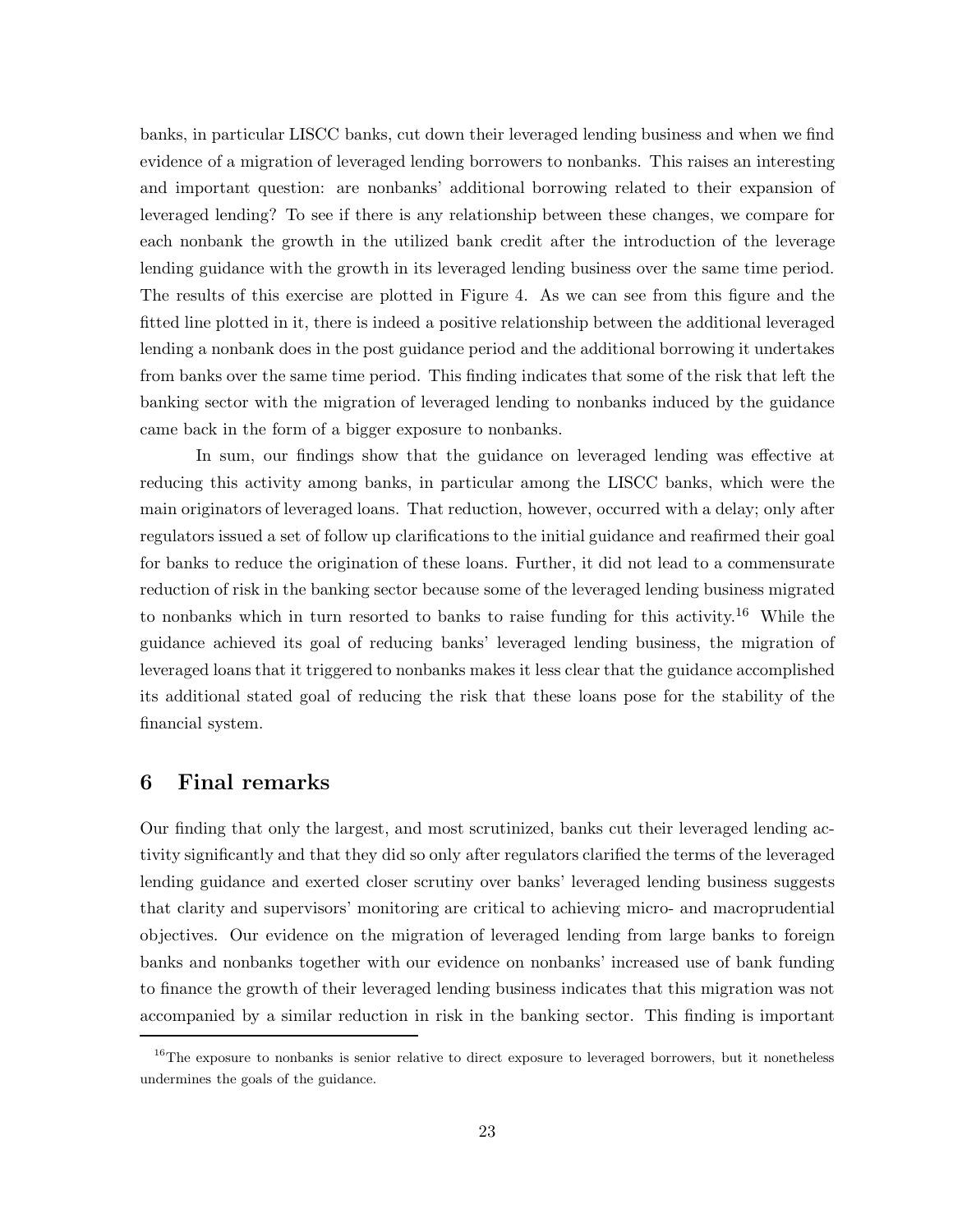because it shows that to evaluate the effectiveness of macroprudential policies it is not enough to consider targeted institutions' responses to policies. Rather, one also needs to take into account the feedback effects that may be triggered by those responses.

The U.S. guidance on leveraged lending provides an opportunity to investigate the effectiveness of macroprudential policies. That guidance, however, is important for another reason: it gives us valuable information about shadow banking and the nature of the relationship that exists between banks and the shadow banks. That nonbank lenders took advantage of the guidance to increase significantly their market share in the leveraged lending business is not surprising. Nonbanks' volume of leveraged lending as well as their market share (by volume) after the guidance more than doubled when compared to the pre-guidance years.

That increase, despite being large, was accomplished predominantly by extending more loans rather than larger loans. The largest leveraged loan extended by nonbanks after the guidance was \$4.3 billion, only slightly higher than their largest leveraged loan in the preguidance period (\$4.0 billion). This suggests that nonbank lenders have a capacity limit, possibly associated with them facing higher distribution risks in loan syndications. Indeed, looking at the leveraged lending borrowers that switch out of LISCC banks in the post guidance period, we see that the maximum size of their subsequent loan is \$870 million if it is provided by a nonbank and \$2.1 billion if it is provided by a non-LISCC bank.<sup>17</sup> This finding highlights shadow banks' limited ability to substitute for banks, an important factor in the debate on macroprudential policies.

<sup>&</sup>lt;sup>17</sup>We get a similar picture if we do these comparisons at the deal level, after we aggregate all of the term loans that are part of the same deal.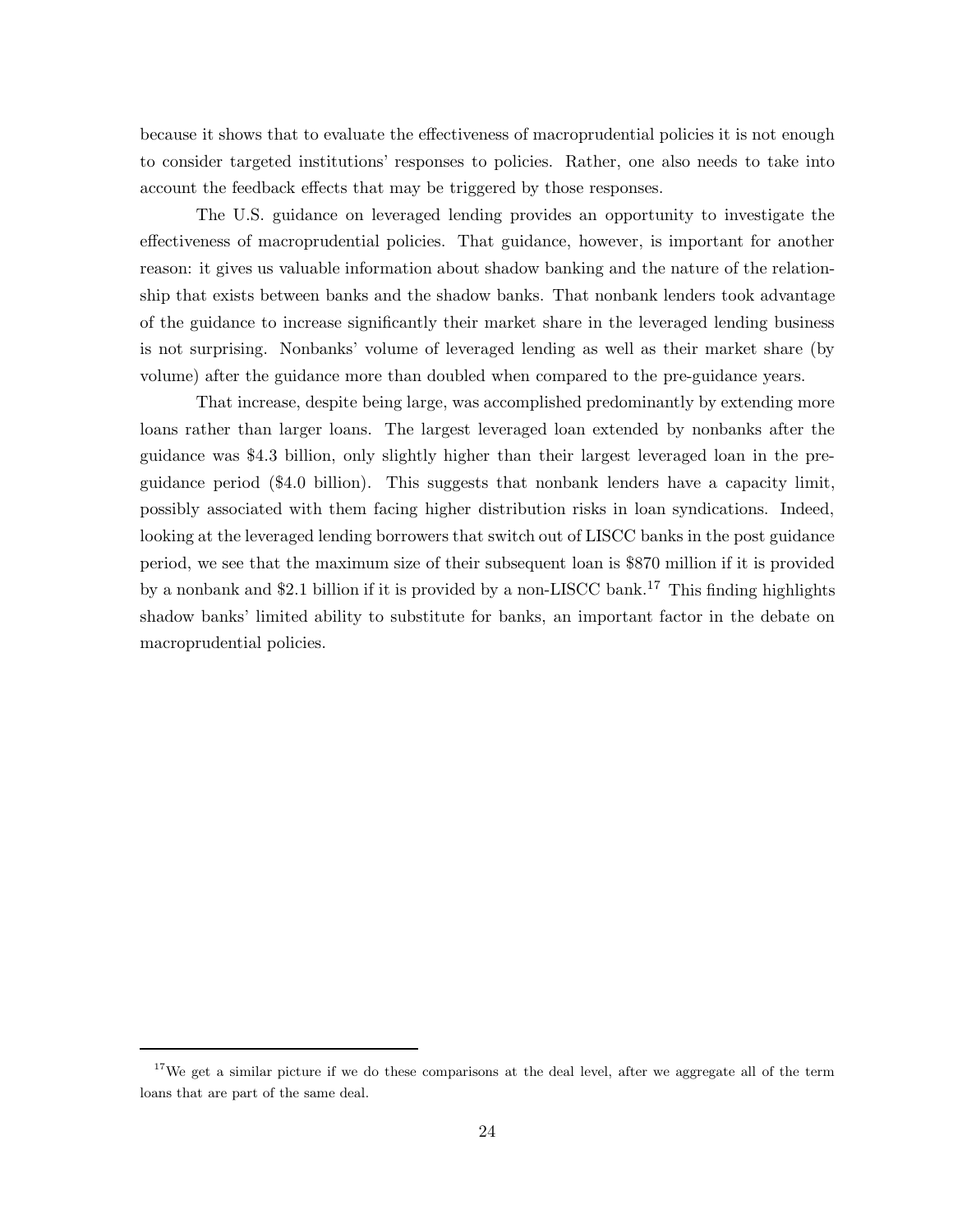| Lenders                        | Before   | After    | After Guidance |          |  |  |
|--------------------------------|----------|----------|----------------|----------|--|--|
|                                | Guidance | Guidance | Period 1       | Period 2 |  |  |
| Panel A: Number                |          |          |                |          |  |  |
| All                            | 335      | 406      | 456            | 337      |  |  |
| Panel B: Volume (\$ Billion)   |          |          |                |          |  |  |
| All                            | 36.6     | 45.9     | 52.9           | 36.4     |  |  |
| Panel C: Number by lender type |          |          |                |          |  |  |
| <b>BANKS</b>                   | 312      | 372      | 422            | 304      |  |  |
| <b>LISCC</b>                   | 208      | 228      | 276            | 163      |  |  |
| NON-LISCC                      | 104      | 144      | 146            | 141      |  |  |
| DNON-LISCC                     | 47       | 59       | 61             | 57       |  |  |
| <b>FNON-LISCC</b>              | 57       | 85       | 86             | 84       |  |  |
| <b>NONBANK</b>                 | 23       | 34       | 34             | 33       |  |  |
| Panel D: Volume by lender type |          |          |                |          |  |  |
| <b>BANKS</b>                   | 35.1     | 42.8     | 49.6           | 33.7     |  |  |
| <b>LISCC</b>                   | 27.7     | 31.4     | 38.3           | 22.0     |  |  |
| NON-LISCC                      | 7.4      | 11.4     | 11.3           | 11.6     |  |  |
| DNON-LISCC                     | 2.5      | 3.4      | 3.4            | 3.5      |  |  |
| <b>FNON-LISCC</b>              | 4.9      | 8.0      | 7.9            | 8.1      |  |  |
| <b>NONBANK</b>                 | 1.5      | 3.1      | 3.3            | 2.8      |  |  |

Table 1 Monthly average leveraged loans over time<sup> $a$ </sup>

<sup>a</sup> PERIOD1 is a dummy variable for the period between the interagency guidance and regulators' issuance of clarifications to the guidance. *P ERIOD*2 is a dummy variable for the period after regulators' issuance of clarifications to the guidance. *LISCC, NON* −*LISCC, DNON* −*LISCC, FNON* −*LISCC* and *NONBANK* are dummy variables equal to one if the agent of the leveraged loan is a bank, a LISCC bank, a non-LISCC bank, a domestic non-LISCC bank, a foreign non-LISCC bank or a nonbank, respectively.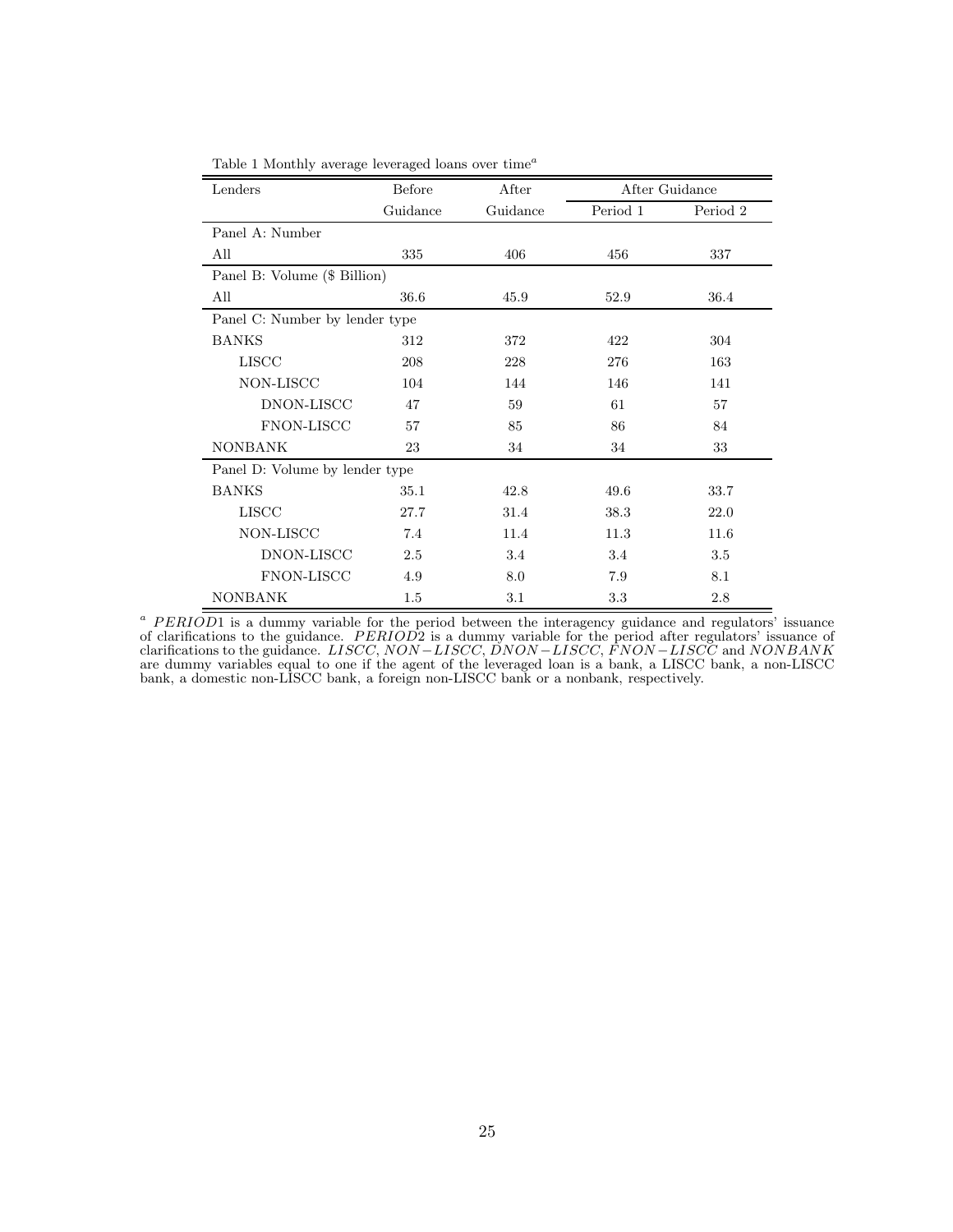| Variables                 |                                                    | Panel A: Monthly average number of leveraged loans<br>2 | 3                                | $\overline{4}$           | 5                           |
|---------------------------|----------------------------------------------------|---------------------------------------------------------|----------------------------------|--------------------------|-----------------------------|
| Post                      | $0.450***$<br>(4.18)                               |                                                         |                                  |                          |                             |
| PERIOD1                   |                                                    | $0.899***$                                              | 0.402                            | 0.402                    | 0.402                       |
| PERIOD <sub>2</sub>       |                                                    | (4.69)<br>0.001                                         | (1.66)<br>$0.337**$              | (1.65)<br>$0.337**$      | (1.64)<br>$0.337**$         |
| PERIOD1xBANK              |                                                    | (0.00)                                                  | (2.38)<br>$0.628*$               | (2.37)                   | (2.36)                      |
| PERIOD2xBANK              |                                                    |                                                         | (1.87)<br>$-0.425*$<br>$(-1.76)$ |                          |                             |
| PERIOD1xLISCC             |                                                    |                                                         |                                  | $5.220***$<br>(4.40)     | $5.220***$<br>(4.38)        |
| PERIOD2xLISCC             |                                                    |                                                         |                                  | $-4.075***$<br>$(-3.67)$ | $-4.075***$<br>$(-3.66)$    |
| PERIOD1xNON-LISCC         |                                                    |                                                         |                                  | 0.042<br>(0.16)          |                             |
| PERIOD2xNON-LISCC         |                                                    |                                                         |                                  | 0.041<br>(0.24)          |                             |
| PERIOD1xDNON-LISCC        |                                                    |                                                         |                                  |                          | $-0.099$<br>$(-0.37)$       |
| PERIOD2xDNON-LISCC        |                                                    |                                                         |                                  |                          | $-0.129$<br>$(-0.79)$       |
| PERIOD1xFNON-LISCC        |                                                    |                                                         |                                  |                          | 0.167<br>(0.53)             |
| PERIOD2xFNON-LISCC        |                                                    |                                                         |                                  |                          | 0.190<br>(0.89)             |
| constant                  | $2.488***$<br>(4.96)                               | $2.488***$<br>(4.95)                                    | $0.796**$<br>(2.52)              | $0.796**$<br>(2.51)      | $0.796**$<br>(2.50)         |
| Observations<br>R-squared | 402<br>0.001                                       | 402<br>0.005                                            | 402<br>0.027                     | 402<br>0.632             | 402<br>0.632                |
|                           | Panel B: Monthly average volume of leveraged loans |                                                         |                                  |                          |                             |
|                           |                                                    |                                                         |                                  |                          |                             |
| Variables<br>Post         | 1<br>$59.564***$                                   | 2                                                       | 3                                | 4                        | 5                           |
| PERIOD1                   | (4.45)                                             | 121.198***                                              | 64.291                           | 64.291                   | 64.291                      |
| PERIOD <sub>2</sub>       |                                                    | (4.43)<br>$-2.070$                                      | (1.57)<br>$44.359**$             | (1.56)<br>$44.359**$     | (1.56)<br>$44.359**$        |
| PERIOD1xBANK              |                                                    | $(-0.10)$                                               | (2.11)<br>71.940                 | (2.10)                   | (2.10)                      |
| PERIOD2xBANK              |                                                    |                                                         | (1.37)<br>$-58.693*$             |                          |                             |
| PERIOD1xLISCC             |                                                    |                                                         | $(-1.73)$                        | 818.680***               | 818.680***                  |
| PERIOD2xLISCC             |                                                    |                                                         |                                  | (5.19)<br>$-516.087***$  | (5.17)<br>$-516.087***$     |
| PERIOD1xNON-LISCC         |                                                    |                                                         |                                  | $(-3.09)$<br>$-23.389$   | $(-3.07)$                   |
| PERIOD2xNON-LISCC         |                                                    |                                                         |                                  | $(-0.55)$<br>$-0.303$    |                             |
| PERIOD1xDNON-LISCC        |                                                    |                                                         |                                  | $(-0.01)$                | $-45.140$                   |
| PERIOD2xDNON-LISCC        |                                                    |                                                         |                                  |                          | $(-1.08)$<br>$-21.950$      |
| PERIOD1xFNON-LISCC        |                                                    |                                                         |                                  |                          | $(-0.98)$<br>$-4.248$       |
| PERIOD2xFNON-LISCC        |                                                    |                                                         |                                  |                          | $(-0.09)$<br>18.747         |
| constant                  | 272.778***<br>(4.18)                               | 272.778***<br>(4.18)                                    | $54.032*$<br>(1.83)              | $54.032*$<br>(1.82)      | (0.63)<br>54.032*<br>(1.82) |

Table 2 Interagency guidance and leveraged lending<sup>a</sup>

<sup>a</sup> Models estimated with robust standard errors and lenders' fixed effects. The dependent variable in the top (bottom) panel is the monthly average number (volume) of leveraged loans. *POST* is a dummy variable equal to one for the post interagency guidance period. *P ERIOD*1 is a dummy variable for the period between the interagency guidance and regulators' issuance of clarifications to the guidance. *P ERIOD*2 is a dummy variable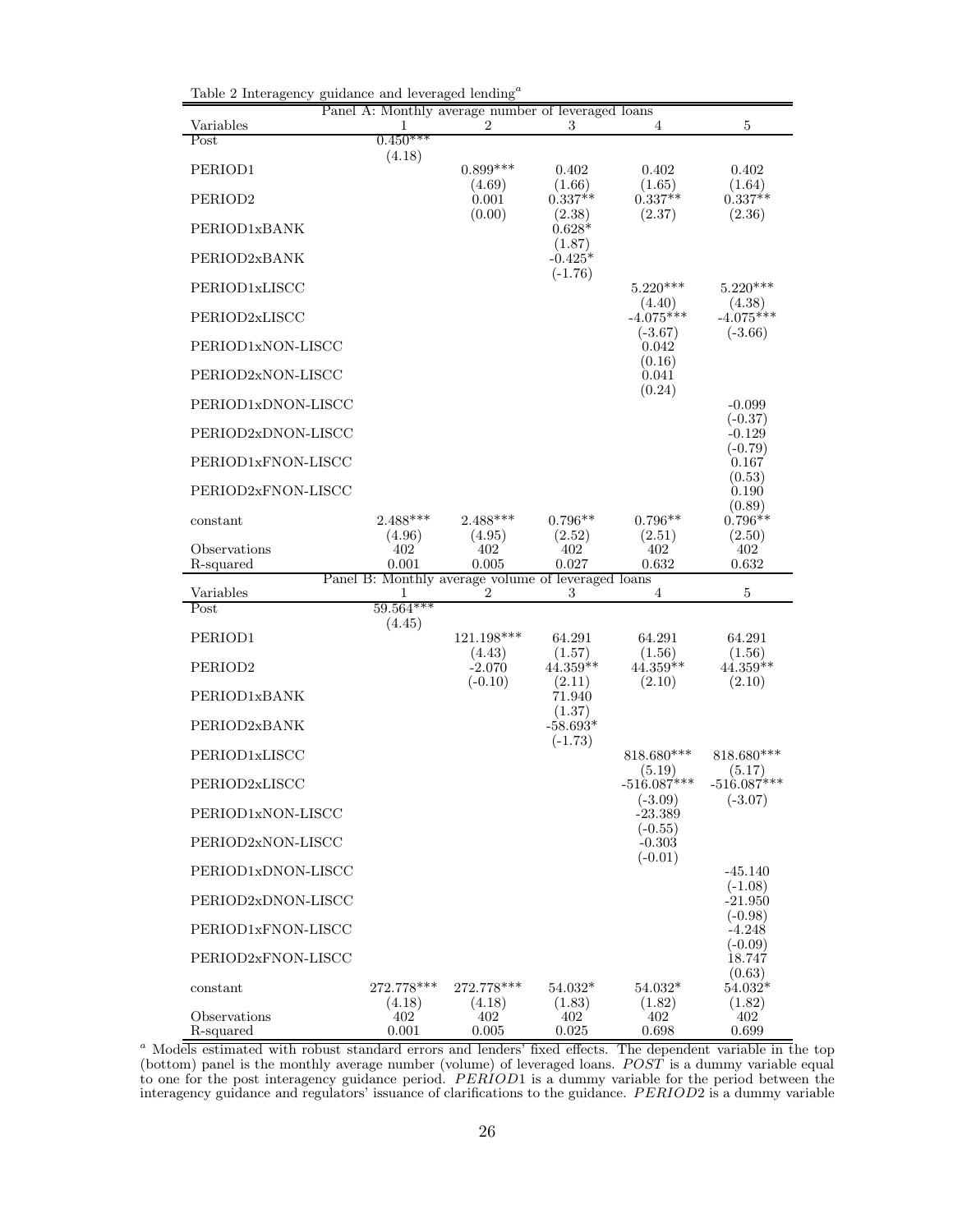for the period after regulators' issuance of clarifications to the guidance. *BANKS, LISCC, NON* − *LISCC, DNON* − *LISCC* and *FNON* − *LISCC* are dummy variables equal to one if the agent of the leveraged loan is a bank, a LISCC bank, a non-LISCC bank, a domestic non-LISCC bank or a foreign non-LISCC bank, respectively. The control group in all of the models are the leveraged loans that have a nonbank lender as an agent. Values in parenthesis are robust standard errors.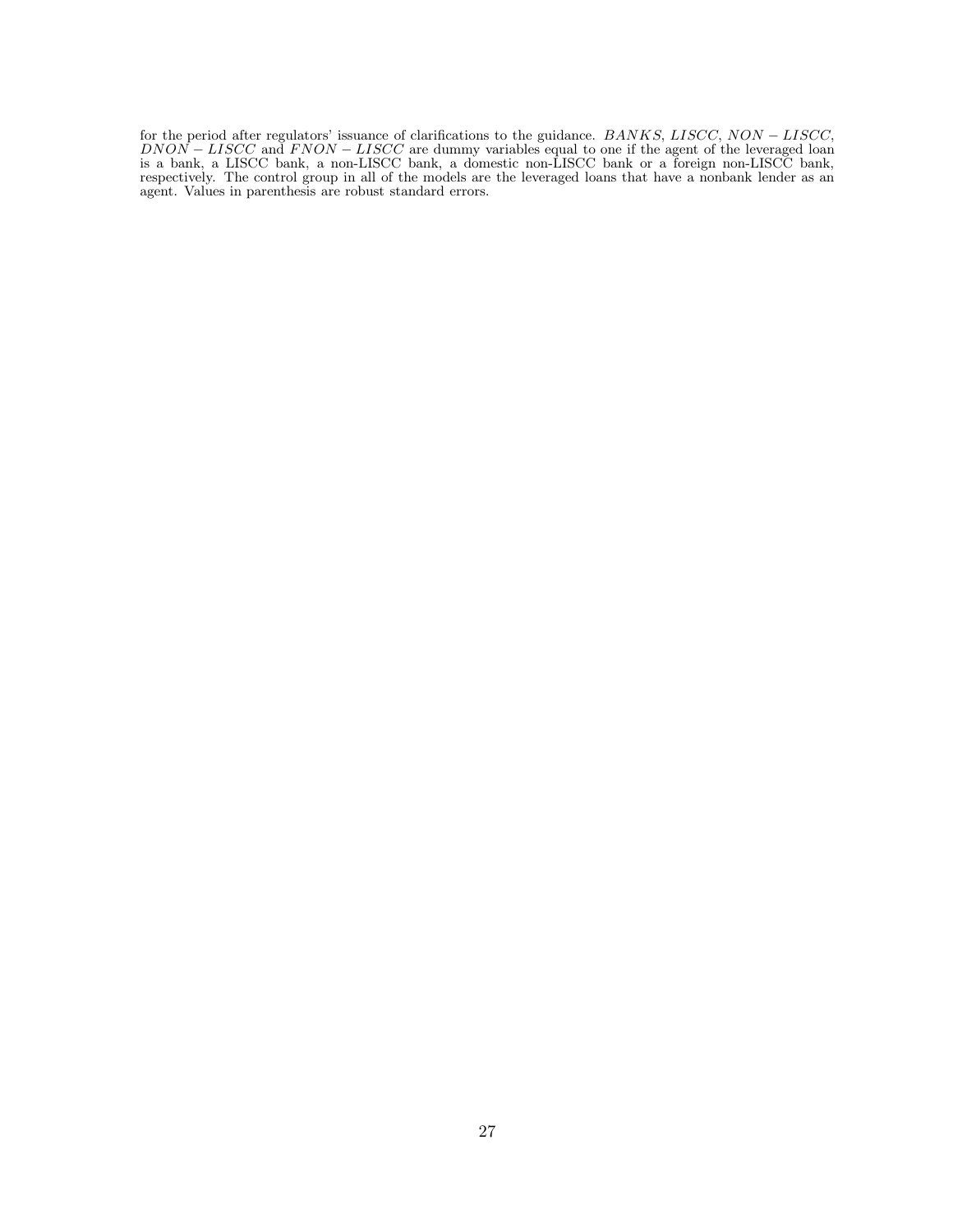| rasie o mienagency ganaanee and novenaged rending over votal rending<br>Panel A: Monthly average number of leveraged loans over total number of loans |                       |                       |                         |                                      |                                      |
|-------------------------------------------------------------------------------------------------------------------------------------------------------|-----------------------|-----------------------|-------------------------|--------------------------------------|--------------------------------------|
| Variables<br><b>POST</b>                                                                                                                              | 1<br>$-0.018$         | 2                     | 3                       | 4                                    | 5                                    |
| PERIOD1                                                                                                                                               | $(-0.50)$             | 0.018                 | $0.194*$                | $0.194*$                             | $0.194*$                             |
| PERIOD <sub>2</sub>                                                                                                                                   |                       | (0.44)<br>$-0.055$    | (1.75)<br>0.114         | (1.75)<br>0.114                      | (1.74)<br>0.114                      |
| PERIOD1xBANK                                                                                                                                          |                       | $(-1.35)$             | (1.16)<br>$-0.222*$     | (1.15)                               | (1.15)                               |
| PERIOD2xBANK                                                                                                                                          |                       |                       | $(-1.88)$<br>$-0.213**$ |                                      |                                      |
| PERIOD1xLISCC                                                                                                                                         |                       |                       | $(-1.98)$               | $-0.204*$                            | $-0.204*$                            |
| PERIOD2xLISCC                                                                                                                                         |                       |                       |                         | $(-1.76)$<br>$-0.268**$<br>$(-2.60)$ | $(-1.76)$<br>$-0.268**$<br>$(-2.59)$ |
| PERIOD1xNON-LISCC                                                                                                                                     |                       |                       |                         | $-0.225*$<br>$(-1.87)$               |                                      |
| PERIOD2xNON-LISCC                                                                                                                                     |                       |                       |                         | $-0.206*$<br>$(-1.87)$               |                                      |
| PERIOD1xDNON-LISCC                                                                                                                                    |                       |                       |                         |                                      | $-0.255*$<br>$(-1.92)$               |
| PERIOD2xDNON-LISCC                                                                                                                                    |                       |                       |                         |                                      | $-0.299**$<br>$(-2.37)$              |
| PERIOD1xFNON-LISCC                                                                                                                                    |                       |                       |                         |                                      | $-0.198$<br>$(-1.56)$                |
| PERIOD2xFNON-LISCC                                                                                                                                    |                       |                       |                         |                                      | $-0.124$<br>$(-1.07)$                |
| constant                                                                                                                                              | $0.599***$<br>(19.65) | $0.599***$<br>(19.62) | $0.585***$<br>(7.08)    | $0.585***$<br>(7.06)                 | $0.585***$<br>(7.03)                 |
| Observations<br>R-squared                                                                                                                             | 402<br>0.001          | 402<br>0.008          | 402<br>0.044            | 402<br>0.082                         | 402<br>0.103                         |
| Panel B: Monthly average volume of leveraged loans over total loans                                                                                   |                       |                       |                         |                                      |                                      |
|                                                                                                                                                       |                       | 2                     |                         | 4                                    |                                      |
| Variables<br>POST                                                                                                                                     | 1<br>$-0.008$         |                       | 3                       |                                      | $\overline{5}$                       |
| PERIOD1                                                                                                                                               | $(-0.22)$             | 0.038                 | $0.212*$                | $0.212*$                             | $0.212*$                             |
| PERIOD <sub>2</sub>                                                                                                                                   |                       | (0.88)<br>$-0.054$    | (1.86)<br>0.116         | (1.85)<br>0.116                      | (1.84)<br>0.116                      |
| PERIOD1xBANK                                                                                                                                          |                       | $(-1.32)$             | (1.18)<br>$-0.221*$     | (1.17)                               | (1.17)                               |
| PERIOD2xBANK                                                                                                                                          |                       |                       | $(-1.81)$<br>$-0.216**$ |                                      |                                      |
| PERIOD1xLISCC                                                                                                                                         |                       |                       | $(-1.99)$               | $-0.262**$                           | $-0.262**$                           |
| PERIOD2xLISCC                                                                                                                                         |                       |                       |                         | $(-2.27)$<br>$-0.287***$             | $(-2.26)$<br>$-0.287***$             |
| PERIOD1xNON-LISCC                                                                                                                                     |                       |                       |                         | $(-2.82)$<br>$-0.216*$               | $(-2.81)$                            |
| PERIOD2xNON-LISCC                                                                                                                                     |                       |                       |                         | $(-1.73)$<br>$-0.207*$               |                                      |
| PERIOD1xDNON-LISCC                                                                                                                                    |                       |                       |                         | $(-1.86)$                            | $-0.262*$<br>$(-1.91)$               |
| PERIOD2xDNON-LISCC                                                                                                                                    |                       |                       |                         |                                      | $-0.293**$                           |
| PERIOD1xFNON-LISCC                                                                                                                                    |                       |                       |                         |                                      | $(-2.28)$<br>$-0.175$<br>$(-1.32)$   |
| PERIOD2xFNON-LISCC                                                                                                                                    |                       |                       |                         |                                      | $-0.131$                             |
| constant                                                                                                                                              | $0.587***$<br>(18.75) | $0.587***$<br>(18.73) | $0.573***$<br>(6.85)    | $0.573***$<br>(6.82)                 | $(-1.13)$<br>$0.573***$<br>(6.80)    |

Table 3 Interagency guidance and leveraged lending over total lending<br>  $\!a$ 

<sup>a</sup> Models estimated with robust standard errors and lenders' fixed effects. The dependent variable in the top (bottom) panel is the monthly number (volume) of leveraged loans scaled by the monthly number (volume) of all term loans agented by the lender. *POST* is a dummy variable equal to one for the post interagency guidance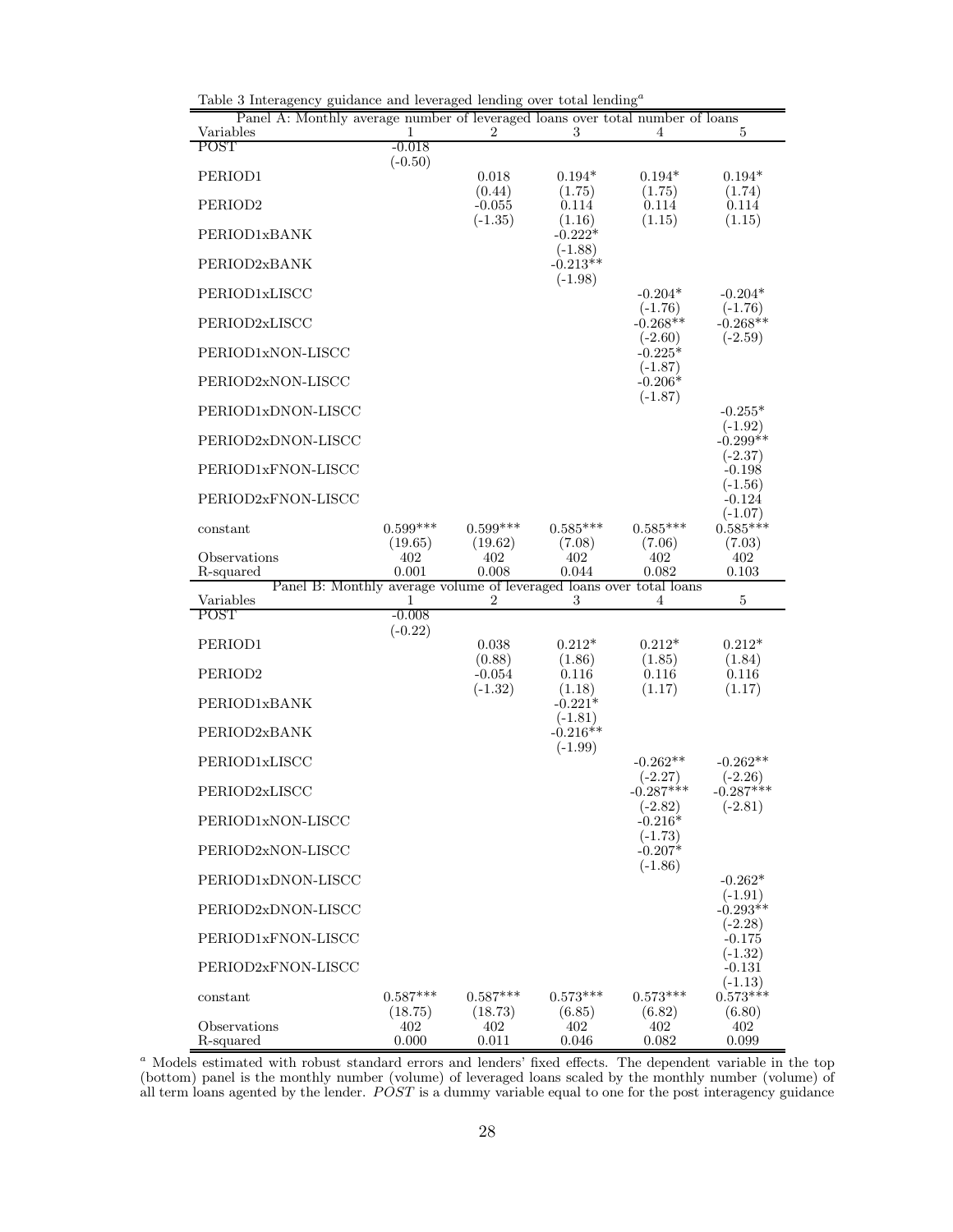period. *P ERIOD*1 is a dummy variable for the period between the interagency guidance and regulators' issuance of clarifications to the guidance. *P ERIOD*2 is a dummy variable for the period after regulators' issuance of clarifications to the guidance. *BANKS, LISCC, NON* −*LISCC, DNON* −*LISCC* and *FNON* −*LISCC* are dummy variables equal to one if the agent of the leveraged loan is a bank, a LISCC bank, a non-LISCC bank, a domestic non-LISCC bank or a foreign non-LISCC bank, respectively. The control group in all of the models are the leveraged loans that have a nonbank lender as an agent. Values in parenthesis are robust standard errors.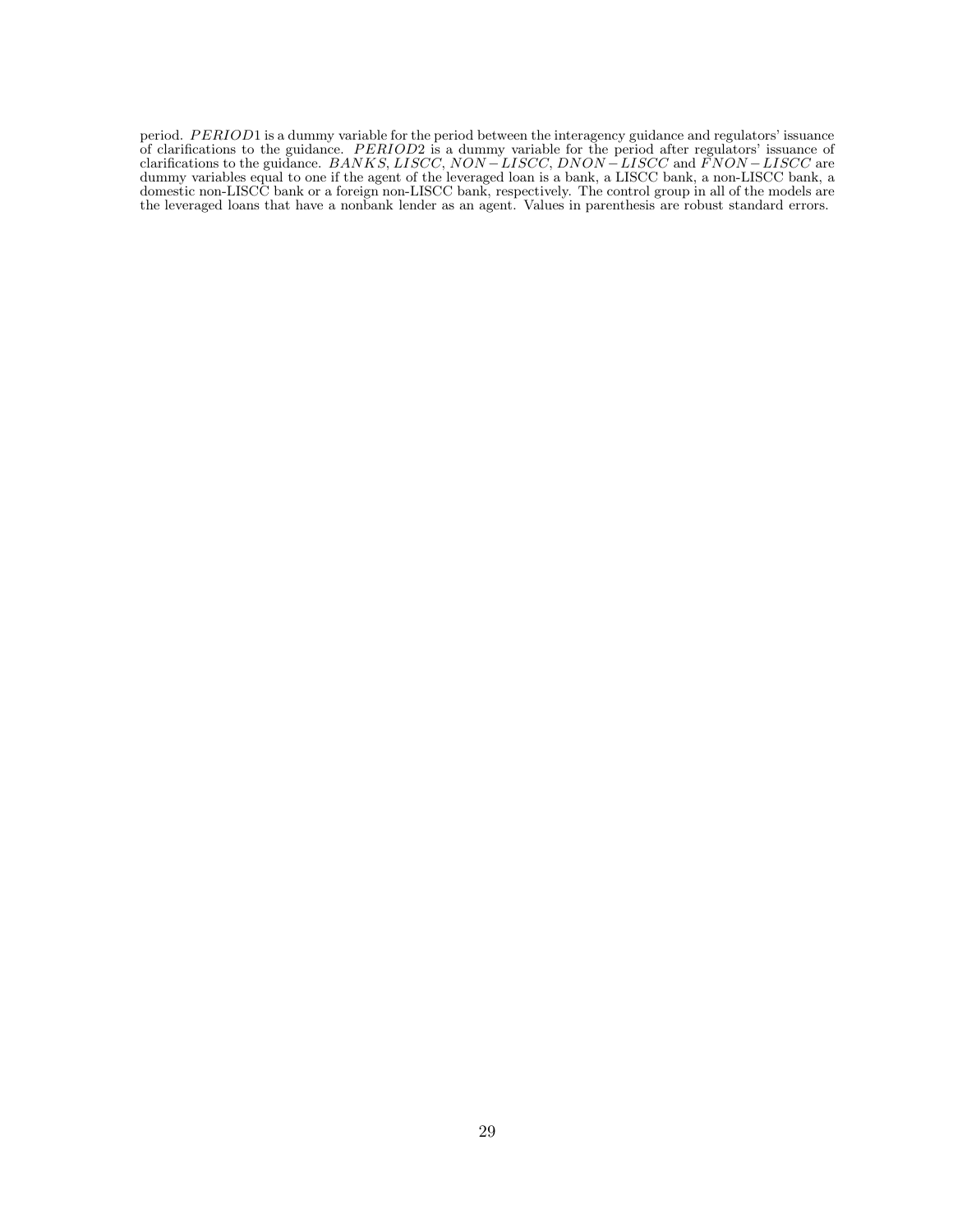| Variables                 |                         |                                  | 3                                  | 4                                     |                              | 6                                   |
|---------------------------|-------------------------|----------------------------------|------------------------------------|---------------------------------------|------------------------------|-------------------------------------|
| <b>POST</b>               | 0.005<br>(0.81)         |                                  |                                    |                                       |                              |                                     |
| PERIOD1                   |                         | $-0.004$                         | $-0.078$                           | $-0.056*$                             | $-0.003$                     | $-0.008$                            |
| PERIOD <sub>2</sub>       |                         | $(-0.61)$<br>$0.024**$<br>(2.22) | $(-0.97)$<br>$-0.057$<br>$(-0.65)$ | $(-1.71)$<br>$-0.121***$<br>$(-3.43)$ | $(-0.49)$<br>0.011<br>(1.20) | $(-1.35)$<br>$0.025**$<br>(2.40)    |
| PRIOR-BANK                |                         |                                  | $-0.444***$                        |                                       |                              |                                     |
| PERIOD1xPrior-BANK        |                         |                                  | $(-7.80)$<br>0.077<br>(0.96)       |                                       |                              |                                     |
| PERIOD2xPrior-BANK        |                         |                                  | 0.076                              |                                       |                              |                                     |
| PRIOR-LISCC               |                         |                                  | (0.87)                             | $-0.330***$                           |                              |                                     |
| PERIOD1xPRIOR-LISCC       |                         |                                  |                                    | $(-13.27)$<br>$0.059*$                |                              |                                     |
| PERIOD2xPRIOR-LISCC       |                         |                                  |                                    | (1.76)<br>$0.186***$<br>(4.79)        |                              |                                     |
| PRIOR-DNON-LISCC          |                         |                                  |                                    |                                       | $0.456***$                   |                                     |
| PERIOD1xPRIOR-DNON-LISCC  |                         |                                  |                                    |                                       | (13.53)<br>$-0.104**$        |                                     |
| PERIOD2xPRIOR-DNL         |                         |                                  |                                    |                                       | $(-2.18)$<br>$-0.116**$      |                                     |
| PRIOR-FNON-LISCC          |                         |                                  |                                    |                                       | $(-2.16)$                    | $0.530***$                          |
| PERIOD1xPRIOR-FNON-LISCC  |                         |                                  |                                    |                                       |                              | (11.13)<br>$-0.093$                 |
| PERIOD2xPRIOR-FNON-LISCC  |                         |                                  |                                    |                                       |                              | $(-1.59)$<br>$-0.123*$<br>$(-1.66)$ |
| constant                  | $0.178***$              | $0.165***$                       | $0.422***$                         | $-0.118$                              | $-0.198**$                   | $-0.101*$                           |
| Observations<br>R-squared | (3.50)<br>6029<br>0.019 | (3.24)<br>6029<br>0.022          | (5.67)<br>6029<br>0.198            | $(-1.29)$<br>6029<br>0.133            | $(-2.39)$<br>6029<br>0.234   | $(-1.78)$<br>6029<br>0.253          |

Table 4 Borrowers' decision to switch lenders<sup>a</sup>

<sup>a</sup> Models estimated with robust standard errors clustered by lender. *POST* is a dummy variable equal to one for the post interagency guidance period. *P ERIOD*1 is a dummy variable for the period between the interagency guidance and regulators' issuance of clarifications to the guidance. *P ERIOD*2 is a dummy variable for the period after regulators' issuance of clarifications to the guidance. *P RIOR*−*BANK, P RIOR* −*LISCC, P RIOR*−*DNON* −*LISCC* and *P RIOR*−*FNON* −*LISCC* are dummy variables equal to one if the leveraged loan borrower took out its previous loan from a bank, a LISCC bank, a non-LISCC bank, a domestic non-LISCC bank or a foreign non-LISCC bank, respectively. The control group in all of the models are the leveraged loans that have a nonbank lender as an agent. Values in parenthesis are robust standard errors.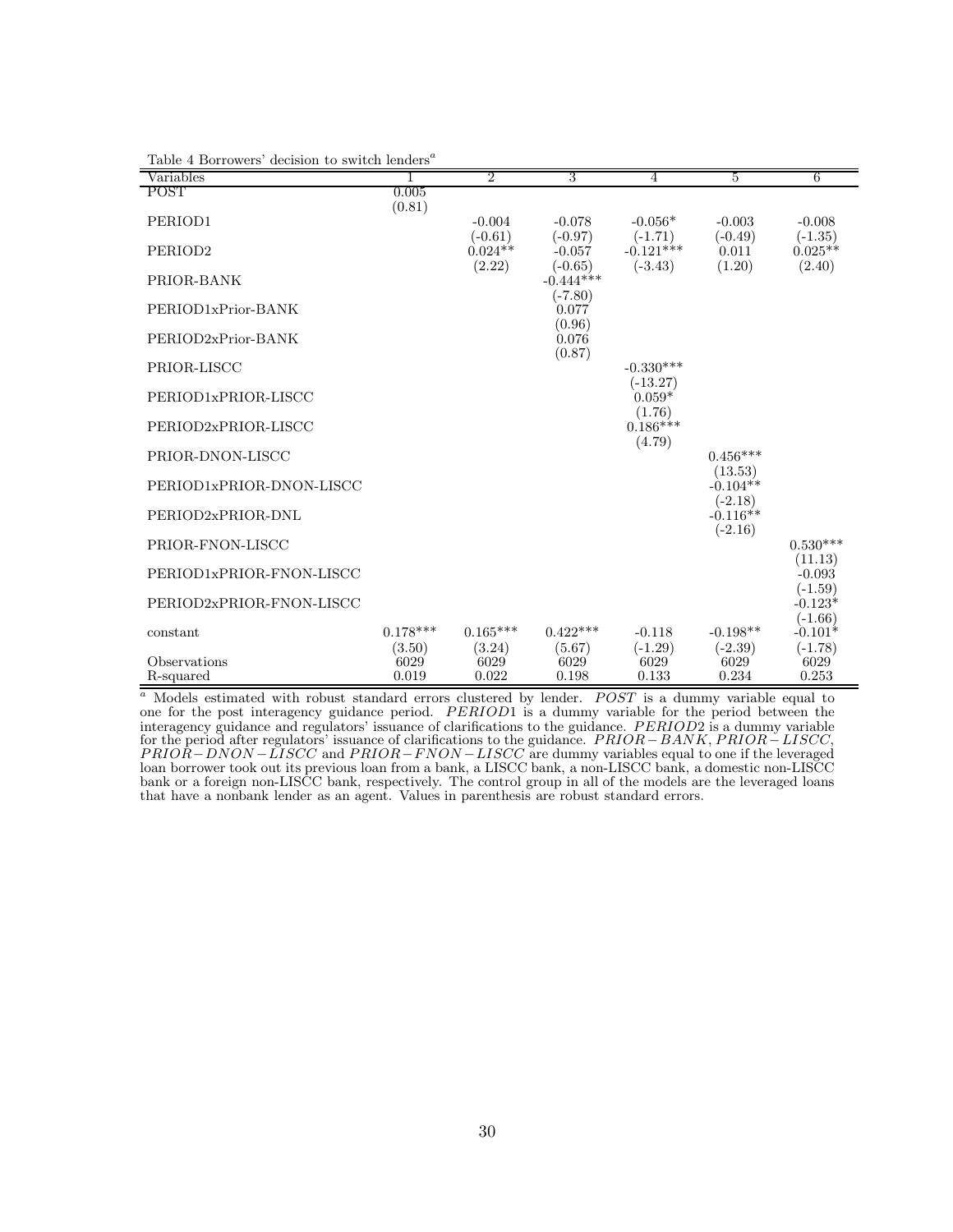| Panel A: Borrowers that switch out of LISCC banks go to $(\%$ of number): |                   |                |
|---------------------------------------------------------------------------|-------------------|----------------|
| DNON-LISCC                                                                | <b>FNON-LISCC</b> | <b>NONBANK</b> |
|                                                                           | Pre-guidance      |                |
| 35.9                                                                      | 45.7              | 18.5           |
|                                                                           | PERIOD1           |                |
| 38.6                                                                      | 36.0              | 25.4           |
|                                                                           | PERIOD2           |                |
| 31.3                                                                      | 43.5              | 25.2           |
| Panel B: Borrowers that switch out of LISCC banks go to $(\%$ of volume): |                   |                |
| DNON-LISCC                                                                | <b>FNON-LISCC</b> | <b>NONBANK</b> |
|                                                                           | Pre-guidance      |                |
| 28.6                                                                      | 53.2              | 18.2           |
|                                                                           | PERIOD1           |                |
| 36.3                                                                      | 38.9              | 24.8           |
|                                                                           | PERIOD2           |                |
| 23.9                                                                      | 56.5              | 19.6           |

Table 5 Leveraged-loan borrowers the switch out of LISCC banks<sup> $a$ </sup>

<sup>a</sup> PERIOD1 is a dummy variable for the period between the interagency guidance and regulators' issuance of clarifications to the guidance. *P ERIOD*2 is a dummy variable for the period after regulators' issuance of clarifications to the guidance. *DNON* − *LISCC, FNON* − *LISCC* and *NONBANK* are dummy variables equal to one if the agent of the leveraged loan is a domestic non-LISCC bank, a foreign non-LISCC bank, or a nonbank lender, respectively.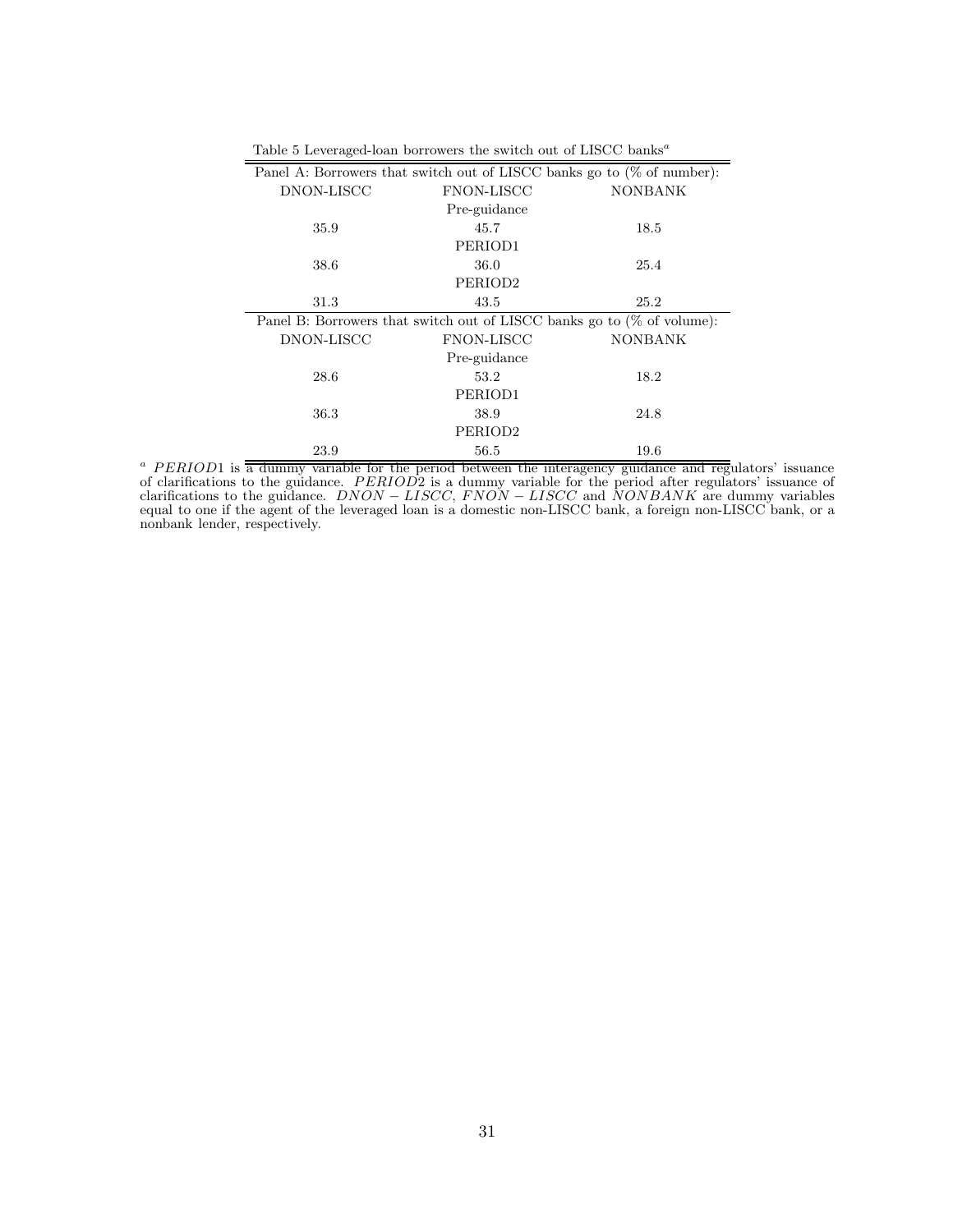| Lenders                                           | Before   | After Guidance |          |  |  |  |
|---------------------------------------------------|----------|----------------|----------|--|--|--|
|                                                   | Guidance | Period 1       | Period 2 |  |  |  |
| Panel A: Shares computed based on number of loans |          |                |          |  |  |  |
| <b>LISCC</b>                                      | 72.0     | 72.3           | 61.0     |  |  |  |
| DNON-LISCC                                        | 14.2     | 13.2           | 19.2     |  |  |  |
| <b>FNON-LISCC</b>                                 | 8.1      | 7.8            | 10.3     |  |  |  |
| <b>NONBANK</b>                                    | 5.8      | 6.8            | 9.5      |  |  |  |
| Panel B: Shares computed based on volume of loans |          |                |          |  |  |  |
| <b>LISCC</b>                                      | 91.0     | 90.8           | 85.6     |  |  |  |
| DNON-LISCC                                        | 4.0      | 3.5            | 5.5      |  |  |  |
| <b>FNON-LISCC</b>                                 | 3.3      | 3.0            | 5.2      |  |  |  |
| <b>NONBANK</b>                                    | 1.7      | 2.7            | 3.7      |  |  |  |

<sup>a</sup> PERIOD1 is a dummy variable for the period between the interagency guidance and regulators' issuance of clarifications to the guidance. *P ERIOD*2 is a dummy variable for the period after regulators' issuance of clarifications to the guidance. *LISCC, DNON* − *LISCC, FNON* − *LISCC* and *NONBANK* are dummy variables equal to one if the agent of the leveraged loan is a LISCC bank, a domestic non-LISCC bank, a foreign non-LISCC bank or a nonbank, respectively.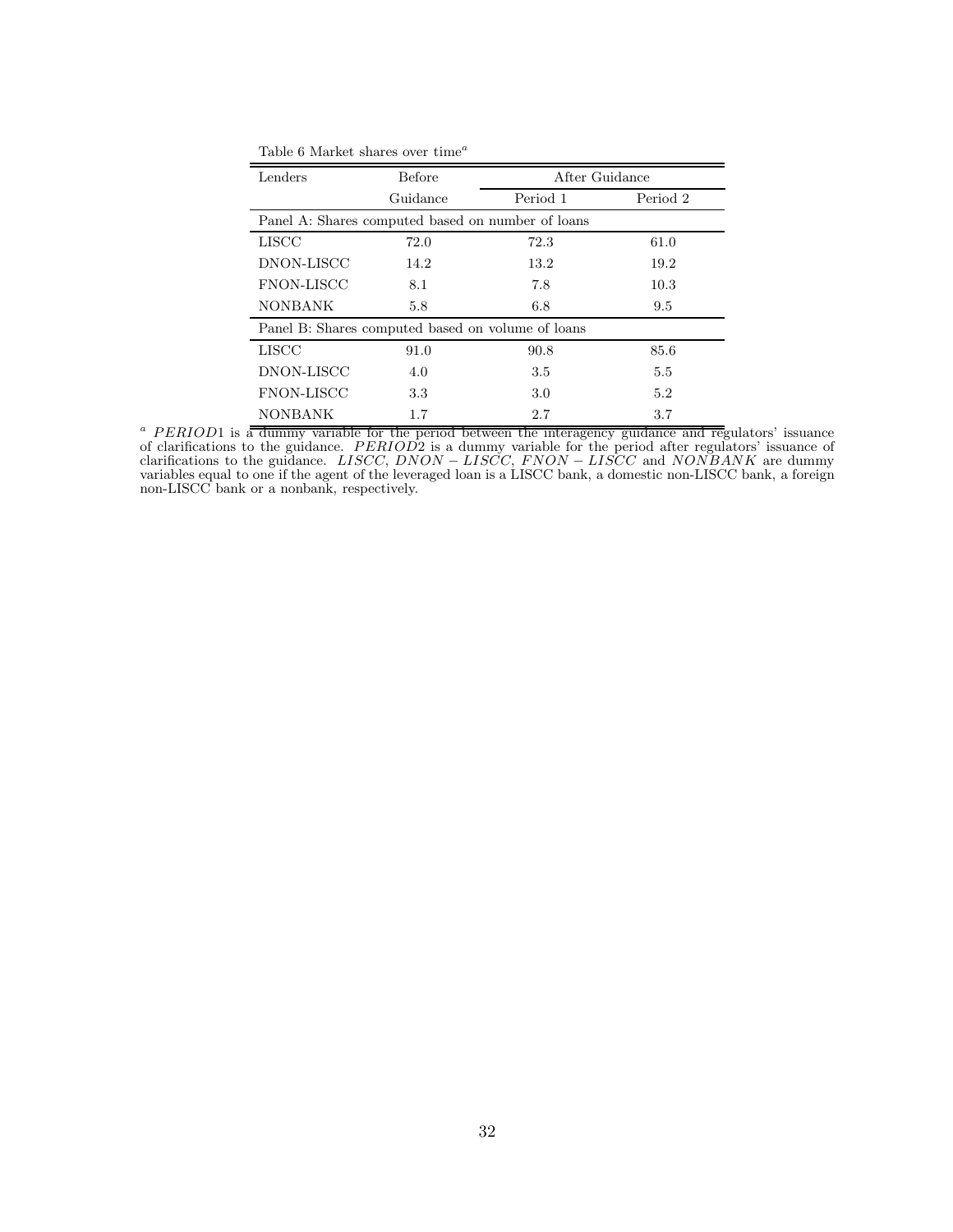|                           |                         | Panel A: Monthly average number of leveraged loans      |                           |                          |                                 |
|---------------------------|-------------------------|---------------------------------------------------------|---------------------------|--------------------------|---------------------------------|
| Variables                 | 1<br>$0.395***$         | 2                                                       | 3                         | 4                        | $\bf 5$                         |
| POST                      | (2.93)                  |                                                         |                           |                          |                                 |
| PERIOD1                   |                         | $0.804***$<br>(3.80)                                    | 0.422<br>(1.32)           | 0.422<br>(1.32)          | 0.422<br>(1.31)                 |
| PERIOD <sub>2</sub>       |                         | $-0.014$                                                | $0.353*$                  | $0.353*$                 | $0.353*$                        |
| PERIOD1xBANK              |                         | $(-0.07)$                                               | (1.93)<br>0.488<br>(1.19) | (1.92)                   | (1.91)                          |
| PERIOD2xBANK              |                         |                                                         | $-0.470$<br>$(-1.49)$     |                          |                                 |
| PERIOD1xLISCC             |                         |                                                         |                           | $3.730***$<br>(2.89)     | $3.730***$<br>(2.87)            |
| PERIOD2xLISCC             |                         |                                                         |                           | $-3.950***$<br>$(-3.13)$ | $-3.950***$<br>$(-3.12)$        |
| PERIOD1xNON-LISCC         |                         |                                                         |                           | 0.014<br>(0.04)          |                                 |
| Period2xNON-LISCC         |                         |                                                         |                           | 0.040<br>(0.18)          |                                 |
| PERIOD1xDNON-LISCC        |                         |                                                         |                           |                          | $-0.166$<br>$(-0.48)$           |
| PERIOD2xDNON-LISCC        |                         |                                                         |                           |                          | $-0.193$<br>$(-0.91)$           |
| PERIOD1xFNON-LISCC        |                         |                                                         |                           |                          | 0.212<br>(0.52)                 |
| PERIOD2xFNON-LISCC        |                         |                                                         |                           |                          | 0.296<br>(1.01)                 |
| constant                  | $2.448***$<br>(27.21)   | $2.448***$<br>(27.15)                                   | $2.448***$<br>(27.04)     | $2.448***$<br>(26.94)    | $2.448***$<br>(27.13)           |
| Observations<br>R-squared | 360<br>0.943            | 360<br>0.947                                            | 360<br>0.947              | 360<br>0.975             | 360<br>0.976                    |
| Variables                 |                         | Panel B: Monthly average volume of leveraged loans<br>2 | 3                         |                          | $\overline{5}$                  |
| POST                      | 1<br>$46.602***$        |                                                         |                           | 4                        |                                 |
| PERIOD1                   | (2.87)                  | 102.058***                                              | 68.277                    | 68.277                   | 68.277                          |
| PERIOD <sub>2</sub>       |                         | (3.54)<br>$-8.854$                                      | (1.26)<br>$47.293*$       | (1.26)<br>47.293*        | (1.25)                          |
| PERIOD1xBANK              |                         |                                                         |                           |                          | 47.293*                         |
|                           |                         | $(-0.32)$                                               | (1.73)<br>43.125          | (1.72)                   | (1.71)                          |
| PERIOD2xBANK              |                         |                                                         | (0.68)<br>$-71.678$       |                          |                                 |
| PERIOD1xLISCC             |                         |                                                         | $(-1.63)$                 | 549.574***               | 549.574***                      |
| PERIOD2xLISCC             |                         |                                                         |                           | (3.20)<br>$-524.968***$  | (3.19)<br>$-524.968***$         |
| PERIOD1xNON-LISCC         |                         |                                                         |                           | $(-2.94)$<br>$-30.989$   | $(-2.93)$                       |
| PERIOD2xNON-LISCC         |                         |                                                         |                           | $(-0.56)$<br>$-5.342$    |                                 |
| PERIOD1xDNON-LISCC        |                         |                                                         |                           | $(-0.17)$                | $-49.619$                       |
| PERIOD2xDNON-LISCC        |                         |                                                         |                           |                          | $(-0.90)$<br>$-27.369$          |
| PERIOD1xFNON-LISCC        |                         |                                                         |                           |                          | $(-0.94)$<br>$-10.448$          |
| PERIOD2xFNON-LISCC        |                         |                                                         |                           |                          | $(-0.18)$<br>18.943             |
| constant                  | $271.926***$<br>(25.14) | 271.926***<br>(25.09)                                   | 271.926***<br>(25.00)     | 271.926***<br>(24.95)    | (0.46)<br>271.926***<br>(25.03) |

Table 7 Robustness test: Leveraged loans identified based on a 200 bps  $\text{cuttoff}^a$ 

<sup>a</sup> Models estimated with robust standard errors and lenders' fixed effects. The dependent variable in the top (bottom) panel is the monthly average number (volume) of leveraged loans. *POST* is a dummy variable equal to one for the post interagency guidance period. *P ERIOD*1 is a dummy variable for the period between the interagency guidance and regulators' issuance of clarifications to the guidance. *P ERIOD*2 is a dummy variable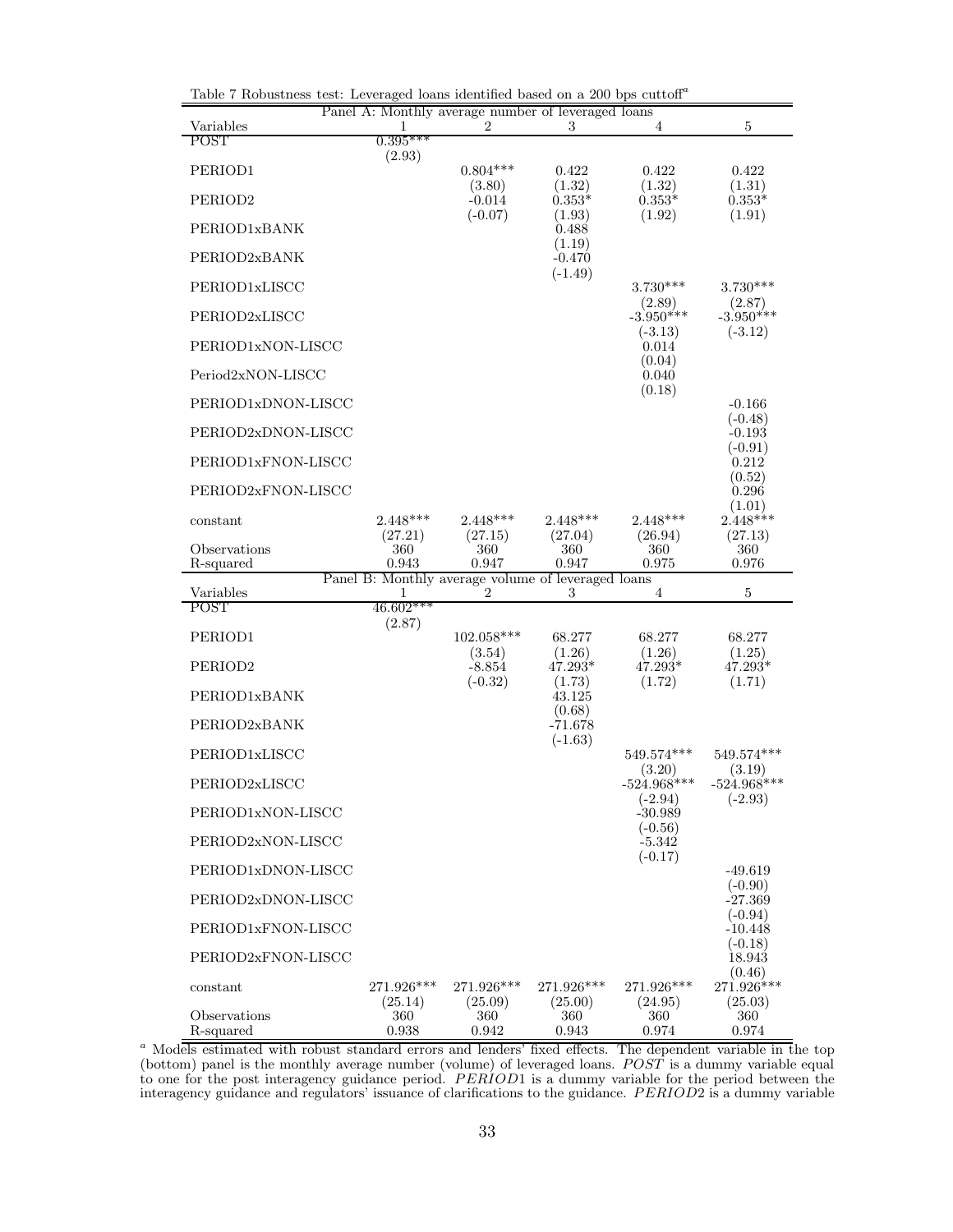for the period after regulators' issuance of clarifications to the guidance. *BANKS, LISCC, NON* − *LISCC, DNON* − *LISCC* and *FNON* − *LISCC* are dummy variables equal to one if the agent of the leveraged loan is a bank, a LISCC bank, a non-LISCC bank, a domestic non-LISCC bank or a foreign non-LISCC bank, respectively. The control group in all of the models are the leveraged loans that have a nonbank lender as an agent. Values in parenthesis are robust standard errors.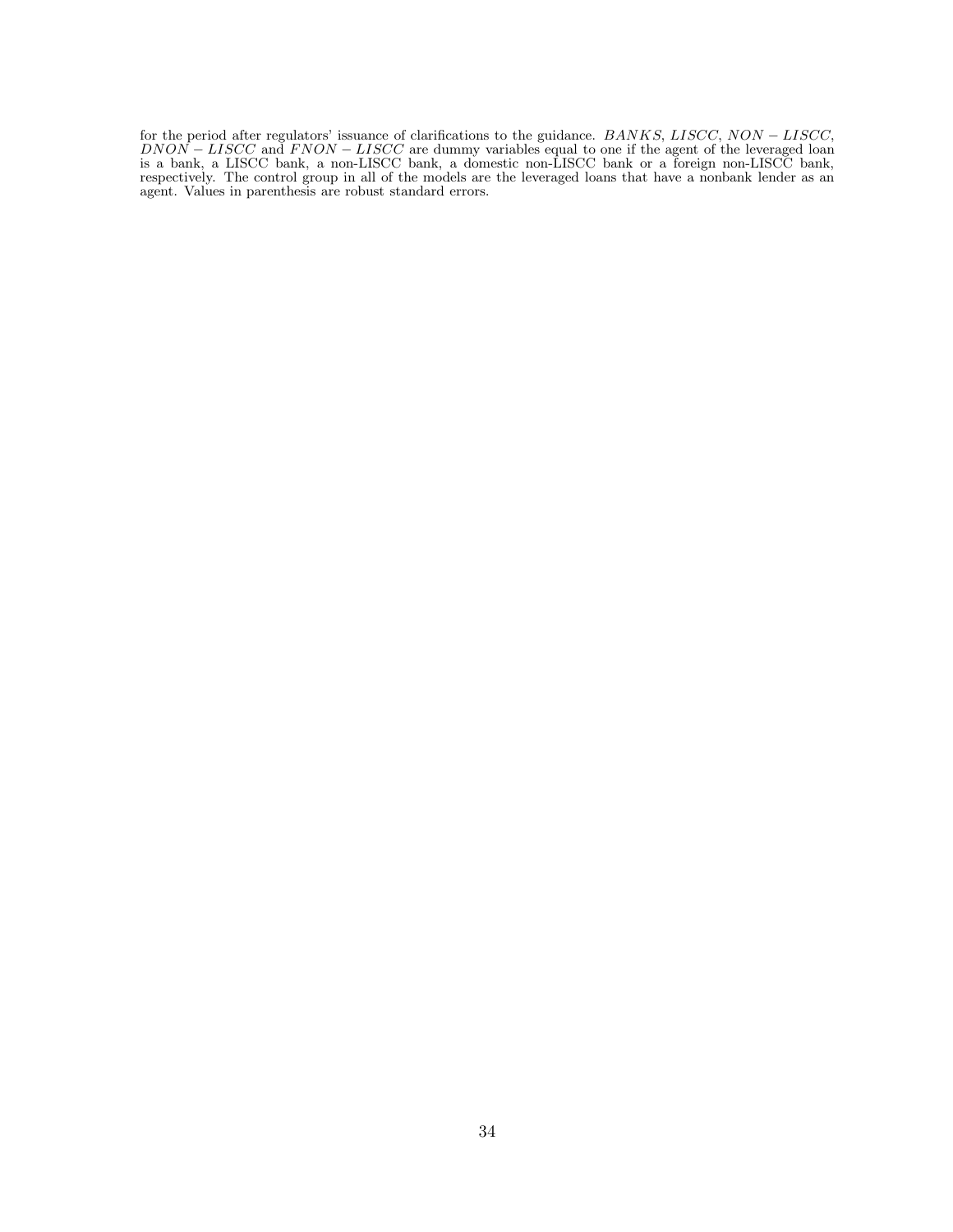| Panel A: Loans of borrowers that migrate from banks to nonbanks       |                |              |             |  |  |  |
|-----------------------------------------------------------------------|----------------|--------------|-------------|--|--|--|
| Variables                                                             | Collateralized | Dividend     | Log of      |  |  |  |
|                                                                       |                | restrictions | maturity    |  |  |  |
| <b>NONBANK</b>                                                        | $-3.918***$    | $3.661**$    | $-1.801***$ |  |  |  |
|                                                                       | $(-3.26)$      | (2.27)       | $(-4.81)$   |  |  |  |
| Constant                                                              | $-2.445***$    | 1.223        | $4.870***$  |  |  |  |
|                                                                       | $(-2.87)$      | (0.94)       | (24.27)     |  |  |  |
| Observations                                                          | 235            | 209          | 246         |  |  |  |
| Psuedo-R-squared                                                      | 0.090          | 0.256        |             |  |  |  |
| R-squared                                                             |                |              | 0.364       |  |  |  |
| Panel B: Loans of borrowers that migrate from LISCC banks to nonbanks |                |              |             |  |  |  |
| Variables                                                             | Collateralized | Dividend     | Log of      |  |  |  |
|                                                                       |                | restrictions | maturity    |  |  |  |
| NONBANK                                                               | $-3.437*$      | 3.305        | $-1.931***$ |  |  |  |
|                                                                       | $(-1.81)$      | (1.56)       | $(-3.77)$   |  |  |  |
| Constant                                                              | $-1.658$       | 0.522        | $6.215***$  |  |  |  |
|                                                                       | $(-1.33)$      | (0.31)       | (16.46)     |  |  |  |
| Observations                                                          | 113            | 102          | 119         |  |  |  |
| Psuedo-R-squared                                                      | 0.098          | 0.234        |             |  |  |  |
| R-squared                                                             |                |              | 0.300       |  |  |  |

Table 8 Banks' and nonbanks' leveraged lending features<sup> $a$ </sup>

<sup>a</sup> Models estimated with robust standard errors. Models 1 and 2 report probit results on whether the loan is collateralized or the borrower faces dividend restrictions, respectively. The dependent variable of model 3 is the log of loan maturity. All models in panel A (panel B) are estimated on the sample of loans of borrowers that switched from banks (LISCC banks) to nonbanks following the guidance. *NONBANK* is a dummy variable which is equal to one if the loan was extended by a nonbank financial institution. Included in the models, but not reported in the table are controls for size of the loan, the purpose of the loan, the rating of the borrower and year fixed effects. Values in parenthesis are robust standard errors.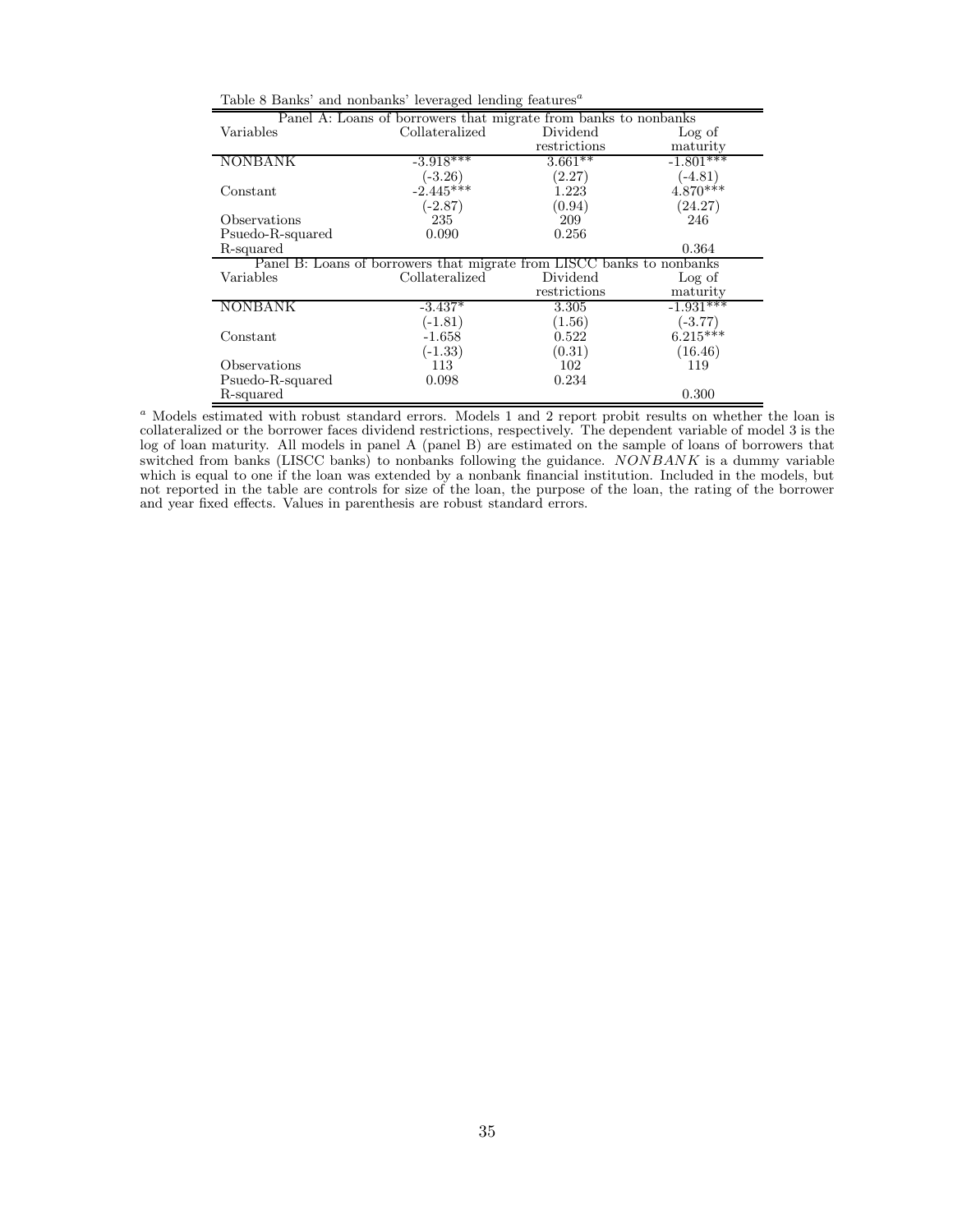# Figure 1: **Spreads for term loans originated between 2011(Mar) and 2015(Dec)**



Figure 2: **Nonbanks' leveraged lending and funding sources**

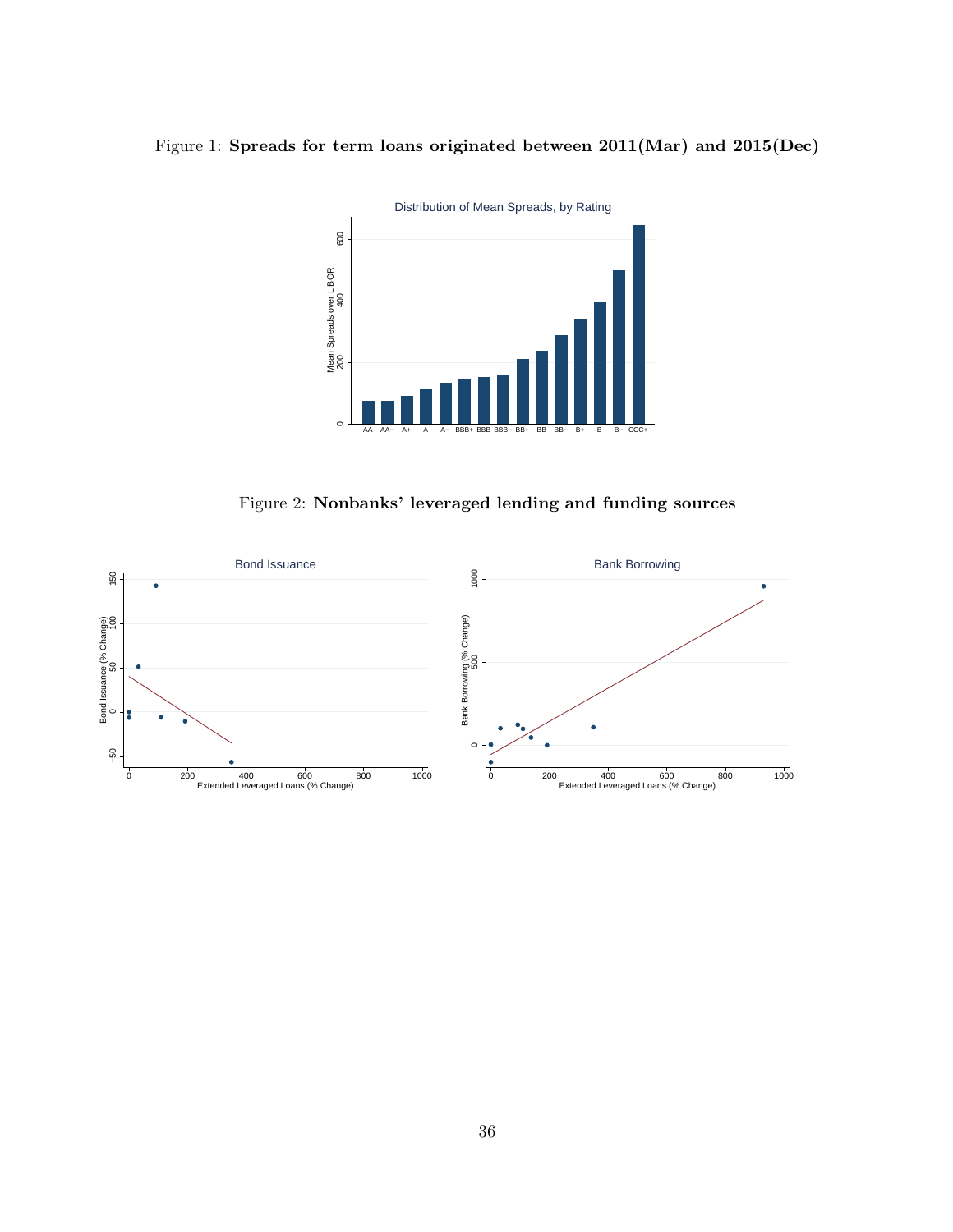

Figure 3: **Banks' exposures to nonbanks over time**

Figure 4: **Nonbanks' leveraged lending on bank borrowing**

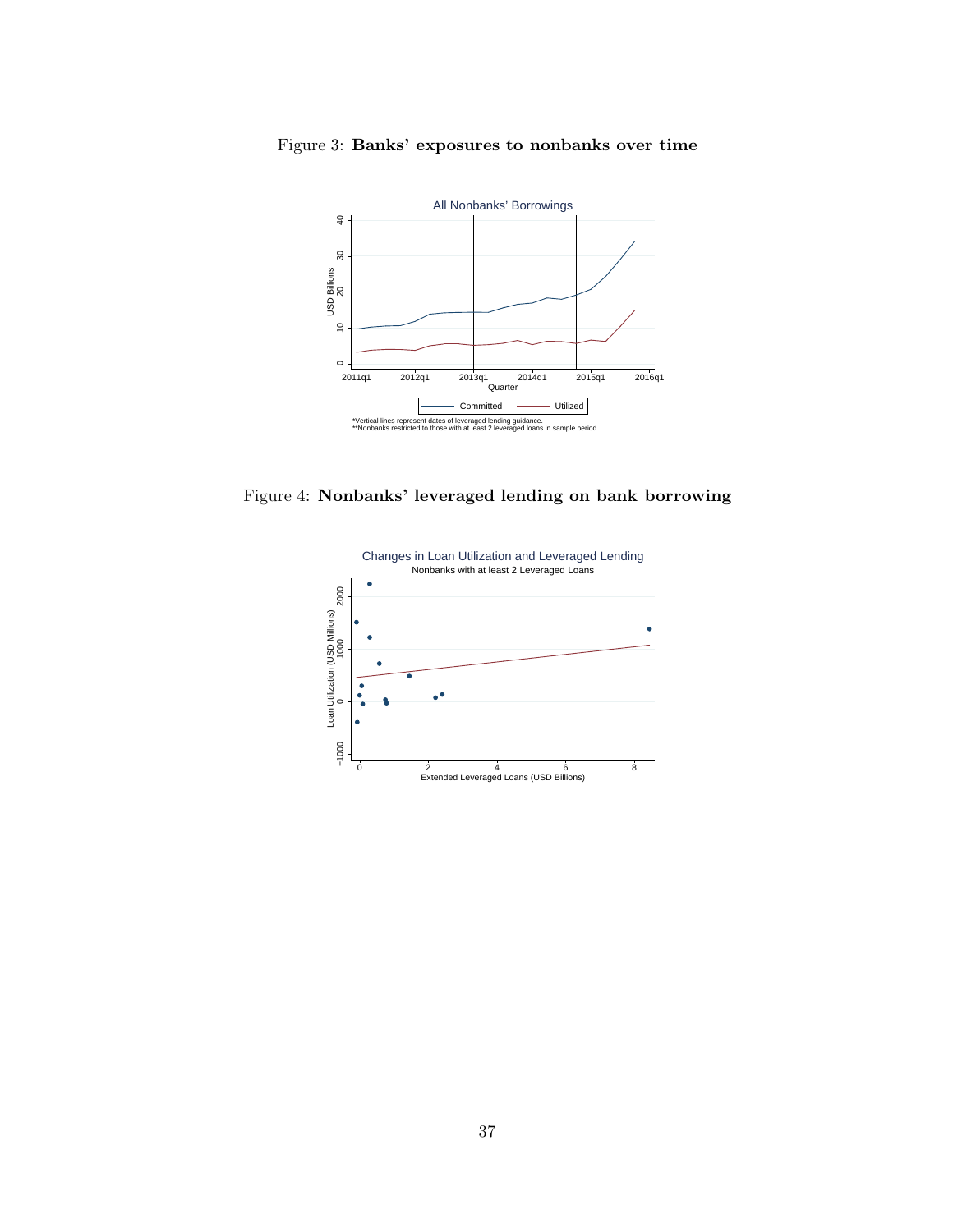# **References**

- Akinci, Ozge and Jane Olmstead-Rumsey, 2015, How Effective are Macroprudential Policies? An Empirical Investigation, *Federal Reserve Board International Finance Discussion Papers* 2015-1136 (May).
- Aiyar, Shekhar, Charles W. Calomiris, and Tomasz Wieladek, 2014, Does Macro-Prudential Regulation Leak? Evidence from a UK Policy Experiment, *Journal of Money, Credit and Banking*, 46(1), 181-214.
- Basset, William F., and W. Blake Marsh, 2014, Assessing Targeted Macroprudential Financial Regulation: The Case of the 2006 Commercial Real Estate Guidance for Banks, FEDS Working Paper No. 2014-49.
- Berger, Allen N., and Gregory F. Udell, 1990, Collateral, loan quality, and bank risk, *Journal of Monetary Economics* 25(1), 21-42.
- Berglof, E. and E. Von Thadden. 1994, "Short-Term Versus Long-Term Interests: Capital Structure with Multiple Investors." *Quarterly Journal of Economics* 109, 10551084.
- Bord, Vitaly, and Joao A.C. Santos, 2012, The rise of the originate-to-distribute model and the role of banks in financial intermediation, *Economic Policy Review*, Federal Reserve Bank of New York, issue Jul, 21-34.
- Calem, Paul, Ricardo Correa, and Seung Jung Lee, 2016, Prudential policies and their impact on credit in the United States, Unpublished, BIS CCA CGDFS working group.
- Cerutti, Eugenio, Stijn Claessens, and Luc Laeven, 2015, The Use and Effectiveness of Macroprudential Policies: New Evidence, Forthcoming, *Journal of Financial Stability*.
- Claessens, Stijn, 2014, An Overview of Macroprudential Policy Tools, *Annual Review of Financial Economics* 7:10.1-10.26.
- Camors, Dassatti C., Jose-Luis Peydro, and Francesc R. Tous, 2015, Macroprudential and Monetary Policy: Loan-Level Evidence from Reserve Requirements, Unpublished.
- Dell' Ariccia, Giovanni, Deniz Igan, Luc Laeven, Hui Tong, Bas Bakker, and Jerome Vandenbussche, 2012, Policies for Macrofinancial Stability: How to Deal with Credit Booms, IMF Staff Discussion Note 12/06.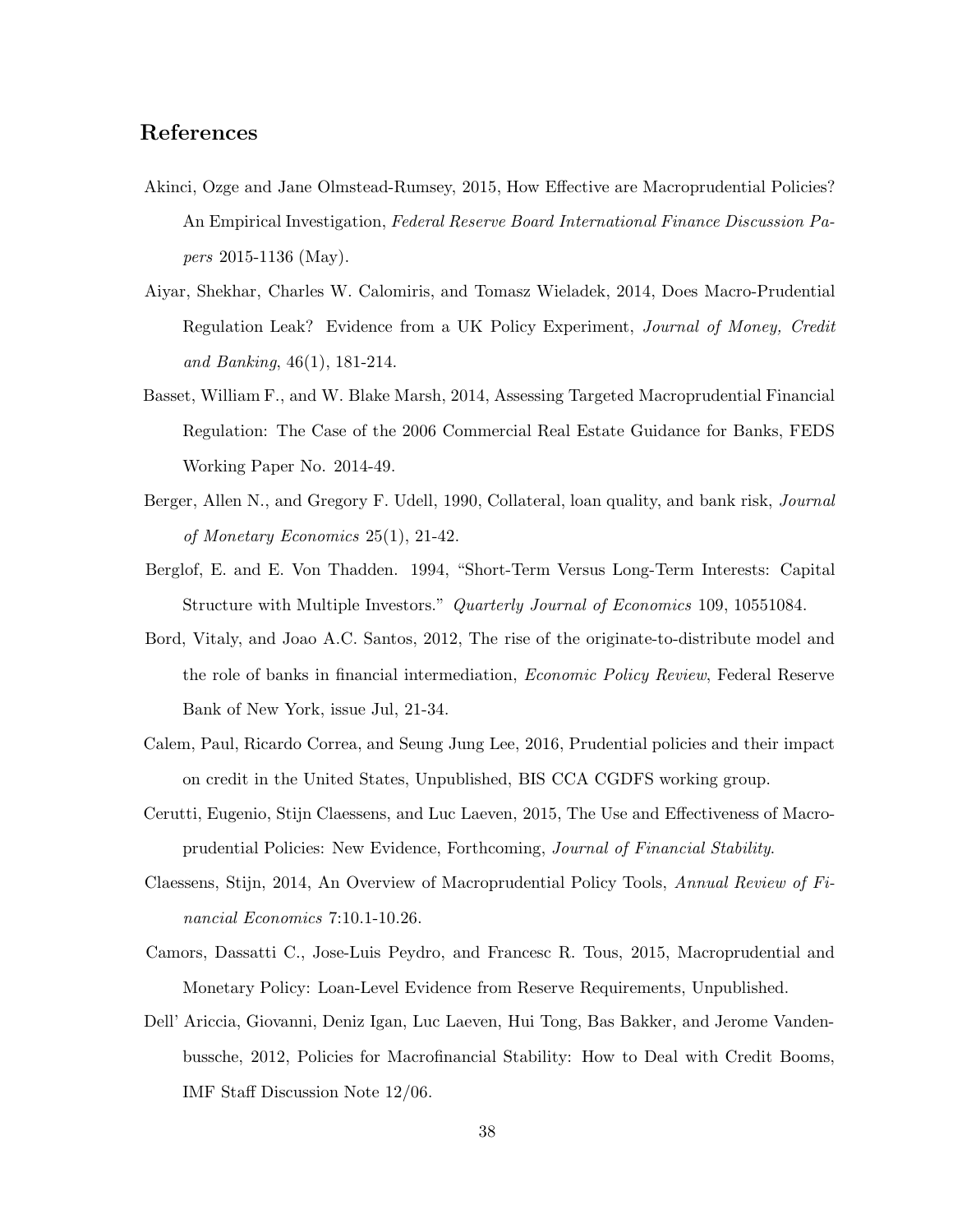- Diamond, D., 1991, "Debt Maturity Structure and Liquidity Risk," *Quarterly Journal of Economics* 106(3), 709-737.
- Elliott, Douglas J., Greg Feldberg, and Andreas Lehnert, 2013, The History of Cyclical Macroprudential Policy in the United States, Finance and Economics Discussion Series Paper No. 2013-29, Divisions of Research & Statistics and Monetary Affairs, Federal Reserve Board.
- Flannery, Mark J., 1986, "Asymmetric Information and Risky Debt Maturity Choice, *Journal of Finance* 41(1), 19-37.
- Flannery, Mark, Beverly Hirtle, and Anna Kovner, 2015, Evaluating the Information in the Federal Reserve Stress Tests, Federal Reserve Bank of New York Staff Reports No 744.
- Friend, K., H. Glenos, and J.B. Nichols, 2013, An Analysis of the Impact of the Commercial Real Estate Concentration Guidance, Tech. rep., Federal Reserve Board and Office of the Comptroller of the Currency.
- Hart, O., and J.Moore. 1994, "A Theory of Debt Based on the Inalienability of Human Capital," *Quarterly Journal of Economics* 109, 841879.
- Jimenez, Gabriel, Steven Ongena, Jose-Luis Peydro, and Jesus Saurina Salas, 2015, Macroprudential Policy, Countercyclical Bank Capital Buffers and Credit Supply: Evidence from the Spanish Dynamic Provisioning Experiments, European Banking Center Discussion Paper No. 2012-011.
- Kuttner, Kenneth N. and Ilhyock Shim, 2013, Can non-interest rate policies stabilise housing markets? Evidence from a panel of 57 economics, BIS Working Papers No 433.
- Lim, Cheng H., Francesco Columba, Alejo Costa, Piyabha Kongsamut, Akira Orani, Mustafa Saiyid, Torsten Wezel, Xiaoyong Wu, 2011, Macroprudential Policy: What Instruments and How Are They Used? Lessons from Country Experiences, IMF Working Paper 11/238.
- Lopez, J.A., 2007, Concentrations in Commercial Real Estate Lending, *FRBSF Economic Letter*, Number 2007-01.